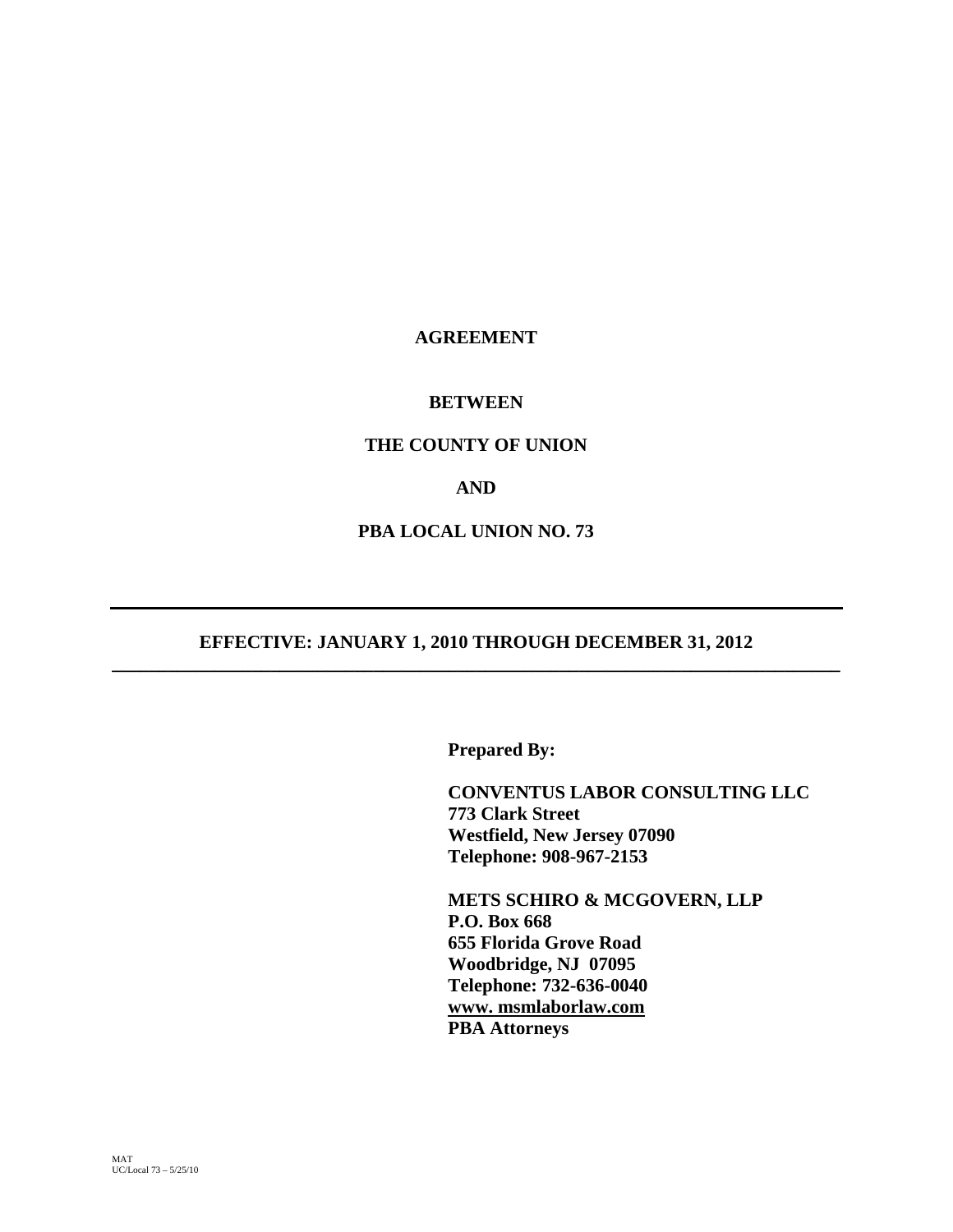# **TABLE OF CONTENTS**

| <b>ARTICLE</b> | <b>TITLE</b>                               | PAGE NO. |
|----------------|--------------------------------------------|----------|
|                |                                            |          |
| 1.             |                                            |          |
| 2.             |                                            |          |
| 3.             |                                            |          |
| 4.             |                                            |          |
| 5.             |                                            |          |
| 6.             |                                            |          |
| 7.             |                                            |          |
| 8.             |                                            |          |
| 9.             |                                            |          |
| 10.            |                                            |          |
| 11.            |                                            |          |
| 12.            |                                            |          |
| 13.            |                                            |          |
| 14.            |                                            |          |
| 15.            |                                            |          |
| 16.            | BULLETIN BOARD AND UNION REPRESENTATIVE 30 |          |
| 17.            |                                            |          |
| 18.            |                                            |          |
| 19.            |                                            |          |
| 20.            |                                            |          |

 $\left\{\rm{MAT} \atop \rm{UC/}\rm{Local}\,73$  - 5/25/10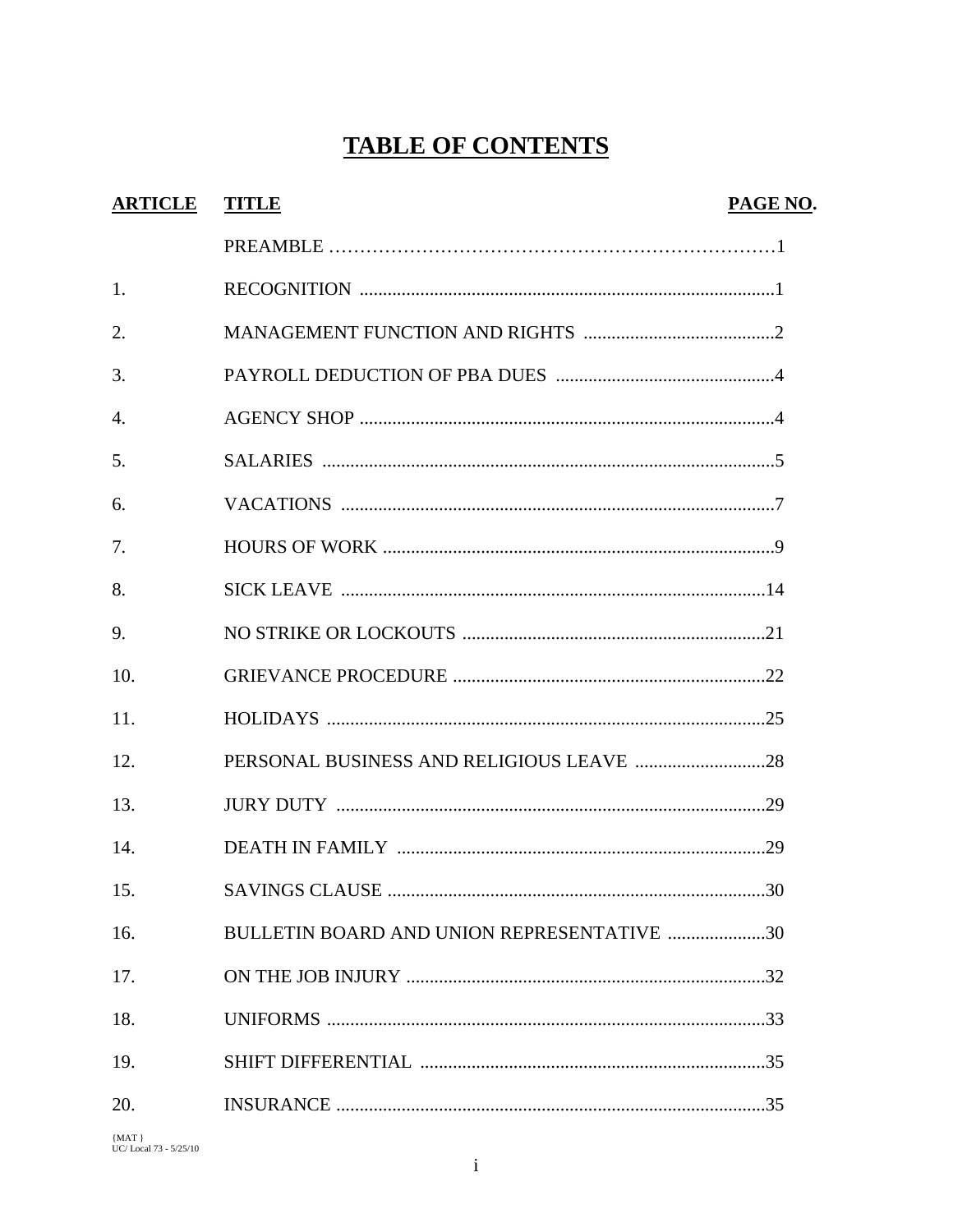| 21. |  |
|-----|--|
| 22. |  |
| 23. |  |
|     |  |
|     |  |
|     |  |
|     |  |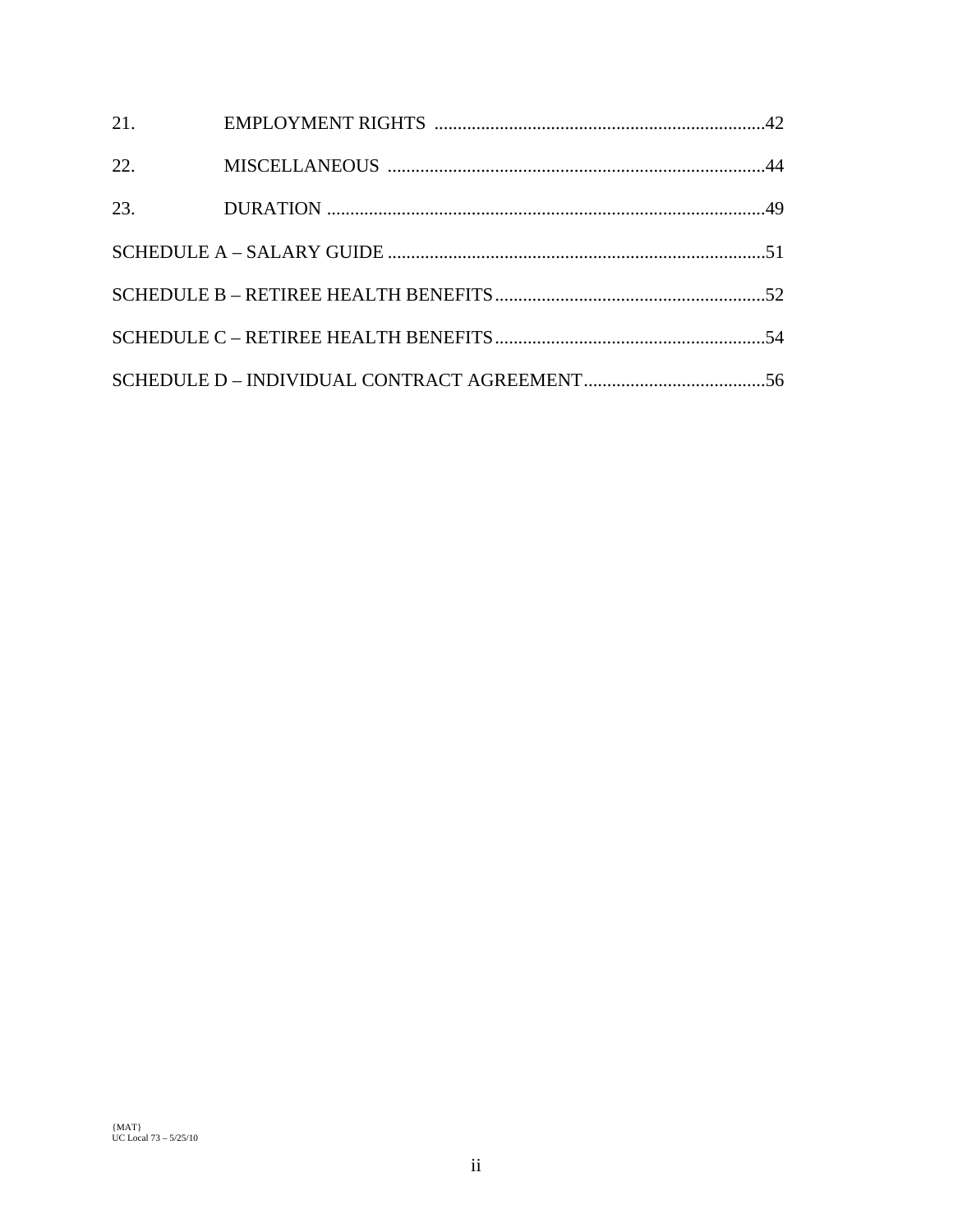### **AGREEMENT**

This Agreement made this \_\_\_\_\_ day of \_\_\_\_\_\_\_\_\_\_\_\_\_, 2011, by and between The County of Union, hereinafter called "Employer" and PBA Local No. 73, hereinafter called the "P.B.A.", on behalf of its members who are employed by the County of Union.

# **WITNESSETH**

 WHEREAS, the parties have carried on collective negotiations for the purpose of developing a contract covering wages, hours of work and other conditions of employment;

 NOW, THEREFORE, in consideration of the promises and mutual agreements herein contained, the parties hereto agree with each other in respect to the employees of the Employer recognized as being represented by the P.B.A. as follows:

# **ARTICLE 1**

# **RECOGNITION**

# **Section 1.**

The Employer hereby recognizes the Patrolmen's Benevolent Association, Local No. 73 as the exclusive negotiating representative for a bargaining unit consisting of all patrolmen employed by the County, including detective patrolmen, but excluding the Chief of County Police, captains, lieutenants, sergeants, other non-uniformed personnel, craftsmen, professional employees, supervisors within the meaning of the Public Employment Relations Act, and other employees of the County of Union.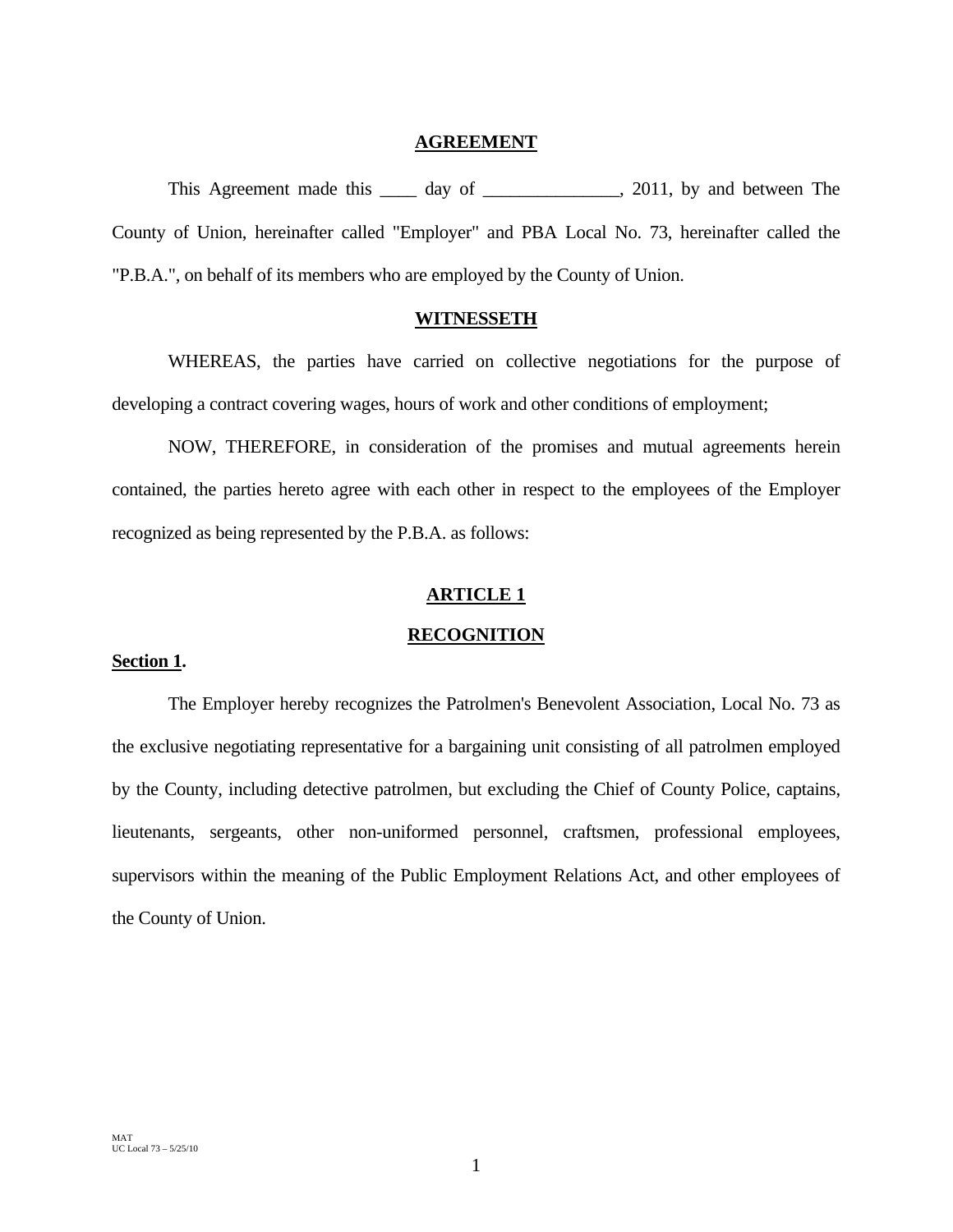# **ARTICLE 2**

# **MANAGEMENT FUNCTIONS AND RIGHTS**

# **Section 1**.

 The PBA recognizes that there are certain functions, responsibilities and management rights exclusively reserved to the Employer. All of the rights, powers, prerogatives and authority possessed by the Employer prior to the signing of this Agreement are retained exclusively by the Employer.

#### **Section 2**.

 Whenever the term "Employer", "Department Head", "Director of Police" or "Supervisor" shall be used throughout this Agreement, it shall mean and include the "County Board of Freeholders", the "County Manager of Union County", the "Director of Public Safety" and/or their designee, as specifically may be provided in N.J.S.A. 40:41A-45 et seq. or the Administrative Code of the County of Union. The "Director of Police or the "Director of the County Police."

# **Section 3**.

 The County Board of Freeholders, the County Manager or other designees hereby retain and reserve unto themselves, without limitation, all powers, rights, authority, duties and responsibilities conferred and vested in any of them by the Laws of the State of New Jersey, the Constitution of the State of New Jersey and the Constitution of the United States of America, including but without limitation of the following rights, privileges and functions:

 (a) The executive management and administrative control of the County of Union, a body politic, and its properties and facilities and the activities of its employees related to their employment.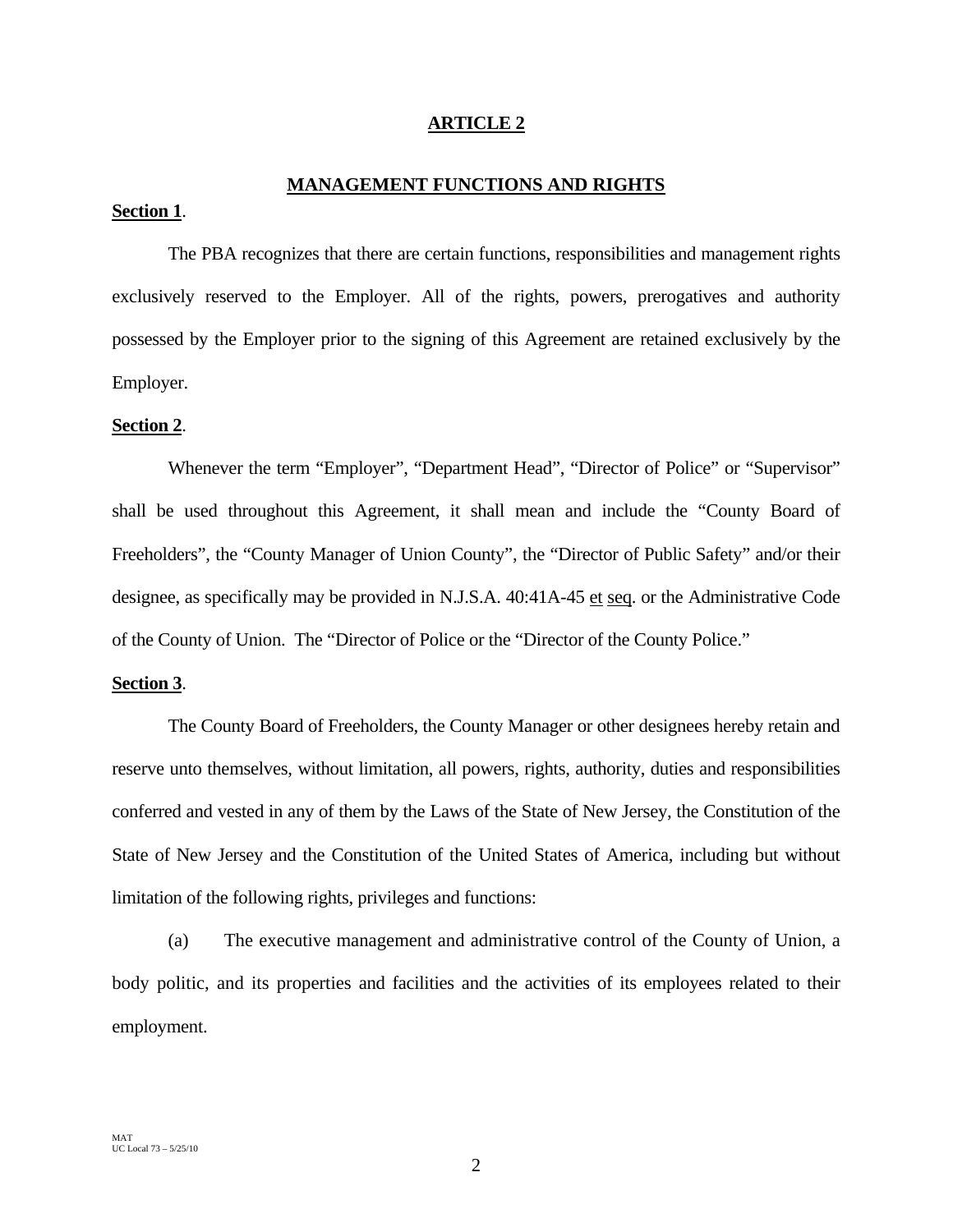(b) The right to hire all employees and, subject to existing Civil Service rules and regulations, to determine their qualifications and the conditions for their continued employment or dismissal or demotion, and to promote and transfer all such employees.

 (c) The right to determine schedules of work and the duties, responsibilities and assignments of all employees with respect thereto, except as may be modified by this Agreement. This right shall not be used as a form of discipline directed against any employee.

# **Section 4**.

 The exercise of the foregoing powers, rights, authority, duties and responsibilities by the Board of Freeholders, the County Manager or other designees, the adoption of reasonable policies, rules, regulations and practices in furtherance thereof and the use of judgment and discretion in connection therewith shall be in conformance with N.J.S.A. 34:13A-5.3 et seq., other New Jersey Statutes, the constitution of the State of New Jersey and the Constitution of the United States.

#### **Section 5**.

 Nothing contained herein shall be construed to deny or to restrict the Board of Freeholders, the County Manager or other designees, of their rights, responsibilities and authority under title 40 and 40A, or any other state laws or regulations as they pertain to County Manager form of government. Further, nothing contained herein shall be considered to deny or restrict PBA Local No. 73 or its members their rights, responsibilities and authority under Title 34:13A-1 et seq., or any other State or Federal laws as they apply to collective negotiations and employee rights.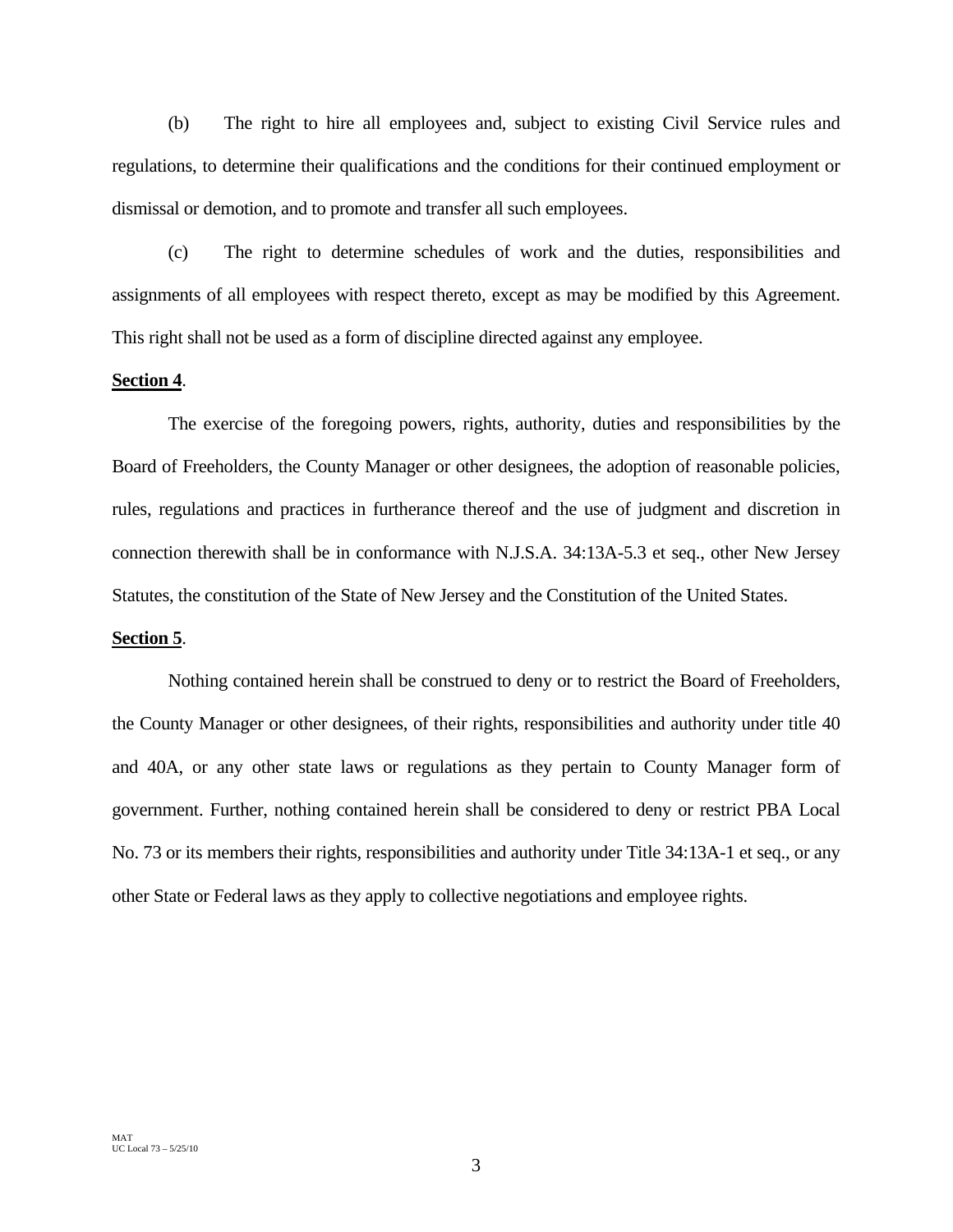## **ARTICLE 3**

# **PAYROLL DEDUCTION OF PBA DUES**

# **Section 1**.

 The Employer agrees to deduct from the salaries of each employee who is a member of the PBA, under the terms of this Agreement, dues for PBA Local NO. 73, when same is authorized in writing by each such PBA member. Individual authorization forms shall be filed by the PBA with appropriate business office of the Employer.

# **ARTICLE 4**

#### **AGENCY SHOP**

 Any permanent employee in the bargaining unit on the effective date of this Agreement who does not join the Union within thirty (30) days thereafter, any new permanent employee who does not join within thirty (30) days of initial employment within the unit, and any permanent employee previously employed within the Unit who does not join within ten (10) days of reentry into employment with the Unit, shall as a condition of employment, pay a representation fee to the Union by automatic payroll deduction. The representation fee shall be in an amount equal to eightyfive (85%) percent of the regular Union membership dues, fees, and assessments as certified by the Union to the Employer. The Union may revise its certification of the amount of the representation fee at any time to reflect changes in the regular Union membership dues, fees and assessments. The Union's entitlement to the representation fee shall continue beyond the termination date of this Agreement so long as the Union remains the majority representative of the employee in the unit, provided that no modification is made in this provision by a successor agreement between the Union and the Employer.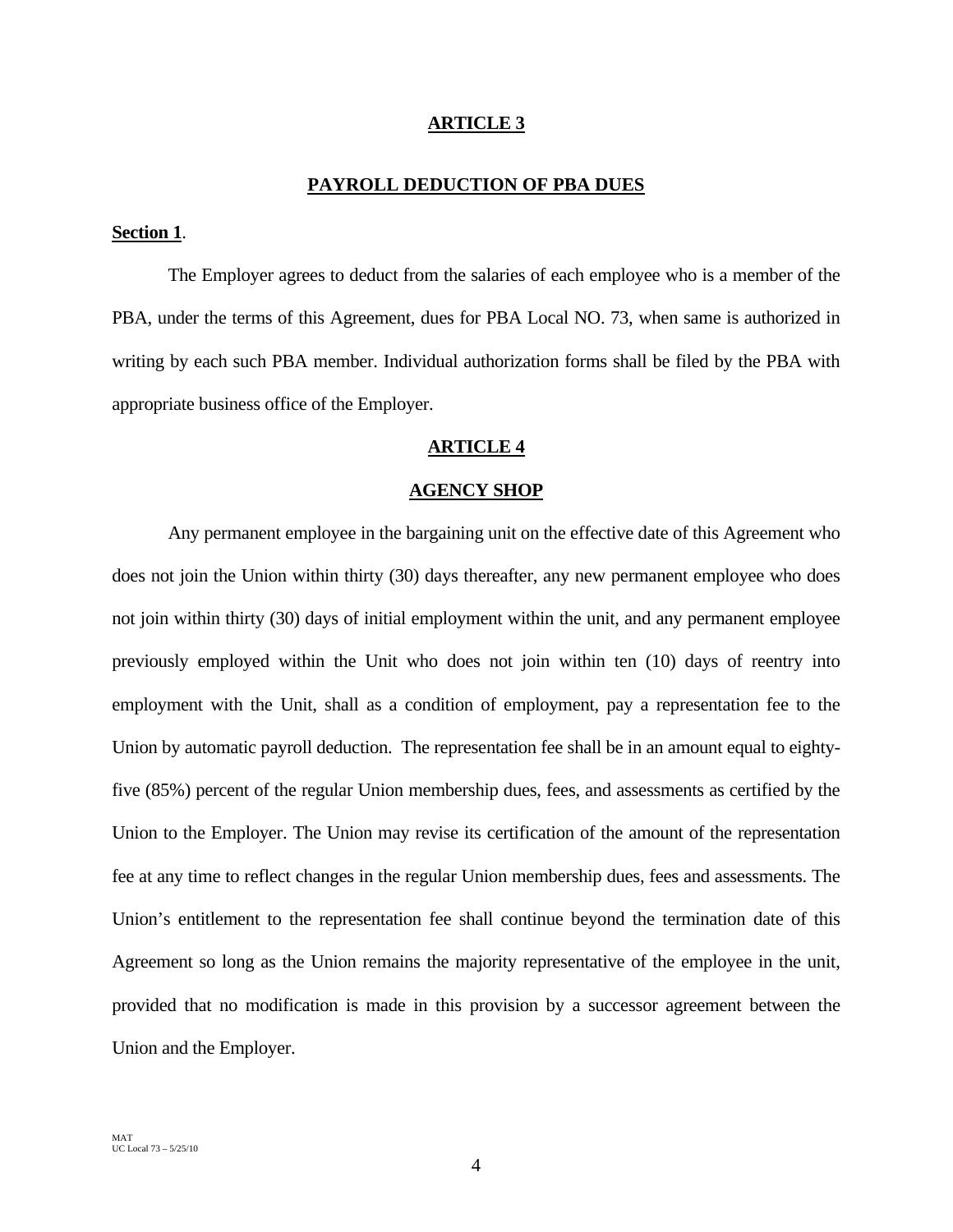The Union agrees that it will indemnify and save harmless the Employer against any and all actions, claims, demands, losses or expenses (including reasonable attorneys' fees) in any matter resulting from action taken by the Employer at the request of the Union under this Article.

# **ARTICLE 5**

# **SALARIES**

# **Section 1**.

There shall be general wage increases as follows and are established in the salary guide set forth in Exhibit A attached hereto:

| (a) | Effective and retroactive to January 1, 2010 | $0\%$ |
|-----|----------------------------------------------|-------|
| (b) | Effective January 1, 2011                    | 2.25% |
| (c) | Effective January 1, 2012                    | 2.50% |

# **Section 2**. ADJUSTMENTS IN RATES OF PAY:

(a) Employees who have more than one (1) year of service in their classification and who possess an anniversary date of employment or promotion between January 1 and June 30 shall receive their salary increments as of January 1 of each year of the contract.

(b) Employees who have more than one (1) year of service in their classification and who possess an anniversary date of employment or promotion between July 1 and December 31 shall receive their salary increments as of July 1 of each year of the contract.

#### **Section 3**.

 Employees starting their tenth (10th) year of service as a Police Officer for Union County shall be entitled to Senior Officer pay in the amount of \$1,365.00 per annum which shall be added to base salary. Effective January 1, 2011, the tenth  $(10<sup>th</sup>)$  year Senior Officer pay shall be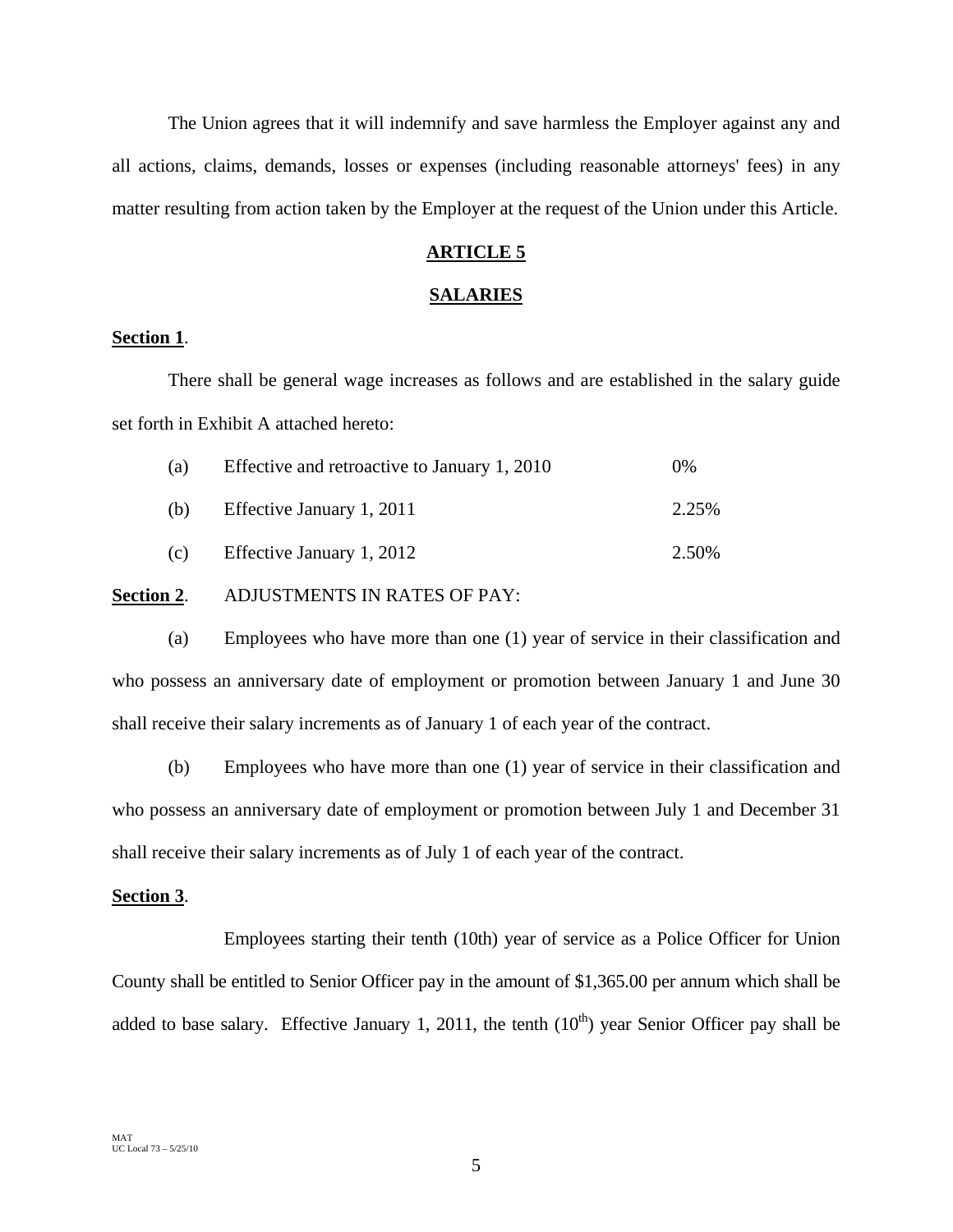increased to \$1,575.00 per annum which shall be added to base salary. Senior Officer pay shall not be compounded by any percentage increase applied to the Officer's base rate.

Employees starting their fifteenth (15th) year of service as a Police Officer for Union County shall be entitled to Senior Officer pay in the amount of \$2,365.00 per annum which shall be added to base salary. Effective January 1, 2011 the fifteenth  $(15<sup>th</sup>)$  year Senior Officer pay shall be increased to \$2575.00 per annum which shall be added to base salary. Senior Officer pay shall not be compounded by any percentage increase applied to the Officer's base rate.

Employees starting their twentieth (20th) year of service as a Police Officer for Union County shall be entitled to Senior Officer pay in the amount of \$2,865.00 per annum which shall be added to base salary which will be compounded by any percentage increase applied to the Officer's base rate. Effective January 1, 2011 the twentieth  $(20<sup>th</sup>)$  year Senior Officer pay shall be increased to \$3,075.00 per annum which shall be added to base salary and will be compounded by any percentage increase applied to the Officer's base rate.

#### **Section 4**.

Effective with the first pay check in July 2001, paychecks shall be distributed on a biweekly basis (e.g., every two (2) weeks) with a rotating bi-weekly pay day schedule being implemented on January 1, 2010, for the purpose of being able to maintain a 26 week pay cycle. The pay day will be changed in each successive year as follows:

> 2010: Friday 2011: Monday 2012: Tuesday 2013: Wednesday 2014: Thursday

This cycle will be repeated every five (5) years.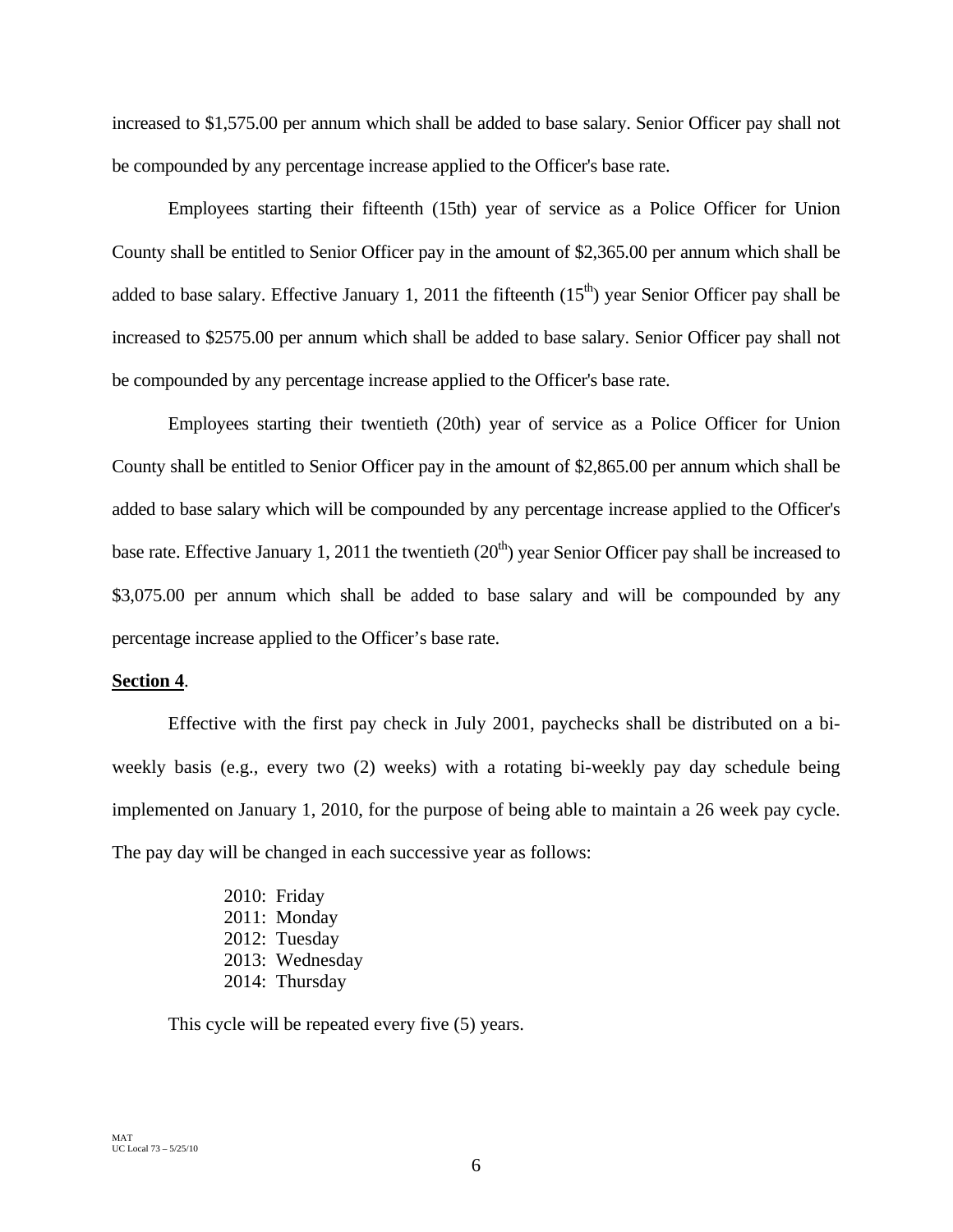When the pay day occurs on a holiday, paychecks or direct deposits will be issued on the day prior to the holiday.

Employees will be provided with a "direct deposit" option and will execute all forms necessary to effectuate that option.

# **ARTICLE 6**

# **VACATIONS**

# **Section 1**.

Vacation Eligibility:

(a) During the first calendar year of employment, employees shall earn eight (8) hours of vacation time for each month of service during the calendar year following the date of employment.

(b) Following the first calendar year of employment, employees will be entitled to the following vacation:

> 1 completed year - 8 years – 104 hours 8 completed years -10 years – 112 hours 10 completed years – 15 years – 136 hours 15 completed years – 20 years – 152 hours 20 completed years – 25 years – 176 hours

 (c) Employees with twenty-five or more completed years of service will be entitled to the following vacation:

| 25 years | 216 hours |
|----------|-----------|
| 26 years | 224 hours |
| 27 years | 232 hours |
| 28 years | 240 hours |
| 29 years | 248 hours |
| 30 years | 256 hours |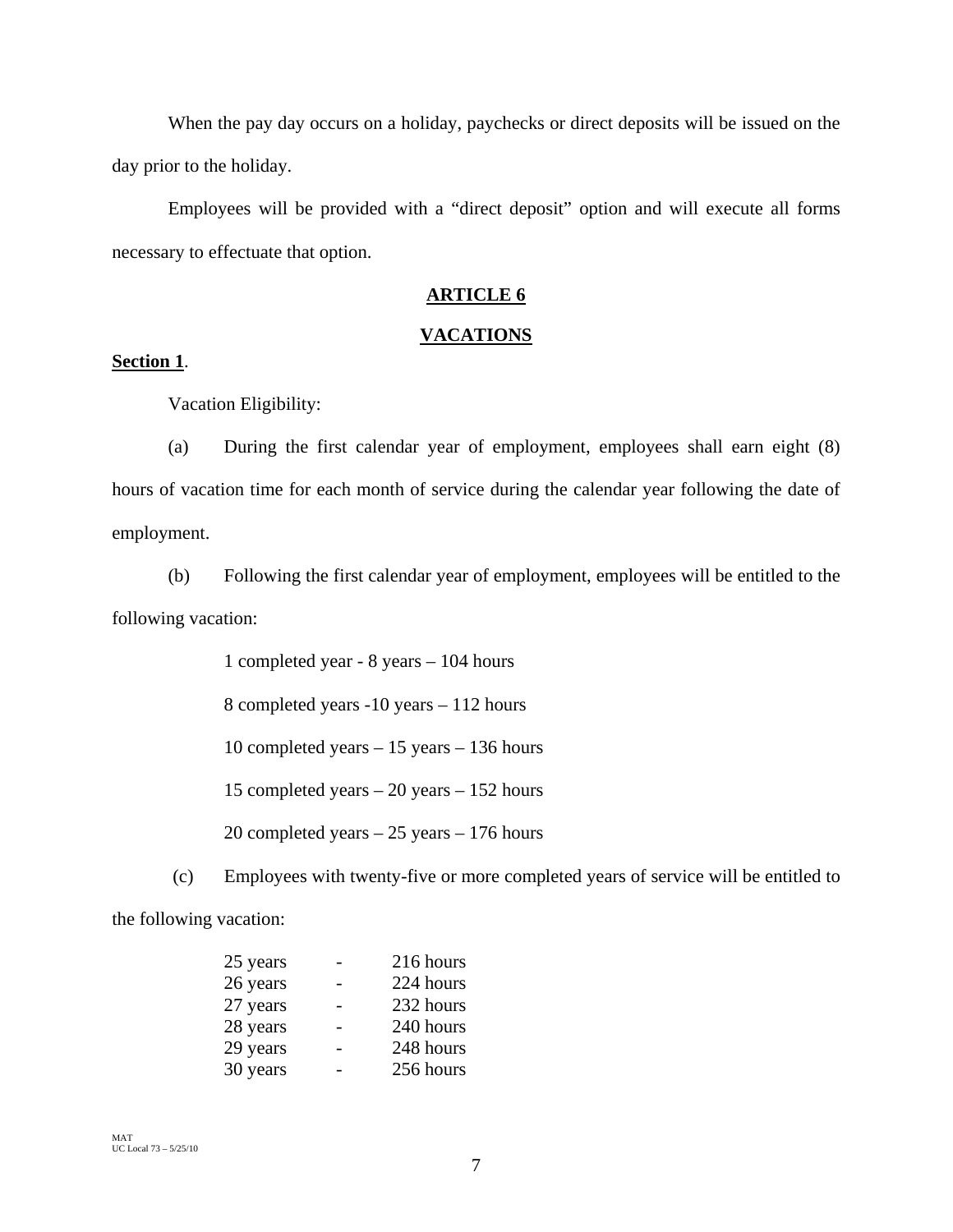(d) Vacation time usage shall be based upon 10.75 hours per day used for those officers on the 4/4, 11.25 hour schedule and at 9.25 hours for those officers on the 4/3, 9 hour 55 minute schedule.

# **Section 2**.

Part-time employees shall receive vacation credit allowance on a prorated basis in accordance with Section 1 above.

#### **Section 3**.

Vacation selection and scheduling shall be based upon the practice whereby at least one (1) employee per platoon, unit or bureau per week is scheduled to take vacation. Selection is based upon departmental seniority consistent with the operational needs of the Department.

# **Section 4**.

An employee who has resigned or who has otherwise separated from employment shall be entitled to the vacation allowance for the current year prorated upon the number of months worked in a calendar year in which the separation becomes effective, in addition to any unused vacation due for the previous year.

#### **Section 5**.

An employee, who is retiring on pension based on length of service, shall be entitled to the full vacation for the calendar year in which he retires.

#### **Section 6**.

Whenever an employee dies having to his credit any annual vacation leave, there shall be calculated and paid to his estate, a sum of money equal to the compensation figured on his salary rate at the time of his death.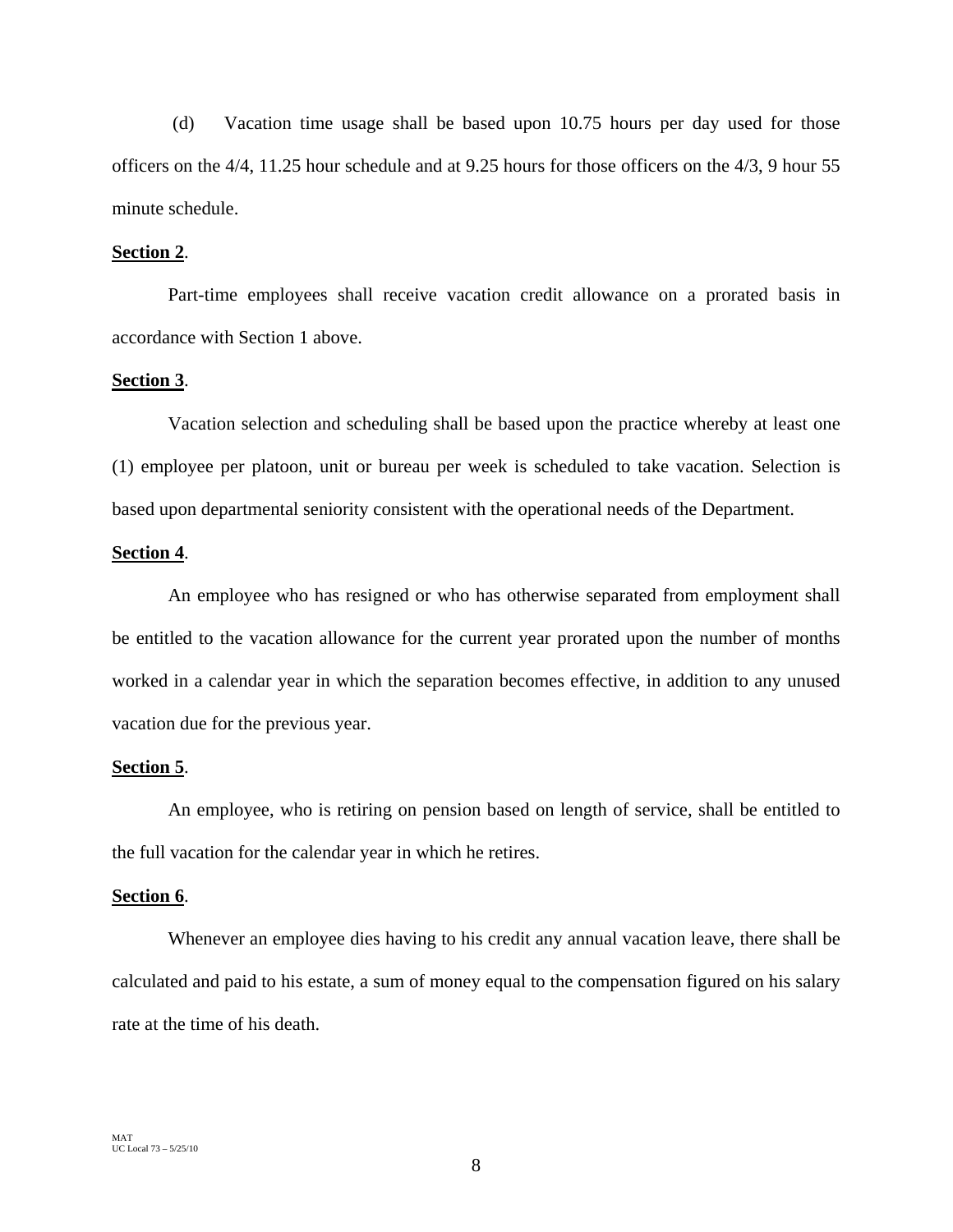# **Section 7**.

If a holiday occurs during the vacation or sick leave, it is not counted as a day of vacation or sick leave.

# **Section 8**.

Employees serving on a leave of absence without pay do not accrue vacation benefits.

# **Section 9**.

If an employee leaves the County's employ for any reason, except as set forth in Section 5 of this Article, before the end of the calendar year after having taken a vacation allowance for the year, he will be charged with the unearned part of his vacation. This now will be deducted from his final pay check.

# **Section 10**.

Vacations must be taken during the current calendar year unless the Supervisor determines that it cannot be taken because of pressure of work, in which case, unused vacations may be carried forward into the next succeeding year only.

# **ARTICLE 7**

#### **HOURS OF WORK**

#### **Section 1**.

The work schedule for the Patrol Division shall consist of four (4) consecutive days of eleven and one-quarter (11-1/4) hours of work per day followed by four (4) consecutive days off as scheduled by the Chief of Police or his designee. Employees covered by this Agreement who work in specialized units shall have a work schedule which shall consist of four (4) consecutive days of nine hours and fifty-five minutes (9 hrs. 55 minutes) of work per day followed by three (3) consecutive days off as scheduled by the Chief of Police or his designee.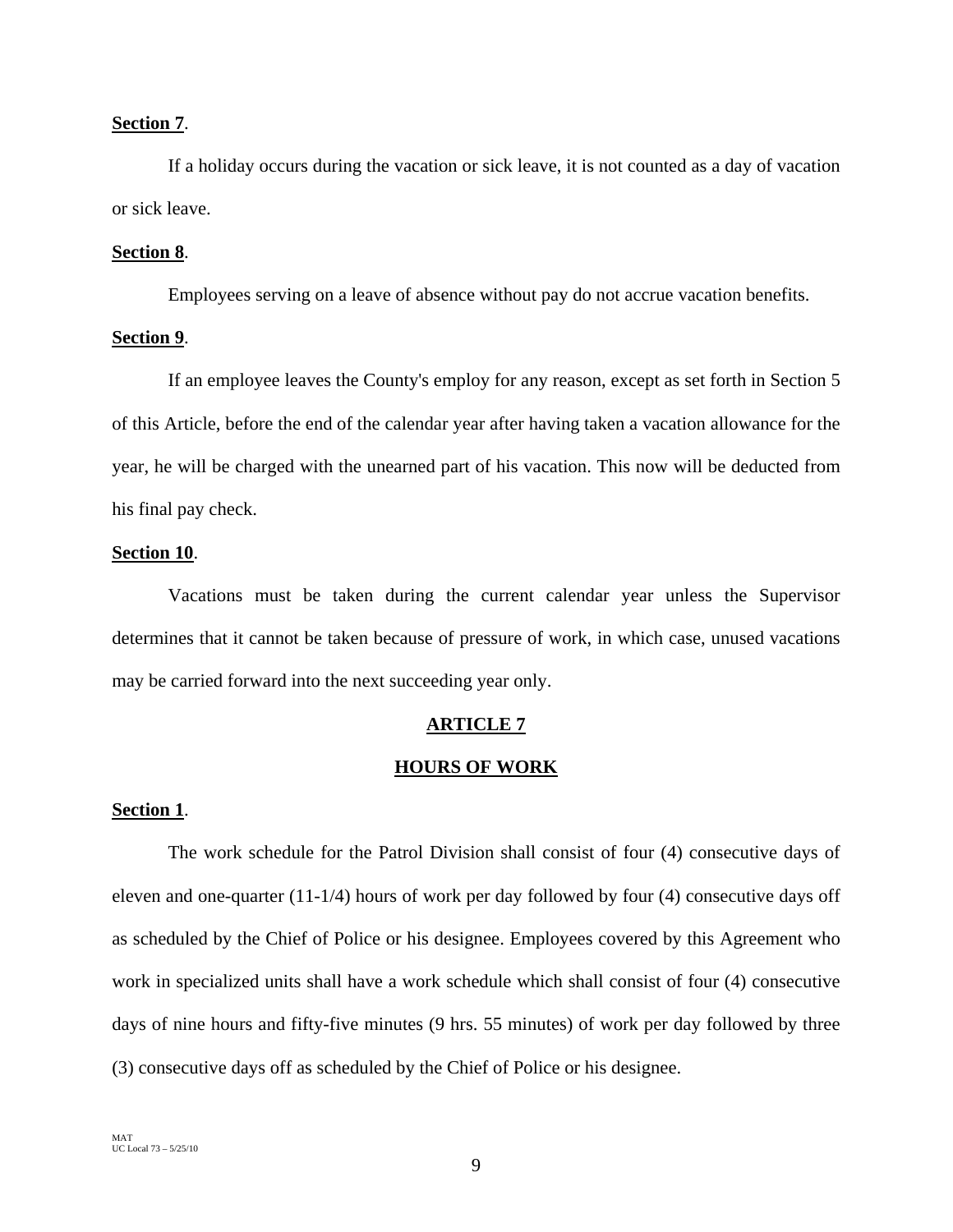Employees shall be entitled to a paid lunch period, as scheduled by the Chief of Police or his designee which lunch period shall not exceed a thirty (30) minute period during the employee's work shift. Employees are subject to call during their lunch period.

The parties agree that vacation, holidays, sick leave, and any other days off with the exception of personal leave and bereavement leave, will be calculated pursuant to an accepted formula that converts to hours so that the foregoing work schedule does not result in an increase in the number of days off permitted by this Agreement. The Employer retains the right to reassign employees to cover the needs of the Department, provided that two weeks prior notice is given except in cases of emergency, and the Employer retains the right to make assignments to platoons. The Employer also retains the right to change the hours of shifts provided three weeks prior notice is given except in cases of emergency.

The parties acknowledge that certain situations may occur which require temporary adjustments in the designated work schedule and the parties agree that the Chief of Police or his designee shall have the right to make such adjustments with notice to the Union but without the necessity of negotiating such temporary changes before implementation. Examples of such temporary situations which are presently foreseen include the assignment of an officer to a Police School which is conducted Monday to Friday, or the temporary assignment of, an officer to another Agency such as the Narcotic Strike Force. In such situations, an officer's schedule may be adjusted as required, including readjustment to a five (5) day on and two (2) day off workweek with a eight (8) or eight and one-half (8 1/2) hour workday. The foregoing are examples only and are not intended to be all inclusive of the types of temporary situations which may occur under the work schedule. If an officer's schedule is adjusted for any of the foregoing reasons, he shall be returned to his regular schedule as soon as the reason has ceased.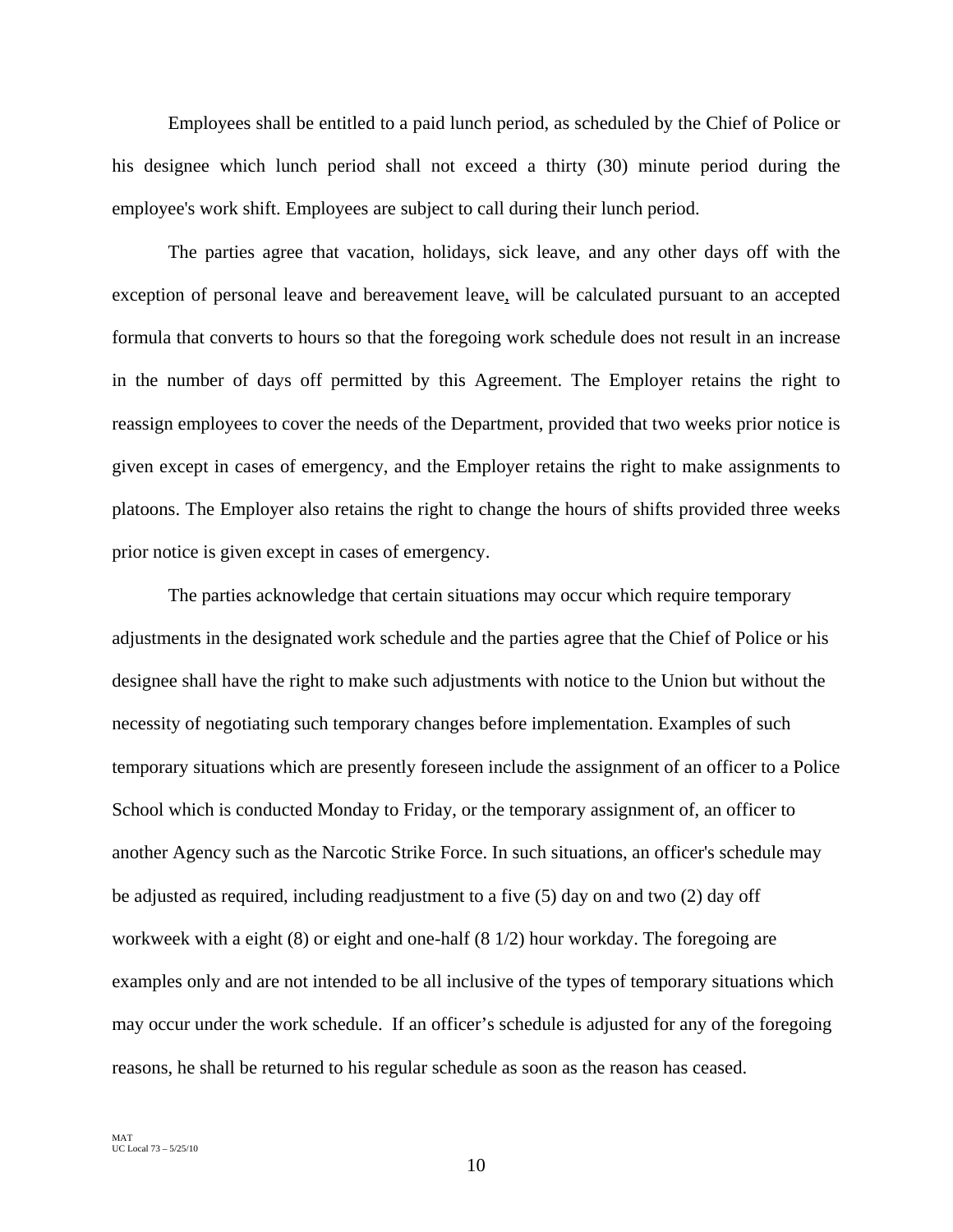Effective January 1, 2010, training days shall be reduced from five (5)

to two (2) days. Any officer who has completed more than two (2) training days in 2010 shall receive one (1) compensatory day for each day over two (2) days. Training days shall be maintained at two (2) days per year for the duration of the contract. These days shall be training days used exclusively for training and/or firearms qualification.

Effective January 1, 2008, the work schedule for the Patrol Division shall consist of four (4) consecutive days of twelve (12) hours of work per day followed by four (4) consecutive days off as scheduled by the Chief of Police or his designee. Employees covered by this Agreement who work in specialized units shall have a work schedule which shall consist of four (4) consecutive days of ten hours and thirty minutes (10 hrs. 30 minutes) of work per day followed by three (3) consecutive days off as scheduled by the Chief of Police or his designee.

#### **Section 2**.

Employees shall be entitled to two (2), three (3) or four (4) consecutive days off as the case may be in accordance with the work schedule, provided however, if the Chief of Police or his designee determines, any employee may be required to work on such day off.

#### **Section 3**.

Employees shall be required to work such overtime as may be scheduled by the Chief of Police or his designee. Any employee who is scheduled to work and who actually does work in excess of his or her regularly scheduled work cycle shall receive additional compensation for each hour worked at the rate of one and one-half (1 1/2) times the employee's straight time hourly rate. All overtime shall be offered to officers who are not regularly scheduled to work when the overtime occurs in rotating seniority order so that overtime is equalized as far as possible on an annual basis. Overtime that requires special skills shall not be offered by overall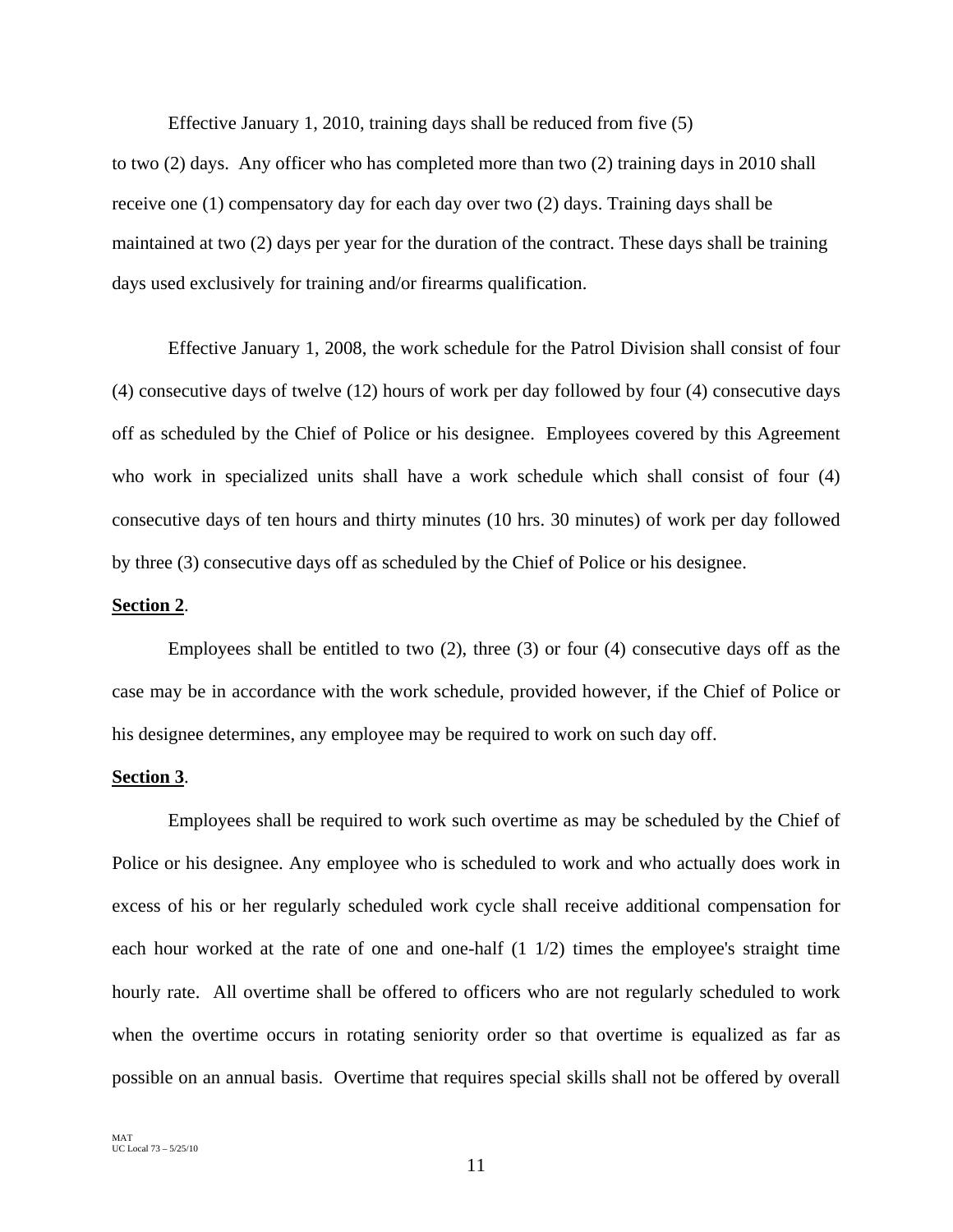seniority but rather in rotating seniority order amongst those having special skills. Special skills overtime shall count towards overall overtime equalization. Officers who are on vacation or compensatory time shall be called for overtime.

Effective January 1, 2010,, officers may accumulate up to one hundred (100) hours of compensatory time per year. Officers may elect to convert up to forty-five (45) hours of compensatory time at the end of each year. The remaining bank of compensatory time shall be carried over from year to year. At not time shall any officer have more than one hundred (100) hours of banked compensatory time. Compensatory time may be used in increments of one (1) hour or more. The use of compensatory time shall be with the approval of management because of staffing considerations. Such approval shall not be unreasonably denied.

# **Section 4**.

For purposes of this Article, "straight time hourly rate" shall be defined as the hourly rate of pay as calculated by dividing the employee's annual salary, by 2,080 hours.

# **Section 5**.

An employee shall not be entitled to receive overtime compensation unless such overtime has been scheduled and authorized by the Chief of Police or his designee prior to such overtime being worked.

#### **Section 6**.

Except as otherwise provided in Section 2, hours worked shall include desk duty, extra patrols, recreational activities, in-service training, Union County Tactical Force, Narcotics' Strike Force, mutual defense, court or administrative appearance and such other work as may be assigned by the Chief of Police or his designee. Hours spent in basic training shall not be counted as hours worked unless the probationary patrolman is also scheduled to work active duty in the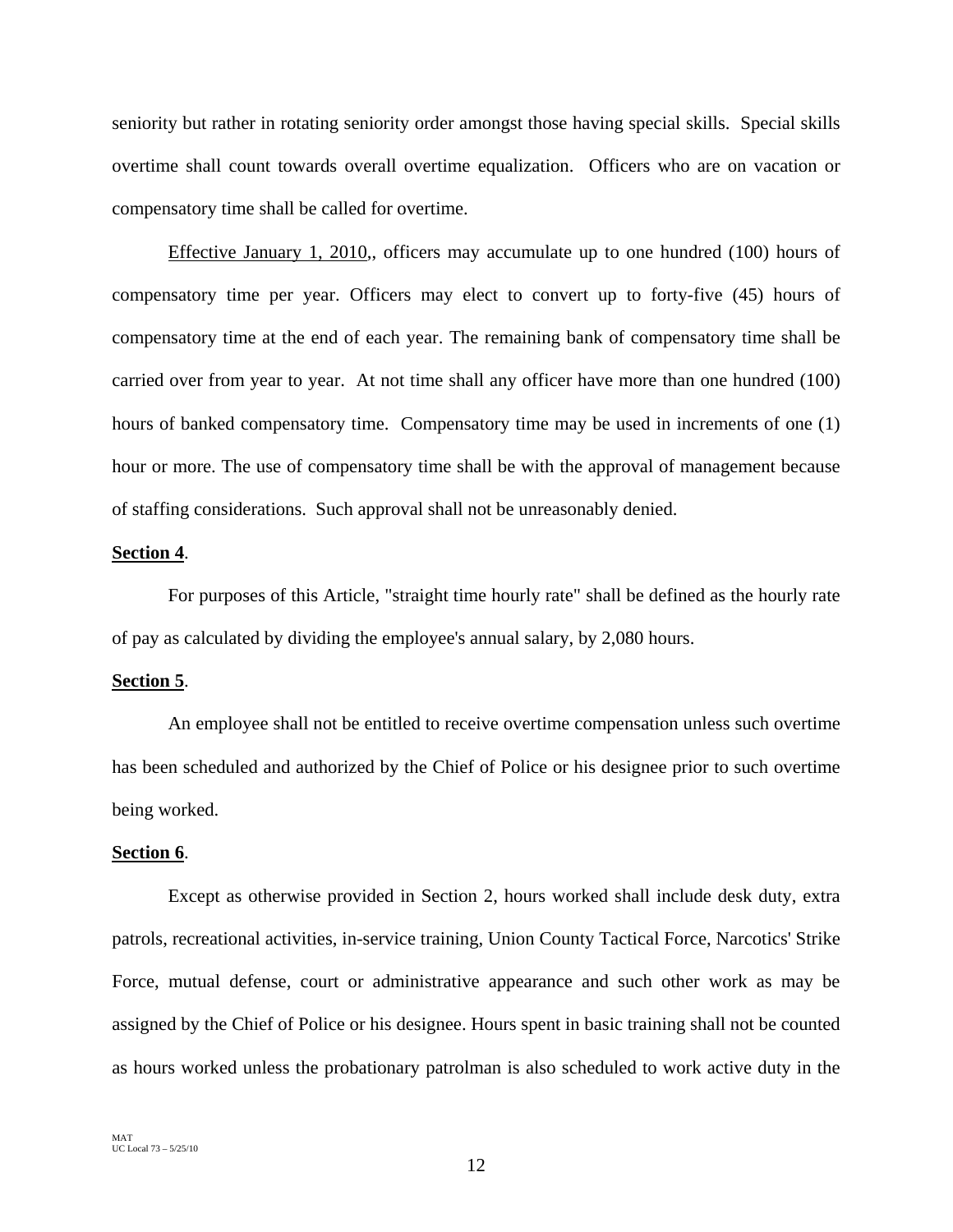County Police Force while also attending basic training. In such case, time spent in actual attendance at basic training shall be counted as hours worked. Employees shall maintain accurate records of their hours worked. Where employees are scheduled to appear in court or other administrative proceedings, they shall be required to have the Court Clerk, prosecuting attorney, or other appropriate court or administrative personnel acknowledge the time wherein the employee arrived and left the Court or administrative proceeding. If an officer gives the County forty-eight (48) hours' notice, the County can schedule the Court appearance as a regular part of the officer's workday and not have the officer work the two (2) shifts surrounding the Court appearance.

# **Section 7**.

(a) If an employee shall be recalled for work at any time outside of his regular working hours or any day when he would normally be off duty, he shall receive at least four (4) hours' pay at the applicable overtime rate. An employee shall not be entitled to receive call-in compensation unless authorized by the Chief or such other person as the Chief may designate.

(b) The call-in of employees from off duty for the purpose of measurement of uniforms, shall not constitute compensable time or call-in time, however, the Employer agrees that it will make every effort to schedule these activities during regular working shift hours.

#### **Section 8**.

For the purposes of this Article, the following pay absences shall be considered as time worked for the purpose of computing overtime: holidays, vacations, personal days and sick leave.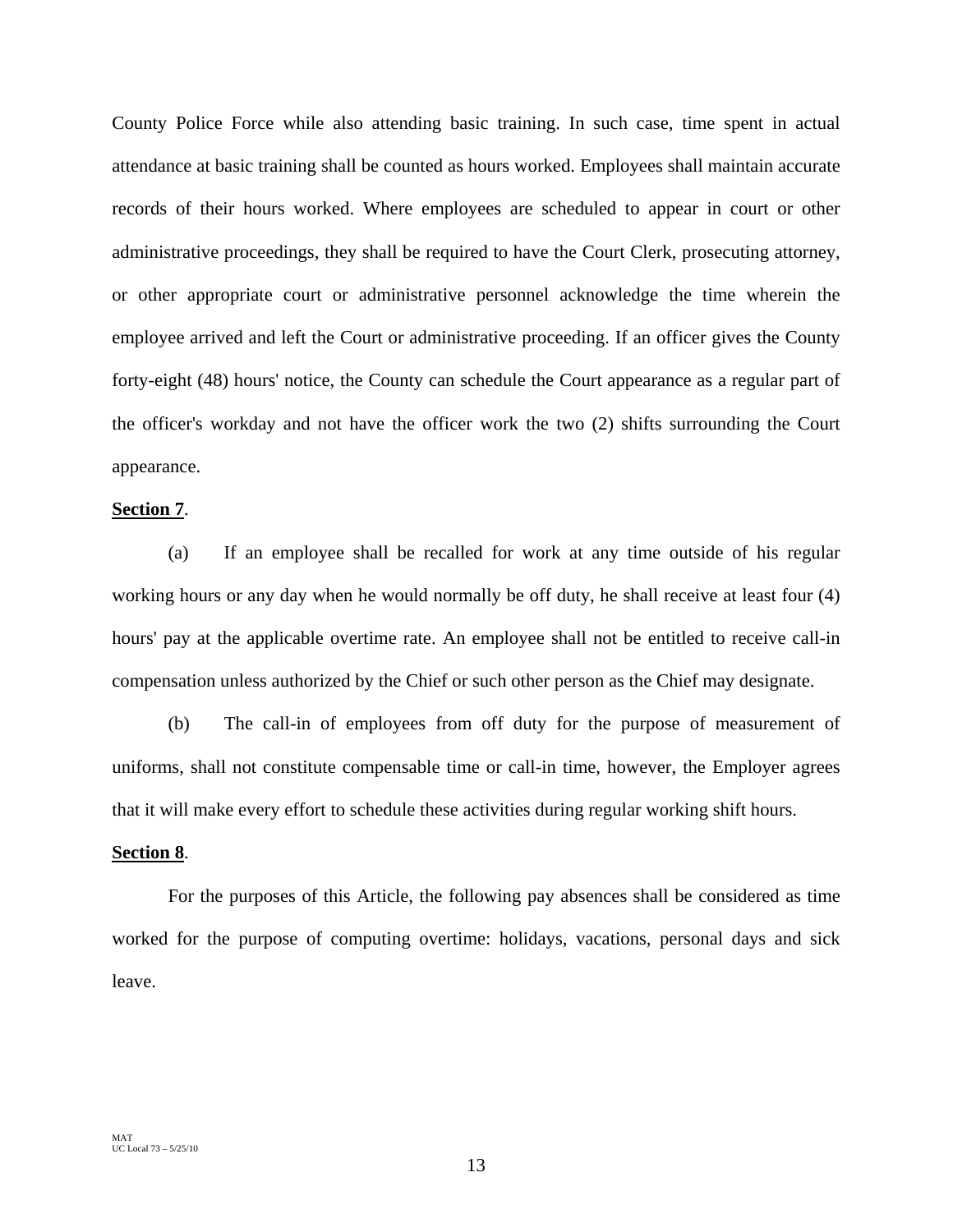# **Section 9**.

 The Chief of Police, or his designee, shall have the sole and exclusive right to assign employees to patrol, whether in a vehicle, on foot or otherwise, as may be assigned or scheduled by the Chief and/or his designee.

#### **Section 10**.

Employees within the same classification shall be permitted to switch an entire tour of duty or days off with any other employee within the same classification upon advance notice subject to the written approval of the Chief of Police, or his designee. For the purposes of this provision, patrolmen shall all be deemed to constitute the same classification.

#### **Section 11.**

 All officers shall be provided time off without loss of pay to take promotional exams if scheduled for duty.

#### **ARTICLE 8**

#### **SICK LEAVE**

# **Section 1**.

Sick leave may be used by employees who are unable to work because of: 1) personal illness or injury; 2) exposure to contagious disease; 3) care, for a reasonable period of time, of a seriously ill member of the employee's immediate family (defined herein as spouse, child, legal ward, grandchild, foster child, father, mother, legal guardian, grandfather, grandmother, brother, sister, father-in-law, mother-in-law and other relatives residing in the employee's household); 4) death in the employee's immediate family for a reasonable period of time. Up to forty (40) hours may be permitted when such absence is caused by the death and attendance at the funeral of a spouse or child and up to twenty-four (24) hours will be permitted during the absence from duty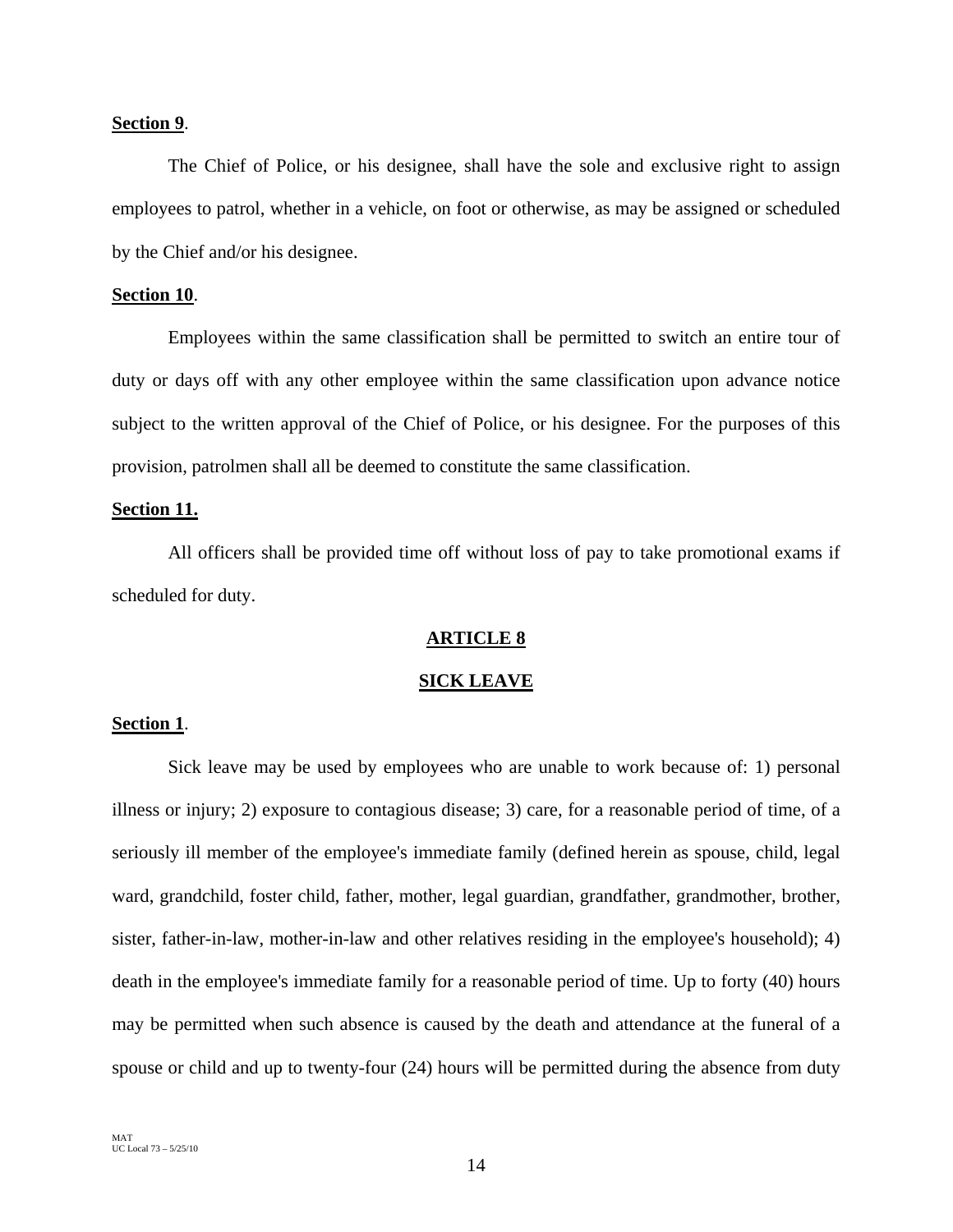of employees when such absence is caused by the death and attendance at the funeral of any other member of the employee's immediate family as defined. Sick leave may also be used by a handicapped employee for absences related to the acquisition or use of an aid for the handicapped when the aid is necessary to function on the job. In such cases, reasonable proof may be required by the Employer.

# **Section 2**.

If an employee is absent for reasons that entitle him to sick leave, his supervisor shall be notified promptly. Failure to notify the supervisor may be cause for disciplinary action. Absences without notice for five (5) consecutive days shall constitute a resignation.

**Section 3**. Sick leave is earned in the following manner:

(a) New employees shall only receive eight (8) hours for the initial month of employment if they begin on the first (1st) through eighth (8th) day of the calendar month, and four (4) hours if they begin on the ninth (9th) through twenty-third (23rd) day of the month.

(b) After the initial month of employment and up to the end of the first calendar year, employees shall be credited with eight (8) hours for each month of service. Thereafter, at the beginning of each calendar year in anticipation of continued employment, employees shall be credited with 120 hours of sick time.

(c) Part-time employees shall be entitled to a proportionate amount of paid sick leave.

(d) Paid sick days shall not accrue during a leave of absence without pay or suspension.

(e) Sick leave credits shall not accrue after an employee has resigned or retired although his/her name is being retained on the payroll until exhaustion of vacation or other compensatory leave.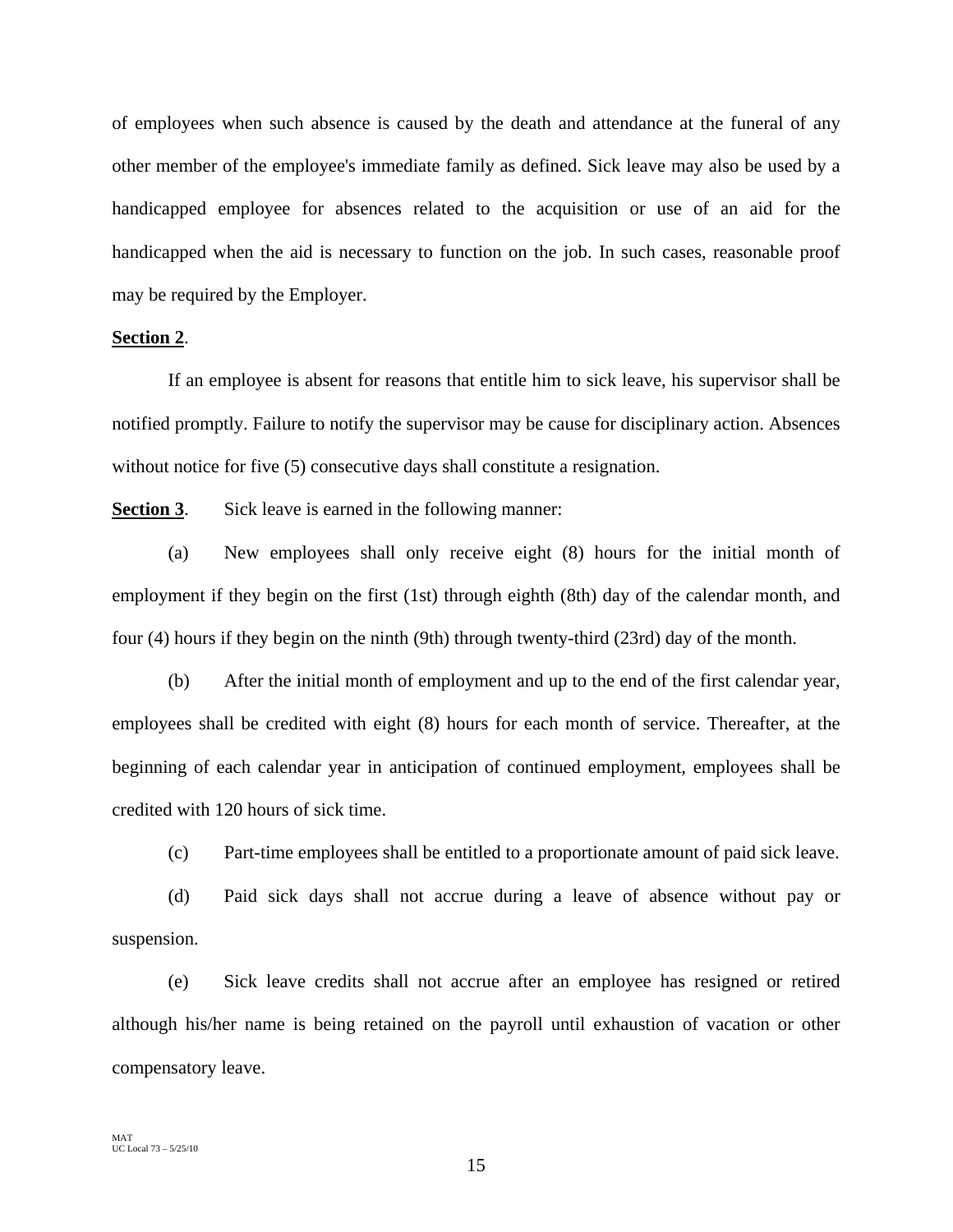(f) Unused sick leave shall accumulate from year to year without limit.

(g) Sick time usage shall be based on 10.75 hours per day used for those officers on the 4/4, 11.25 hour schedule and at 9.25 hours for those officers on the 4/3, 9 hour 55 minute schedule.

# **Section 4**.

Any employee who is absent on sick leave for five (5) or more consecutive working days shall be required to submit a physician's certificate as evidence substantiating the illness. The employer may require an employee who has been absent because of personal illness, as a condition of his return to work to be examined by a physician at the expense of the Employer. In addition, the Employer in its discretion may require proof of illness of an employee on sick leave whenever such proof is reasonable.

# **Section 5**.

An employee who has been absent on sick leave for a period totaling fifteen (15) days in one (1) calendar year consisting of periods of less than five (5) days, shall submit acceptable medical evidence for any additional sick leave in that year unless such illness is of a chronic or recurring nature causing recurring absences of one (1) day or less in which event only one (1) medical certificate shall be required for every six (6) months. The medical certificate must specify that the chronic or recurring nature of the illness is likely to cause subsequent absences from employment.

# **Section 6**.

The County agrees to continue a program of payment for unused sick leave upon retirement in accordance with the following requirements: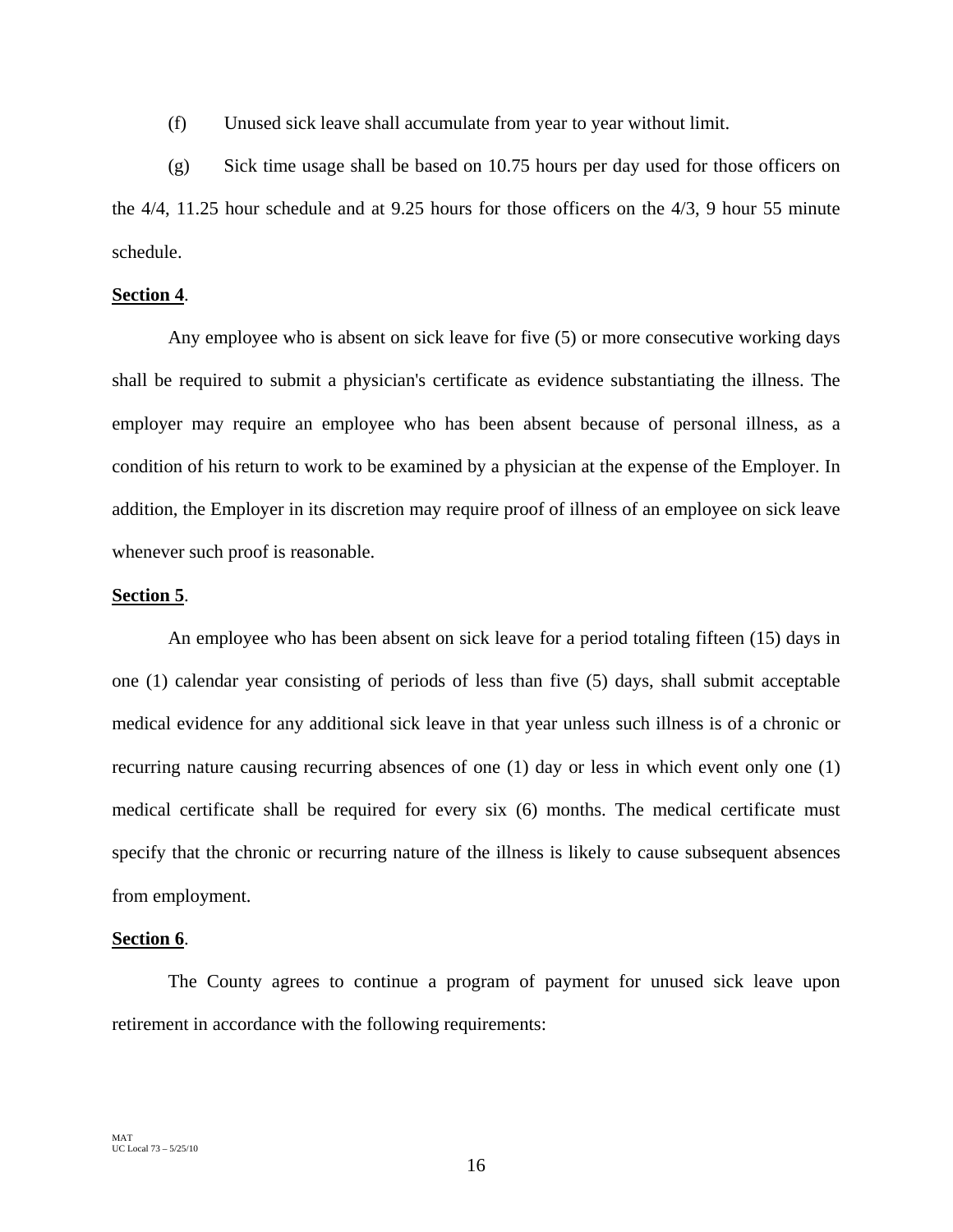(a) Eligibility for payment under this program requires that an employee must retire with at least twenty-five (25) years of service pursuant to the New Jersey State Police and Fire Pension laws, and must have at least one hundred (100) accumulated sick days to his or her credit upon the effective date of retirement.

(b) Employees who are eligible for this benefit shall be compensated in accordance with the following schedule:

> 100-200 accumulated sick days – 50% of the daily rate to a maximum of \$10,000 201-300 accumulated sick days – 60% of the daily rate to a maximum of \$12,500  $301 + -$  accumulated sick days – 70% of the daily rate to a maximum of \$15,000

(c) The rules and regulations applicable to eligibility for this benefit are as follows:

# 1. EFFECT ON OTHER RETIREMENT BENEFITS:

The lump sum supplemental compensation provided herein for accumulated sick days shall in no way effect increase or decrease any pension or retirement benefits to such retired employee under any other statute.

# 2. LIMITATIONS:

- (a) no employee who elects a deferred retirement benefit shall be eligible.
- (b) an individual may defer his request for lump sum payment but it must be submitted within one year of the effective date of any retirement.

# 3. ELIGIBILITY:

An employee must retire with at least twenty-five (25) years of service pursuant to the New Jersey State Police and Fire Pension laws, and must have at least one hundred (100) accumulated sick days to his or her credit upon effective date of retirement to be eligible for this benefit.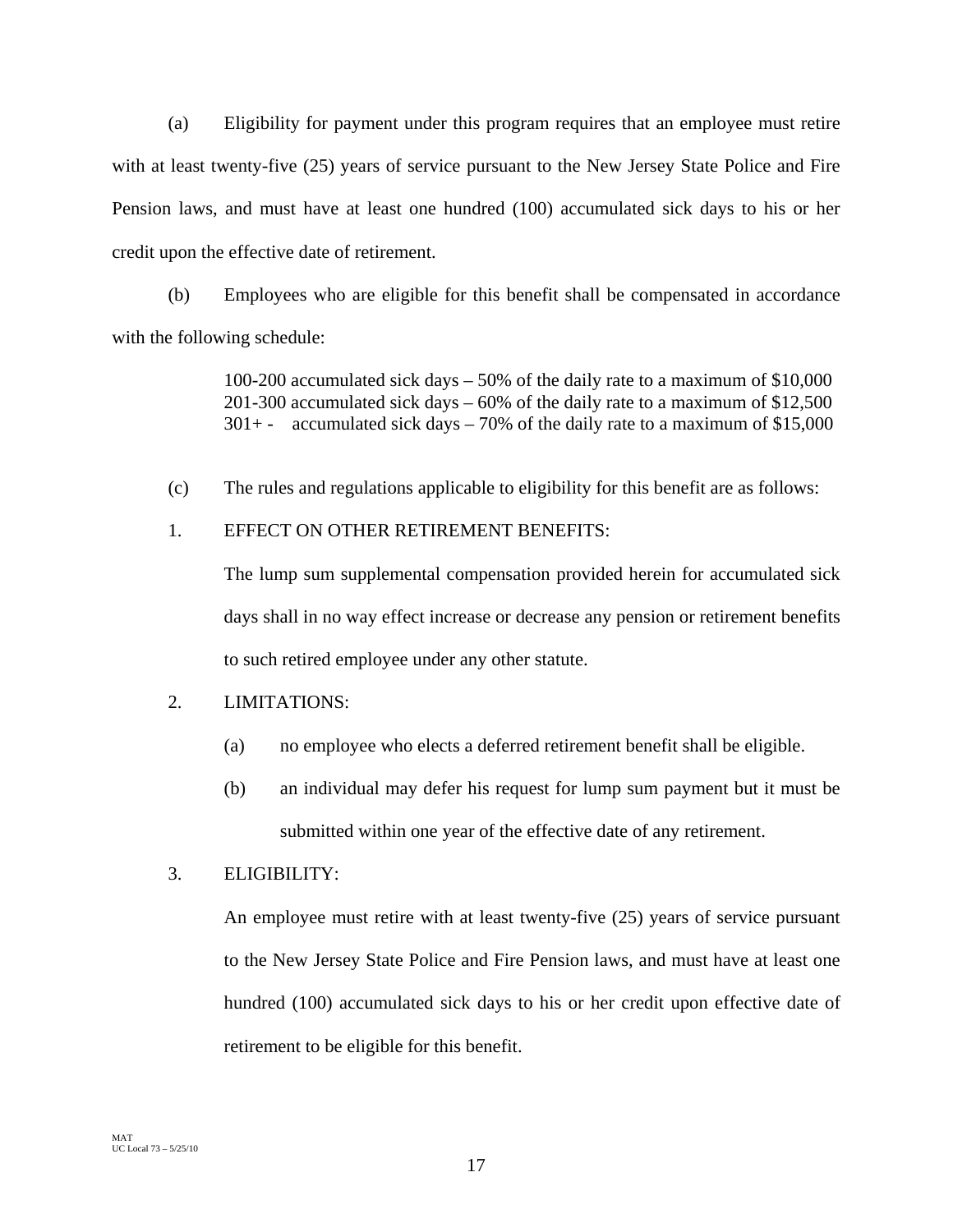# 4. DEATH OF AN EMPLOYEE:

In the event of an employee's death within one year after the effective date of retirement but before payment of the lump sum is made, the payment of the lump sum shall be made to the employee's estate. It should be noted that retirement is contingent upon the employee surviving thirty days after the effective date of retirement.

# 5. DISABILITY RETIREMENT:

County employees who retire as a result of an accidental or ordinary disability retirement, and who meet all of their applicable regulations will be considered eligible for lump sum sick leave reimbursement upon retirement for unused sick leave. If such employees receive lump sum payment and subsequently re-enter County employment, they will not be eligible to have their unused sick leave reinstated to their records. Employees re-entering County service subsequent to an accidental or ordinary disability retirement will begin earning sick leave in a manner similar to a newly hired employee.

# 6. RETURN TO SERVICE AFTER RETIREMENT:

Any employee who has or shall retire on age and service and who subsequently re-enters County employment will be considered to have incurred a break in service.

# 7. LEAVE WITHOUT PAY:

In determining an individual's eligibility, leave without pay shall not be counted towards the requirement of twenty-five years' service.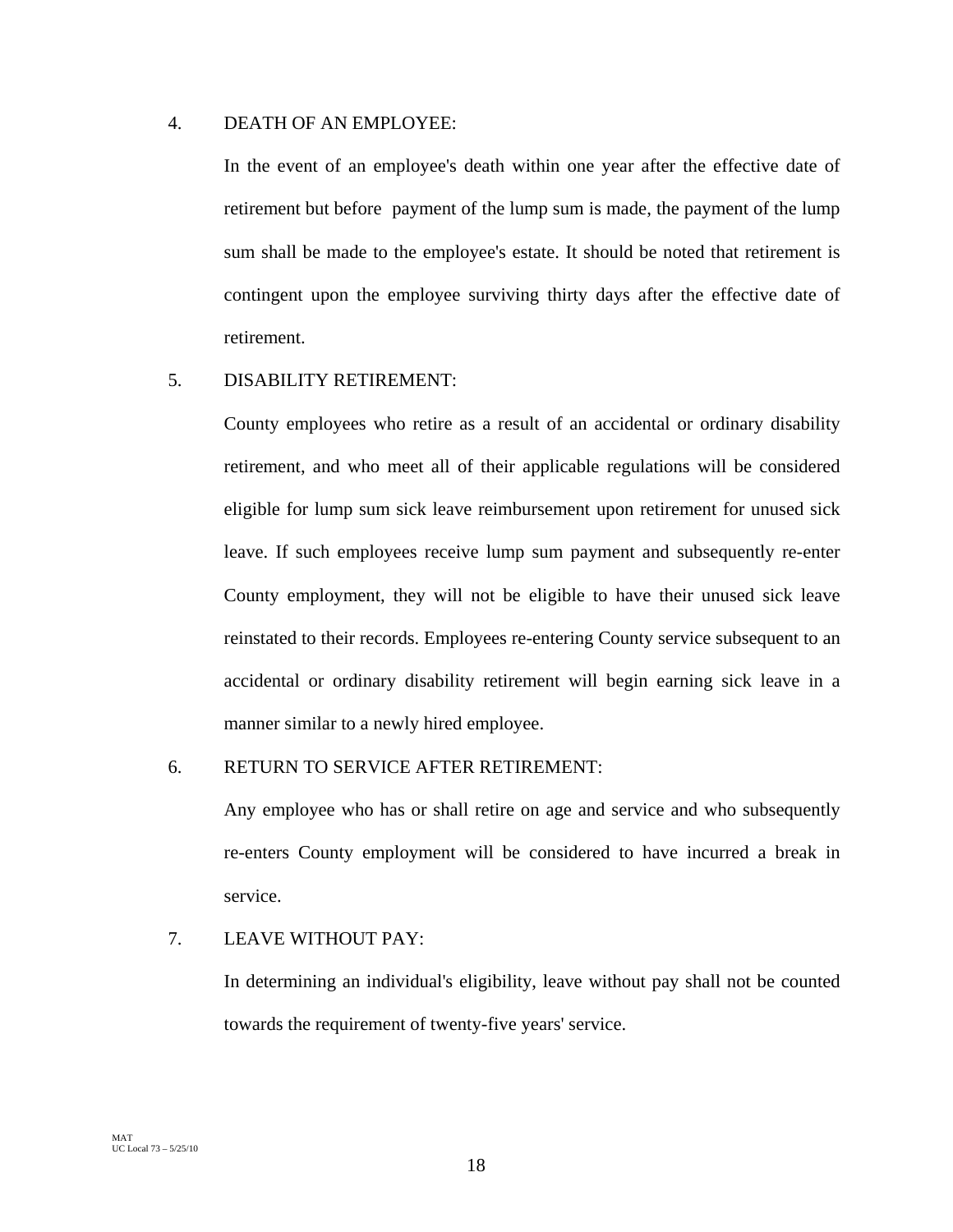# 8. COMPUTATION:

a) Sick leave credit shall be computed from the date of employment; or if a break in service has occurred, only from the date of return to employment following the break in service except that an employee who has or shall incur a break in service as a result of separation due to lay-off shall be credited with sick leave accrued before separation and after return to employment.

b) The amount shall be computed in accordance with the schedule set forth in paragraph (b) of this provision, above. Overtime, shift differential, stipends or other supplemental pay shall not be included in computation.

c) In computing the total amount of unused accumulated sick leave pay due, periods of leave of absence without pay shall be excluded in the computation.

d) The lump sum supplemental compensation payment shall be made within sixty days after the date of retirement, if possible.

e) A retiree must be officially off the County's payroll at the time of payment.

# 9. GENERAL PROCEDURES:

a) An employee who is about to retire should follow the regular procedures concerning retirement. When the employee receives a copy of the official notice of retirement approval issued by the approved pension board or authority, the employee may file a request with the County Personnel Office requesting the supplemental lump sum payment. Those employees who qualify and retire during calendar year 1987 and thereafter, will receive their supplemental payment sixty, (60),days thereafter retirement, if elected by the employee.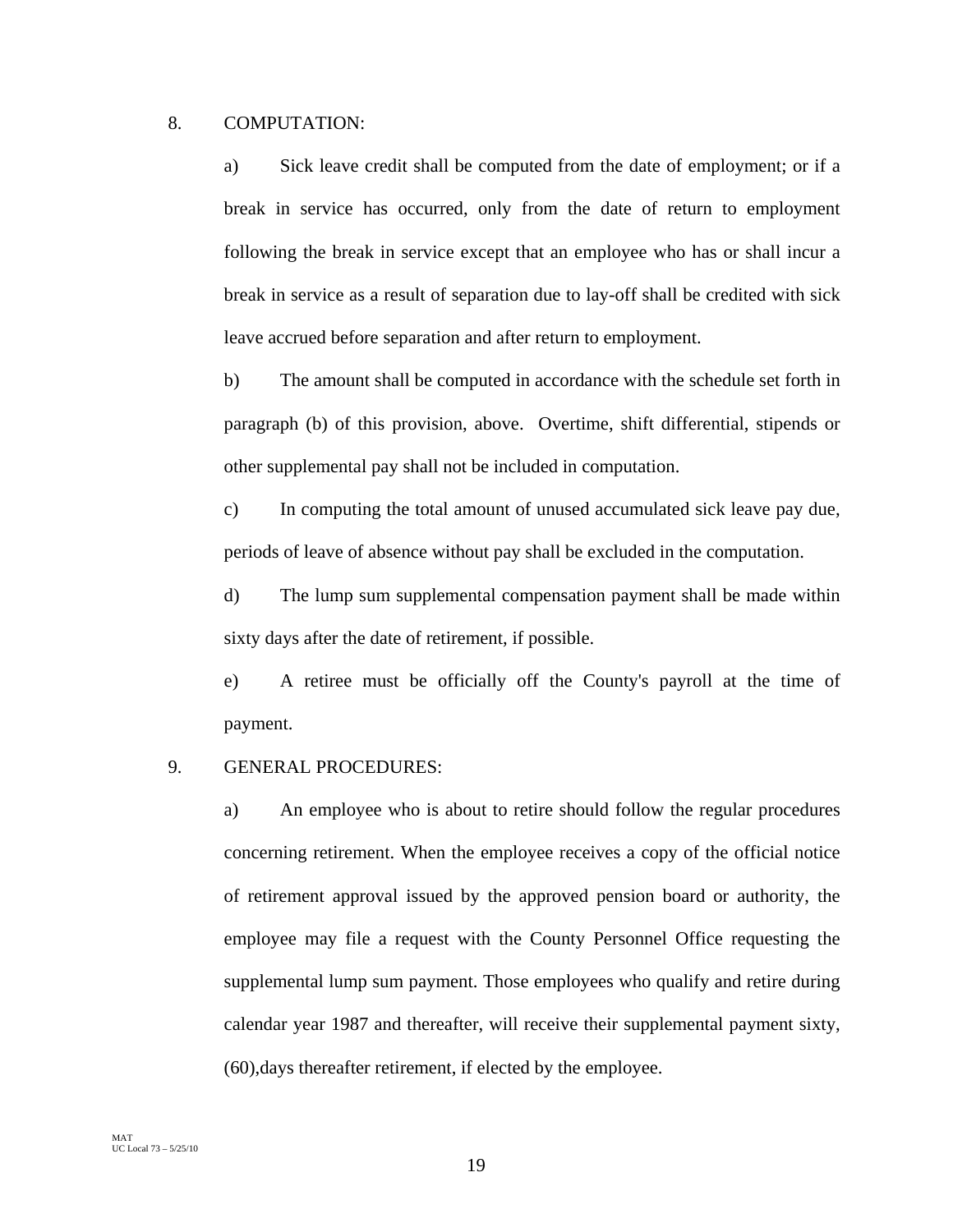# 10. EMPLOYEES NOT IN THE CLASSIFIED SERVICE:

a) The eligibility of an employee will be determined by such class title held at any time during employee's employment with the County of Union. Eligibility of class title will not be approved unless the following standards and guidelines have been adhered to:

1) sick leave days were earned by all employees within that class title on the basis of one working day per month during the remainder of the first calendar year of employment after initial appointment and 15 working days per calendar year thereafter.

2) Proof of need of sick leave usage was required when sick leave exceeded at least five consecutive days or a total of 10 days within one calendar year.

3) Sick leave was not advanced against anticipated sick leave to be earned in the next or future calendar years.

4) Sick leave or some other earned leave was charged for all compensable days when the employee was not working.

5) All sick leave was reportable and reported accordingly.

6) The timekeeping procedure required certification of the accuracy of the employees pay time.

7) Sick leave records for each employee were maintained from the original date of appointment at one or more central points under the jurisdiction of the appointing authority with proper security and verification for use and accrual.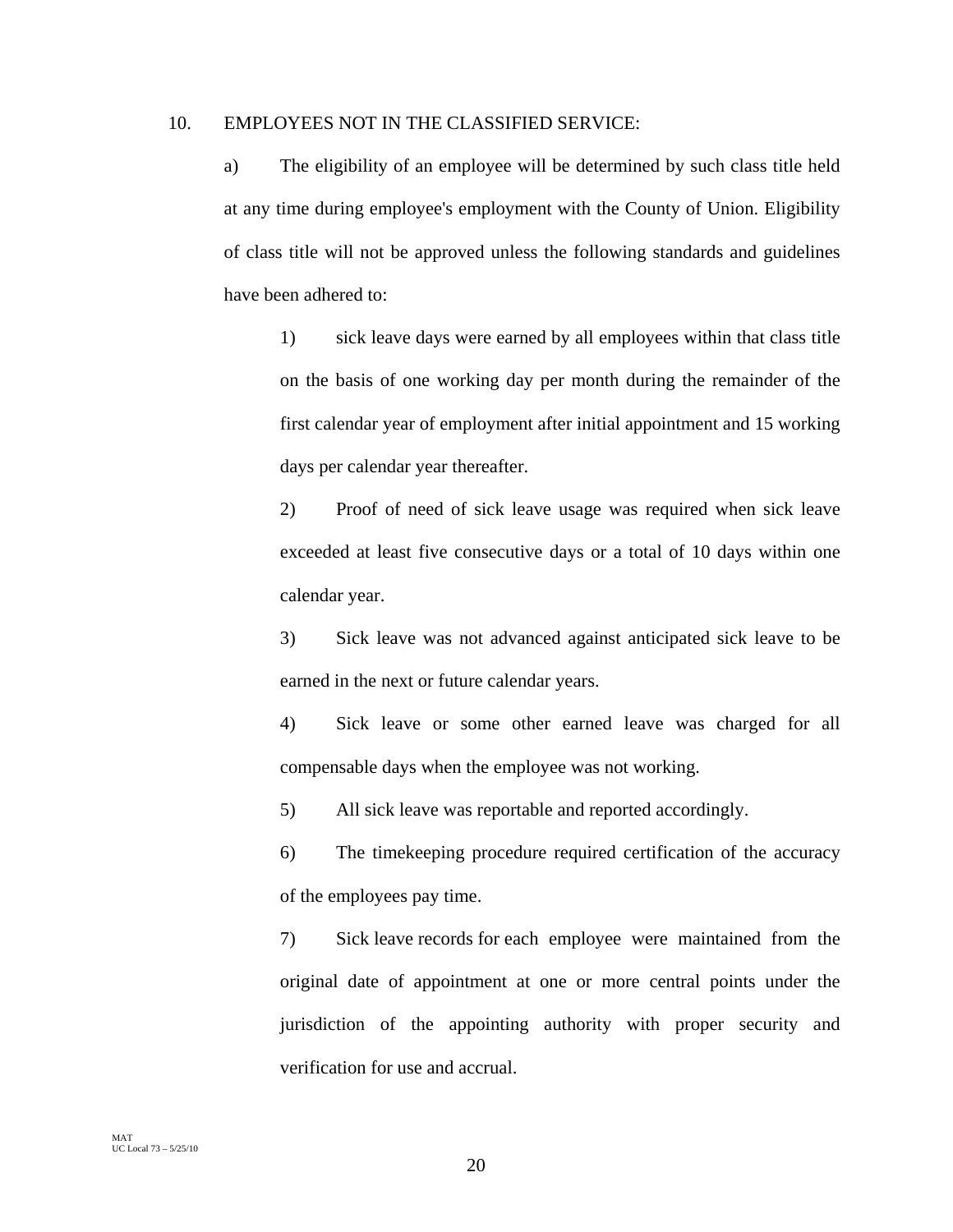8) All records are available for inspection.

9) Where other types of leave with pay or holidays or days off with pay were granted which were in excess of leave provided to classified employees, a detailed explanation of the character and extent of such practices shall be provided.

# **ARTICLE 9**

# **NO STRIKE OR LOCKOUTS**

# **Section 1**.

Participation by any employee covered by the terms of this Agreement in a strike, or a refusal to perform duties because of a contract dispute shall be just cause for disciplinary action.

# **Section 2**.

No lockout of employees shall be instituted by the Director of Police and/or the Chief of Police, the County Manager or their designated representatives and their administrative staff during the term of this Agreement. The P.B.A. agrees that during the term of this Agreement, neither it, nor its officers, employees or members, will engage in, encourage, sanction, support or suggest any strikes, work stoppages, slowdowns, mass resignations, mass absenteeism, or any such similar actions which would involve suspension of, or interference with the normal work related activities carried on by the Director of Police and/or the Chief of Police or their designated representative.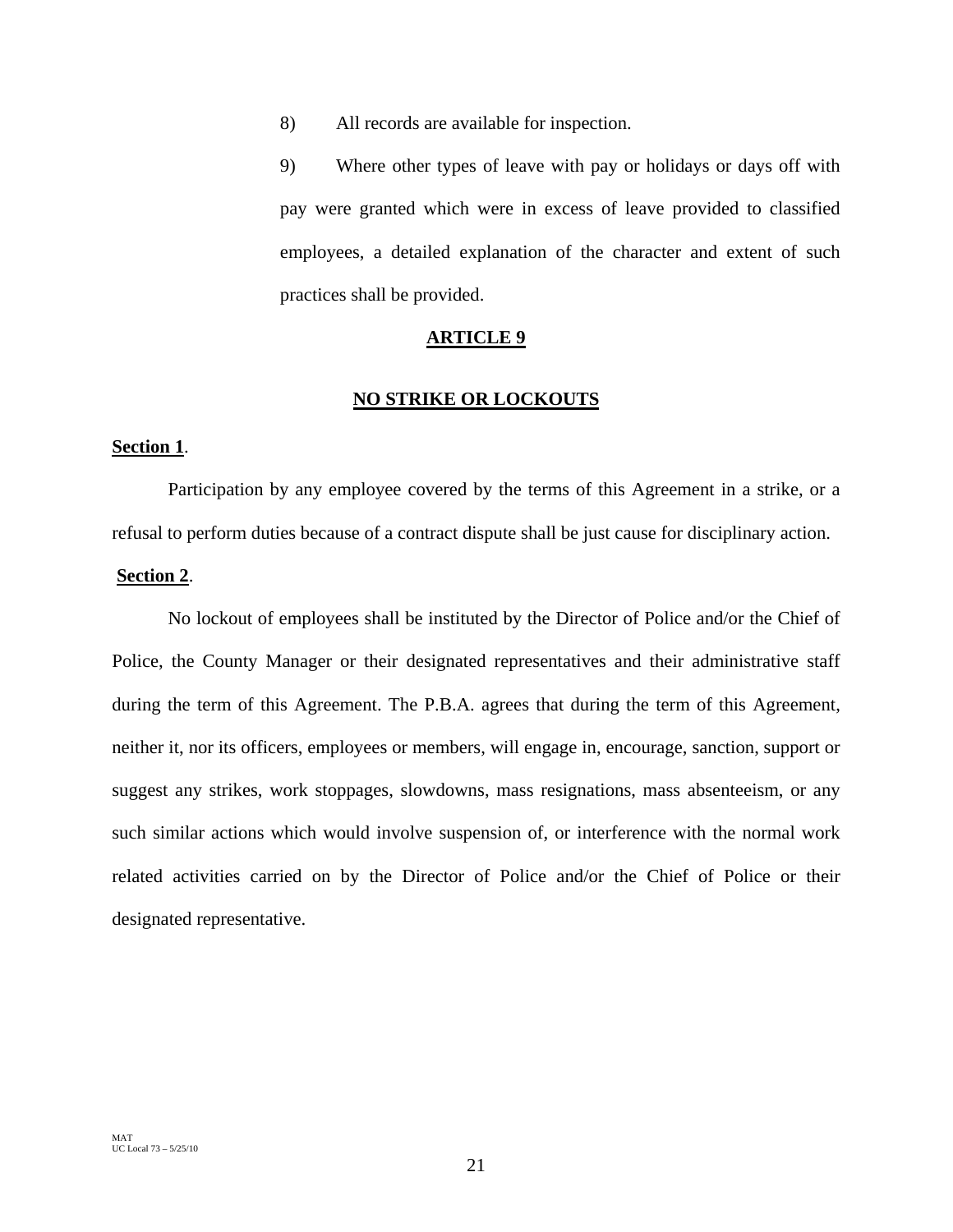#### **ARTICLE 10**

# **GRIEVANCE PROCEDURE**

# **Section 1**.

A grievance is hereby jointly defined to be any complaint arising under this Agreement between the Employer and any employee represented by the Union with respect to wages, hours of work or other conditions of employment. Should any grievance as defined arise between an employee and the Employer, as to the meaning, application or operation of any provision of this Agreement, the following procedure shall be followed:

**Step 1.** An employee with a grievance shall first discuss it with his immediate supervisor either directly or with the P. B. A. is designated representative for the purpose of resolving the matter informally.

A grievance must be presented at Step 1 within eight (8) working days from the date of occurrence of the facts which give rise to the grievance or within eight (8) days from the date when the facts should reasonably have been known to the grievant or the P.B.A. If it is not presented within the aforementioned time period, it shall be deemed waived and shall not thereafter be considered a grievance under this Agreement.

**Step 2**. If the aggrieved party is not satisfied with the disposition of his or her grievance at Step 1, or if no decision has been rendered within three (3) working days after the presentation of that grievance at Step 1, he or she may file a grievance in writing with the Chief of Police or his designated representative. The hearing on the grievance shall be held between the Chief of Police or his designated representative and the aggrieved party and the P.B.A.'s designated representative, not later than ten (10) working days from the date of the filing of the grievance in writing with the Chief of Police or his designee. The Chief of Police, or his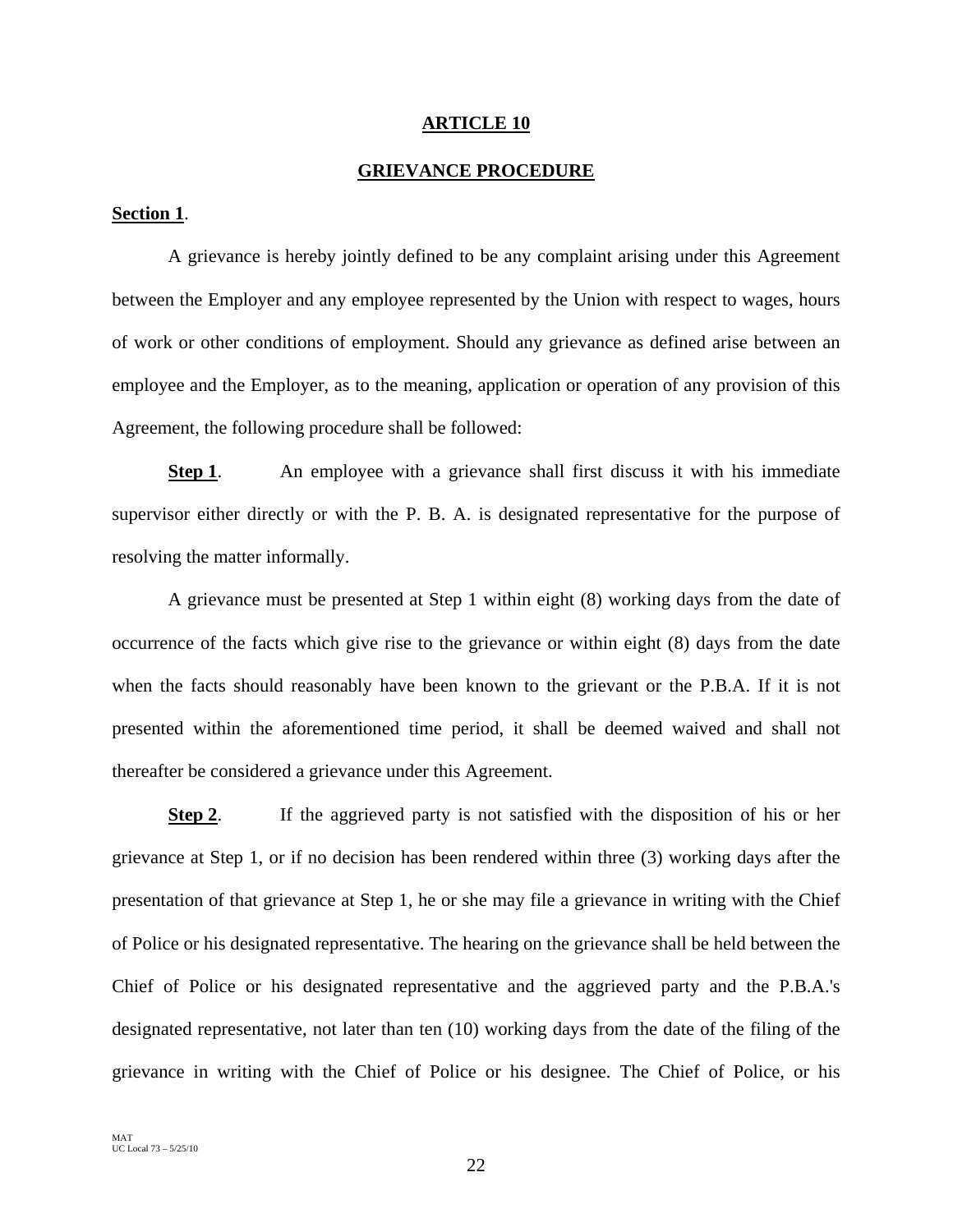designated representative, will render a final decision in writing within five (5) working days after the hearing is completed.

**Step 3**. If the aggrieved party is not satisfied with the disposition of his or her grievance at Step 2, or if no decision has been rendered within five (5) working days after the hearing of that grievance at Step 2, he or she may file a grievance in writing with the Director of Public Safety or his designated representative. The hearing on the grievance shall be held between the Director of Public Safety or his designated representative and the aggrieved party and the P.B.A.'s designated representative, not later than ten (10) working days from the date of the filing of the grievance in writing with the Director of Public Safety or his designee. The Director of Public Safety, or his designated representative, will render a final decision in writing within (5) working days after the hearing is completed.

**Step 4.** If the aggrieved party is not satisfied with the disposition of his grievance at Step 3, or if no decision has been rendered within five (5) working days after the presentation of the grievance at Step 3, he may file the grievance and all supporting papers with the County Manager or his designee for review. The grievance must be presented no later than ten (10) working days from the day a decision is rendered by the Director of Public Safety or his designated representative.

The hearing on the grievance shall be held between the County Manager or his designee and the aggrieved party and the PBA designated representative no later than 10 working days from the date of filing the grievance in writing with the County Manager. The County Manager or his designee will render a written decision within 10 working days after the hearing is completed.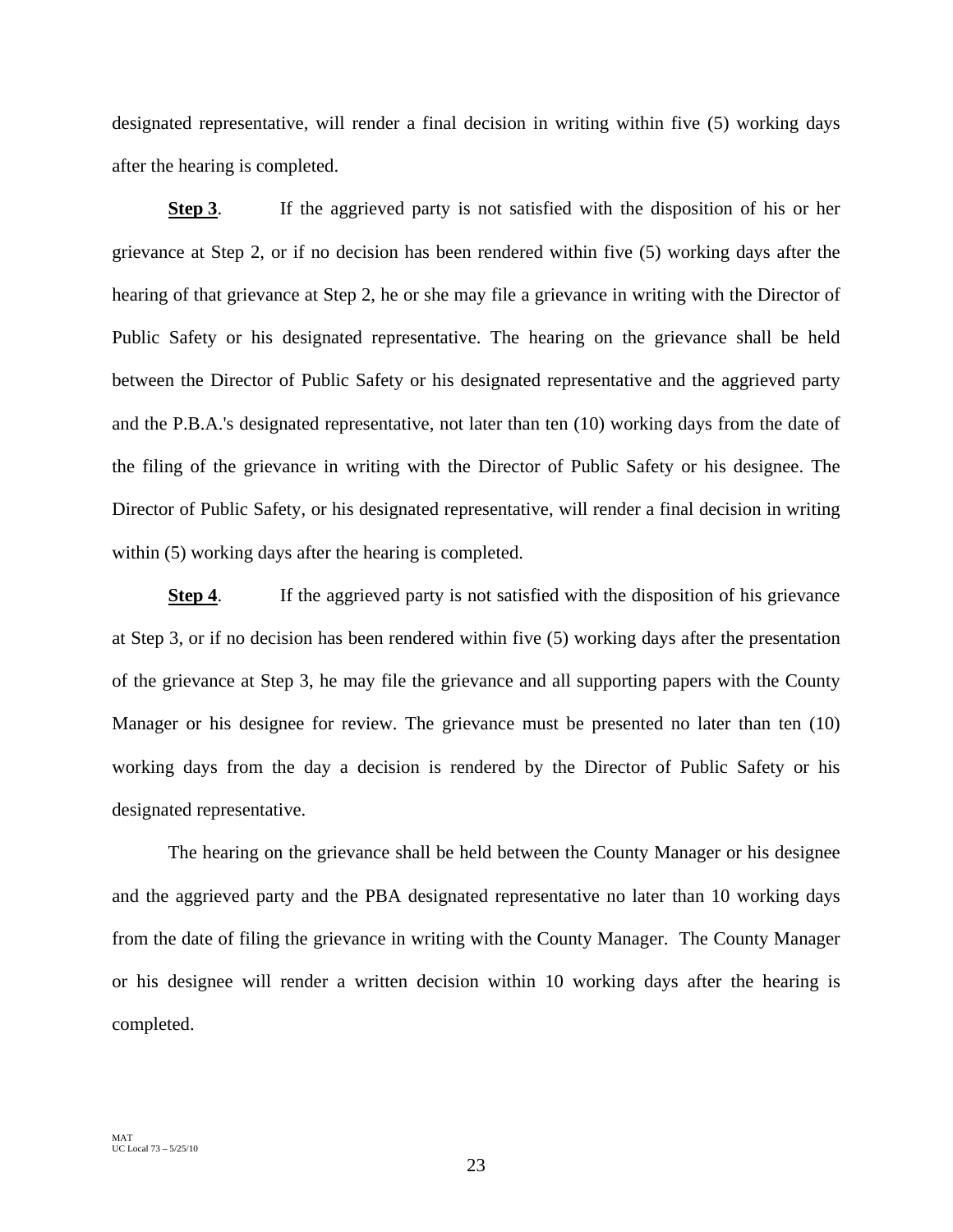The parties may agree to escalate a grievance through the Step progression to the lowest Step level at which relief sought by the grievance may be granted.

# **Step 5. Arbitration**

(a) If a satisfactory settlement is not reached at Step 4, and the P.B.A decides to pursue the matter to arbitration, it may do so by making a written request to the New Jersey State Board of Mediation, 50 Park Place Newark New Jersey, within ten (10) working days after receipt of the step 4 answer. A copy of the request for arbitration shall be sent to the Chief of Police and the County Manager, attaching copies of any statements or exhibits filed therein. The parties shall follow the prevailing rules established by the State Board of Mediation for binding arbitration.

(b) The fees and expenses of arbitration shall be borne equally by the parties; however, if any of the parties cancels an arbitration hearing or withdraws from the arbitration proceedings, that party shall bear the cost of the cancellation or withdrawal.

(c) It is understood and agreed that if either party uses the services of any attorney, the expenses incurred will be borne by the party requesting such services.

(d) Expenses-of witnesses for either side shall be borne by the party producing such witnesses.

(e) The total cost of any stenographic record which may be made and transcripts thereof shall be paid for by the party ordering same.

(f) In the event of arbitration, the arbitrator shall have no power or authority to add to or subtract from or modify in any way the terms of this Agreement.

(g) No one arbitrator shall have more than one (1) grievance submitted to him, and under consideration by him, at any one time unless the parties otherwise agree in writing. A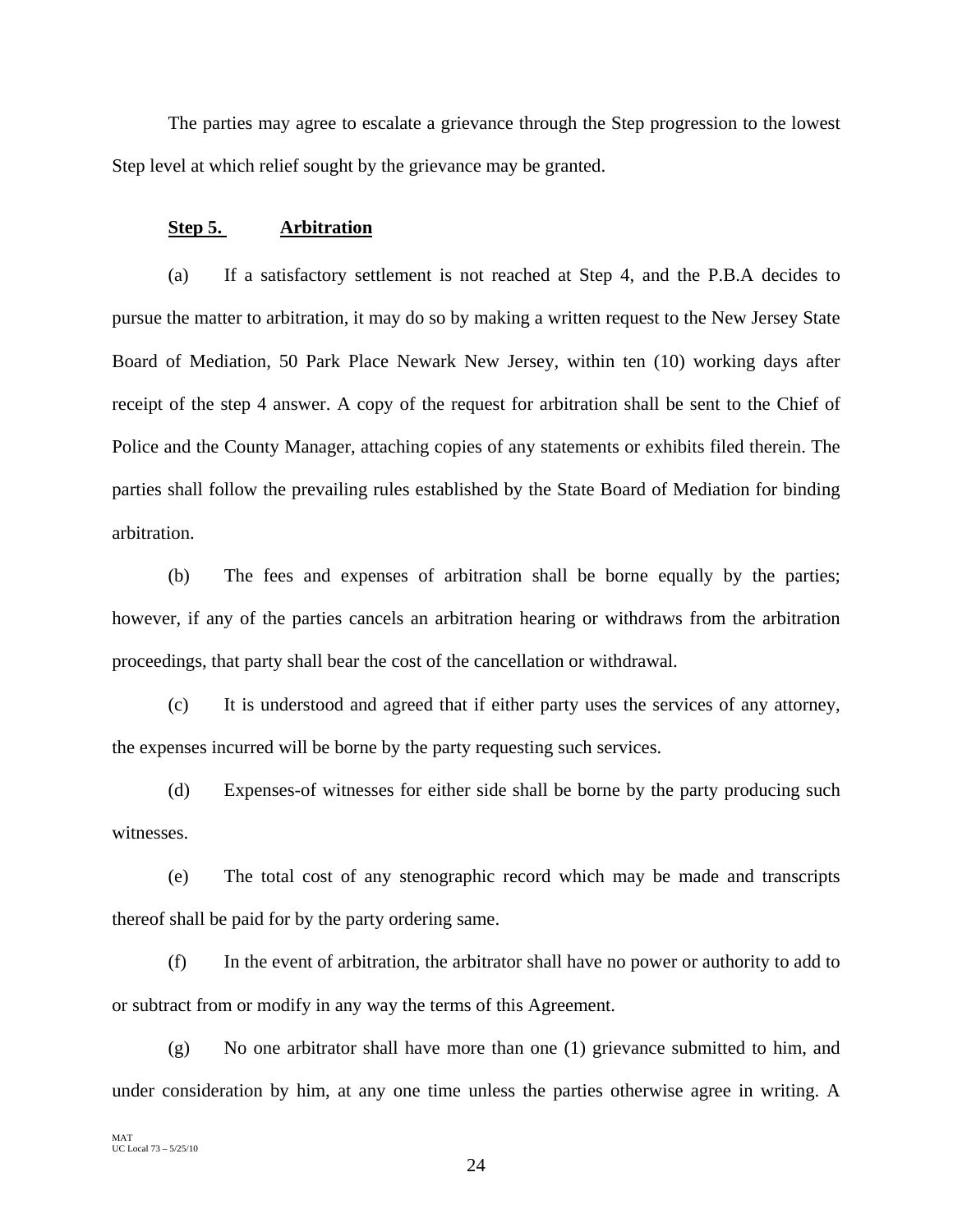grievance shall be deemed under consideration by an arbitrator until he has rendered his written decision.

(h) The arbitrator's decision shall be in writing and will set forth his findings of fact and conclusions on the issues submitted. The decision of the arbitrator shall be final and binding upon the parties.

# **Section 2**.

The time limits specified in the grievance procedure shall be construed as maximum. However, the time limits may be extended upon written mutual agreement between the parties.

# **Section 3**.

Any employee may be represented at all stages of the grievance procedure by himself, or at his option by a representative of the P.B.A. When an employee is not represented by the Union, the Union shall have the right to be present and state its views at all stages of the grievance procedure.

# **ARTICLE 11**

# **HOLIDAYS**

**Section 1**. The Employer has designated the following days as holidays for the year 2010:

| New Year's Day                | Friday, January 1, 2010           |
|-------------------------------|-----------------------------------|
| Martin Luther King's Birthday | Monday, January 18, 2010          |
| Lincoln's Birthday            | Friday, February 12, 2010         |
| <b>Washington's Birthday</b>  | Monday, February 15, 2010         |
| Good Friday                   | Friday, April 2, 2010             |
| <b>Memorial Day</b>           | Sunday, May 30, 2010              |
|                               | (celebrated Monday, May 31, 2010) |
| Independence Day              | Sunday, July 4, 2010              |
|                               | (celebrated Monday, July 5, 2010) |
| Labor Day                     | Monday, September 6, 2010         |
| Columbus Day                  | Monday, October 11, 2010          |
| <b>Election Day</b>           | Tuesday, November 2, 2010         |
| Veteran's Day                 | Thursday, November 11, 2010       |
|                               |                                   |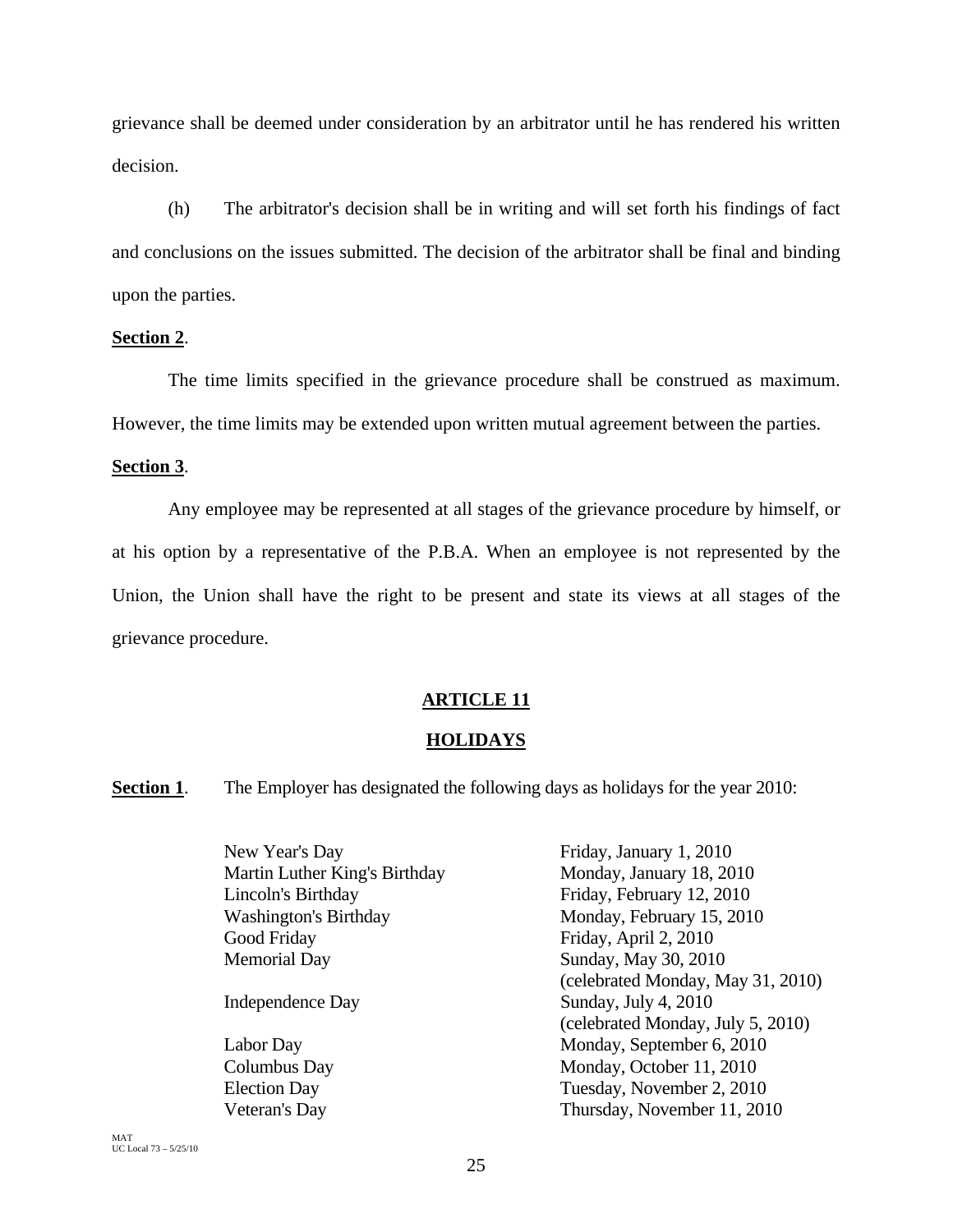| <b>Thanksgiving Day</b>    | Thursday, November 25, 2010      |
|----------------------------|----------------------------------|
| Day After Thanksgiving Day | Friday, November 26, 2010        |
| Christmas Day              | Saturday, December 25, 2010      |
|                            | (celebrated Fri., Dec. 24, 2010) |

**Section 2.** The Employer has designated the following days as holidays for the year 2011:

| New Year's Day                | Saturday, January 1, 2011             |
|-------------------------------|---------------------------------------|
|                               | (celebrated Friday, December 31,2011) |
| Martin Luther King's Birthday | Monday, January 17, 2011              |
| Lincoln's Birthday            | Saturday, February 12, 2011           |
|                               | (celebrated Friday., Feb. 11, 2011)   |
| <b>Washington's Birthday</b>  | Monday, February 21, 2011             |
| Good Friday                   | Friday, April 22, 2011                |
| <b>Memorial Day</b>           | Monday, May 30, 2011                  |
| Independence Day              | Monday, July 4, 2011                  |
| Labor Day                     | Monday, September 5, 2011             |
| Columbus Day                  | Monday, October 10, 2011              |
| <b>Election Day</b>           | Tuesday, November 8, 2011             |
| Veteran's Day                 | Friday, November 11, 2011             |
| Thanksgiving Day              | Thursday, November 24, 2011           |
| Day After Thanksgiving Day    | Friday, November 25, 2011             |
| Christmas Day                 | Sunday, December 25, 2011             |
|                               | (celebrated Mon., December 26, 2011)  |

**Section 3.** The Employer has designated the following days as holidays for the year 2012:

| New Year's Day                | Sunday, January 1, 2012                |
|-------------------------------|----------------------------------------|
|                               | (celebrated Monday, January 2, 2012)   |
| Martin Luther King's Birthday | Monday, January 16, 2012               |
| Lincoln's Birthday            | Sunday, February 12, 2012              |
|                               | (celebrated Monday, February 13, 2012) |
| <b>Washington's Birthday</b>  | Monday, February 20, 2012              |
| Good Friday                   | Friday, April 6, 2012                  |
| <b>Memorial Day</b>           | Monday, May 28, 2012                   |
| <b>Independence Day</b>       | Wednesday, July 4, 2012                |
| Labor Day                     | Monday, September 3, 2012              |
| Columbus Day                  | Monday, October 8, 2012                |
| <b>Election Day</b>           | Tuesday, November 6, 2012              |
| Veteran's Day                 | Sunday, November 11, 2012              |
|                               | (celebrated Mon., Nov. 12, 2012)       |
| Thanksgiving Day              | Thursday, November 22, 2012            |
| Day After Thanksgiving Day    | Friday, November 23, 2012              |
| Christmas Day                 | Tuesday, December 25, 2012             |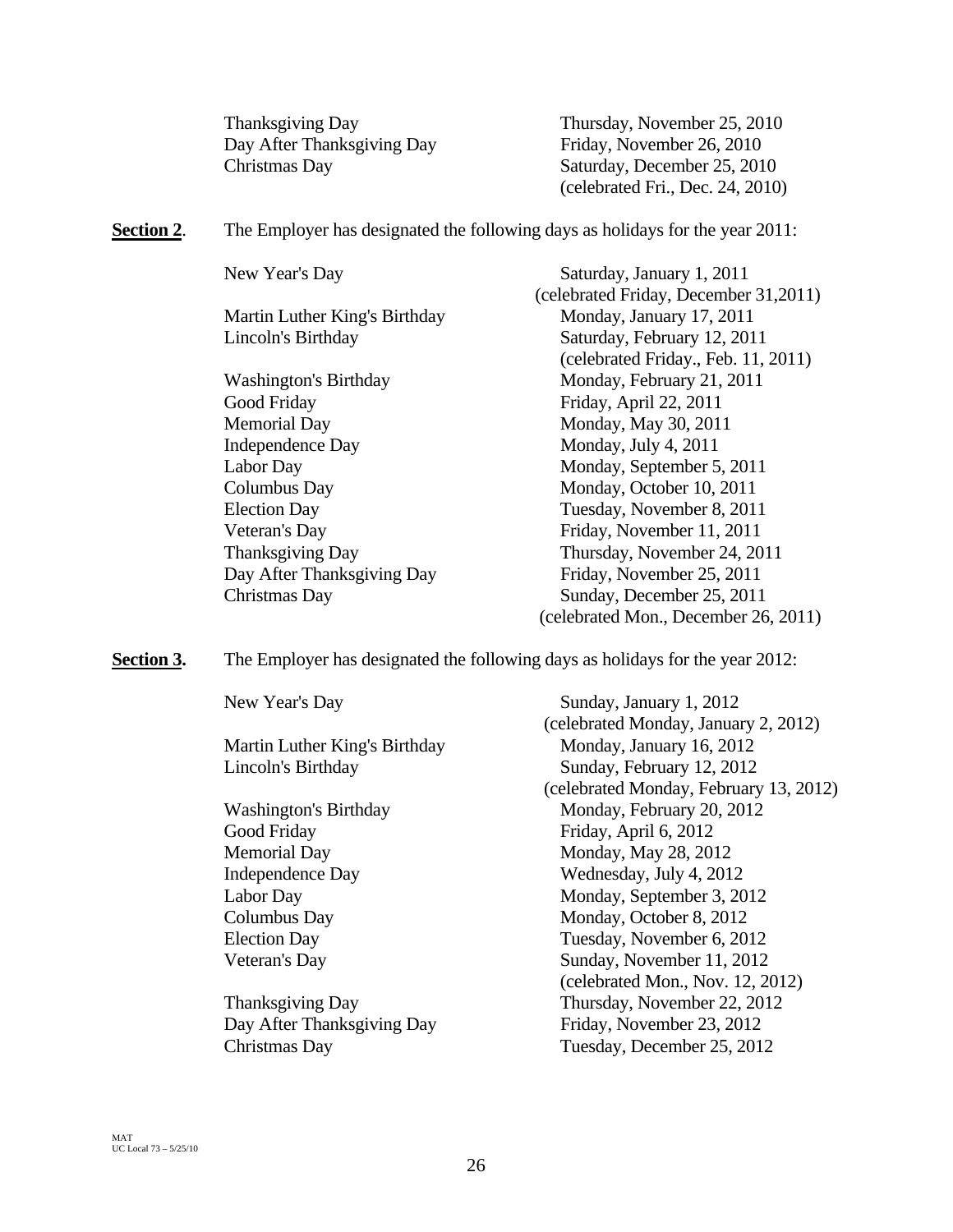# **Section 4**.

All employees shall be entitled either to a day off with pay on the date set forth above for such holiday, or shall, at the option of the Chief of Police, or his designee, be scheduled to work on a scheduled holiday and receive another designated day off with pay as scheduled by the Chief of Police, or his designee. Employees shall be permitted to carry over unused holidays into the succeeding year. Such time shall only be given upon the request of an employee, however, such requests are subject to departmental approval.

#### **Section 5**.

A holiday falling during an employee's vacation shall be treated as a holiday and not charged against the employee's vacation time.

All employees, at their discretion, shall be entitled to the holidays referenced herein to be paid either in cash or in time off, subject to the following provisions. The employee shall notify the Employer prior to December 1 of the year preceding the year in which the holidays will be taken as to how many holidays the employee wishes to be paid in cash and in time. The schedule of holidays to be worked will thereafter be solely determined by the Employer. If an employee elects to receive holidays paid in cash, he or she must take that option in a block of five (5) days, and may only receive five (5) days' pay for holidays in any one year. All other holidays shall be taken in time off subject to the provisions of Section 4 of this Article. In the event an employee elects to receive all holidays in time off such shall be provided in accordance with Section 4 of this Article. Payout to be in first pay period in December of year in which holidays fall.

Subject to the foregoing provisions of this Section, Patrolmen Detectives shall have the option to work holidays and may be required to work such holidays in uniform at the sole discretion of the Chief of Police or his designee.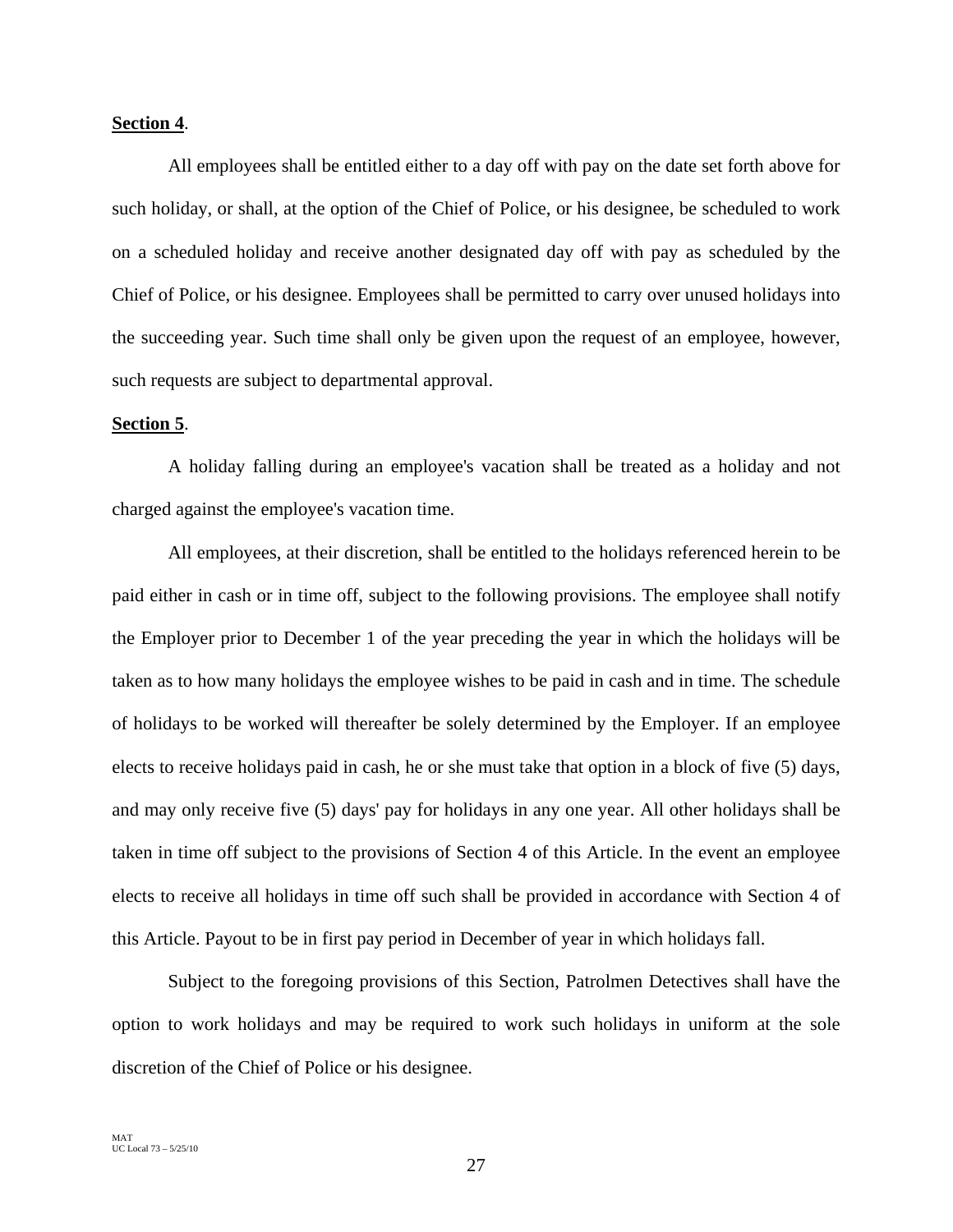# **ARTICLE 12**

#### **PERSONAL BUSINESS AND RELIGIOUS LEAVE**

# **Section 1**.

 Employees who are employed less than one (1) year may be granted up to three (3) days off for personal business as hereinafter defined or for religious reasons in accordance with the schedule hereinafter set forth; employees who have been employed for more than one (1) year may be granted up to three (3) days per year without reference to any schedule. Employees must make application for such personal business or religious leave stating the reason for the requested leave as far in advance as possible. The request by the employee shall be directed to the Chief of Police. The leave may only be taken if the Chief of Police approves and grants said leave, and if for business reasons, the applicant must demonstrate that the business purpose could not be scheduled after working hours. The following schedule shall only apply to employees with less than one (1) year of employment:

(a) One (1) day after four (4) months of employment.

(b) One (1) additional day after eight (8) months of employment.

(c) The third (3rd) day may be granted between the tenth (10th) and twelfth (12th) months of employment.

# **Section 2**.

No personal leave shall be applied for, approved or granted immediately before or after any vacation period, holiday period or weekend, except under extraordinary circumstances.

# **Section 3**.

Leave days, as provided herein, must be used in a one (1) year period and shall not be accumulative from year to year.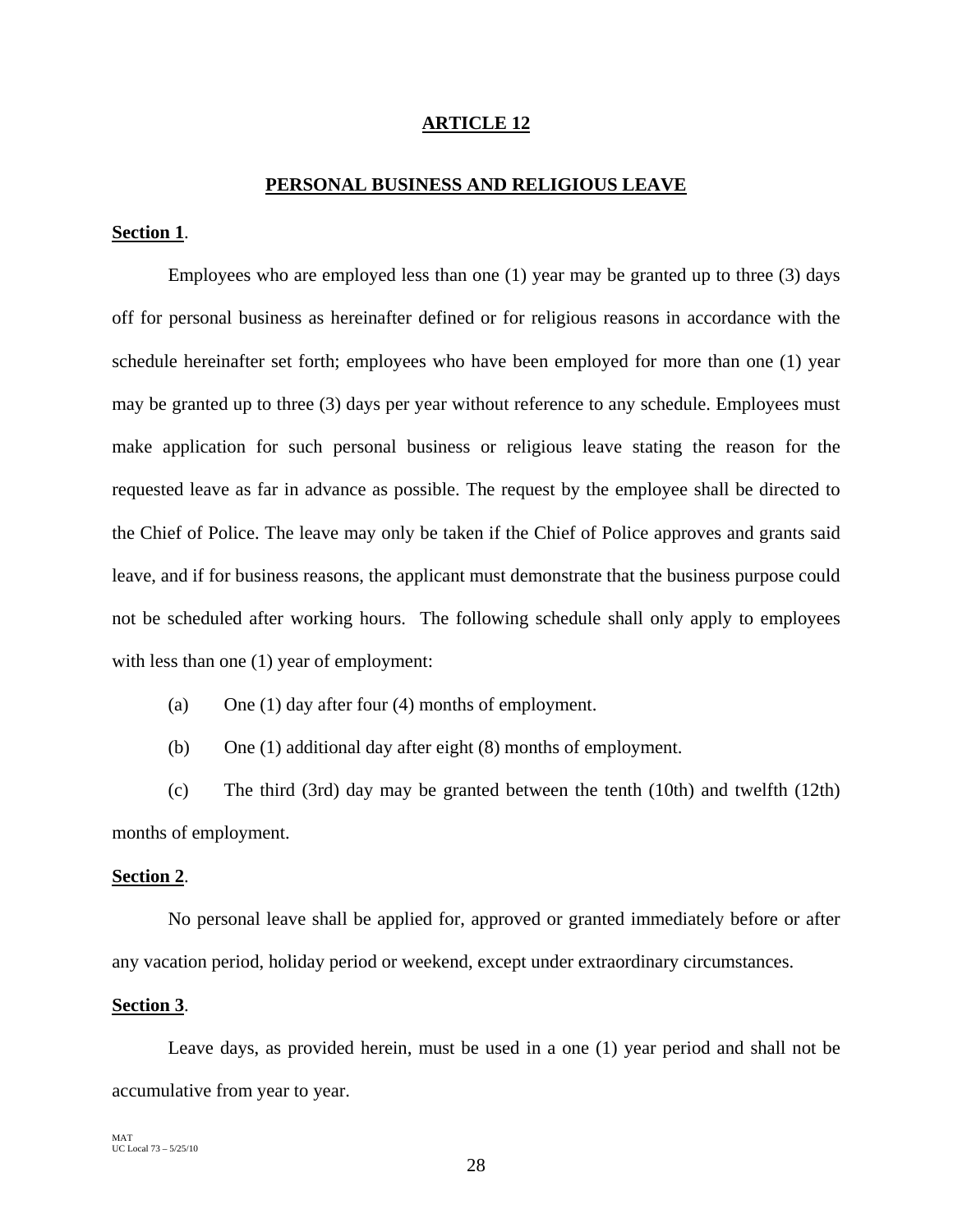# **Section 4**.

Personal leave shall be granted on a day for day basis based on the number of hours in an employee's regular work schedule (e.g., 11.25 hour work day, a personal day is equal to 11.25 hours.)

# **ARTICLE 13**

#### **JURY DUTY**

# **Section 1**.

If a bargaining unit employee is summoned for jury duty he shall promptly notify the Chief of Police and supply the Chief of Police with a copy of the subpoena or other notice. The employee shall cooperate with the Chief of Police in obtaining an exemption from jury services.

#### **ARTICLE 14**

# **DEATH IN FAMILY**

# **Section 1**.

Wages up to ten (10) days will be paid during the absence from duty of employees when such absence is caused by the death and attendance at funeral of the employee's spouse or child, and up to three (3) days will be paid during the absence from duty of employees when such absences are caused by the death and attendance at funeral of the employee's mother, father, sister, brother, grandparents, mother-in-law, father-in-law, or other relative residing at employee's household.

Bereavement leave shall be granted on a day for day basis based on the number of hours in an employee's regular work schedule (e.g., 11.25 hour work day, a personal day is equal to 11.25 hours.)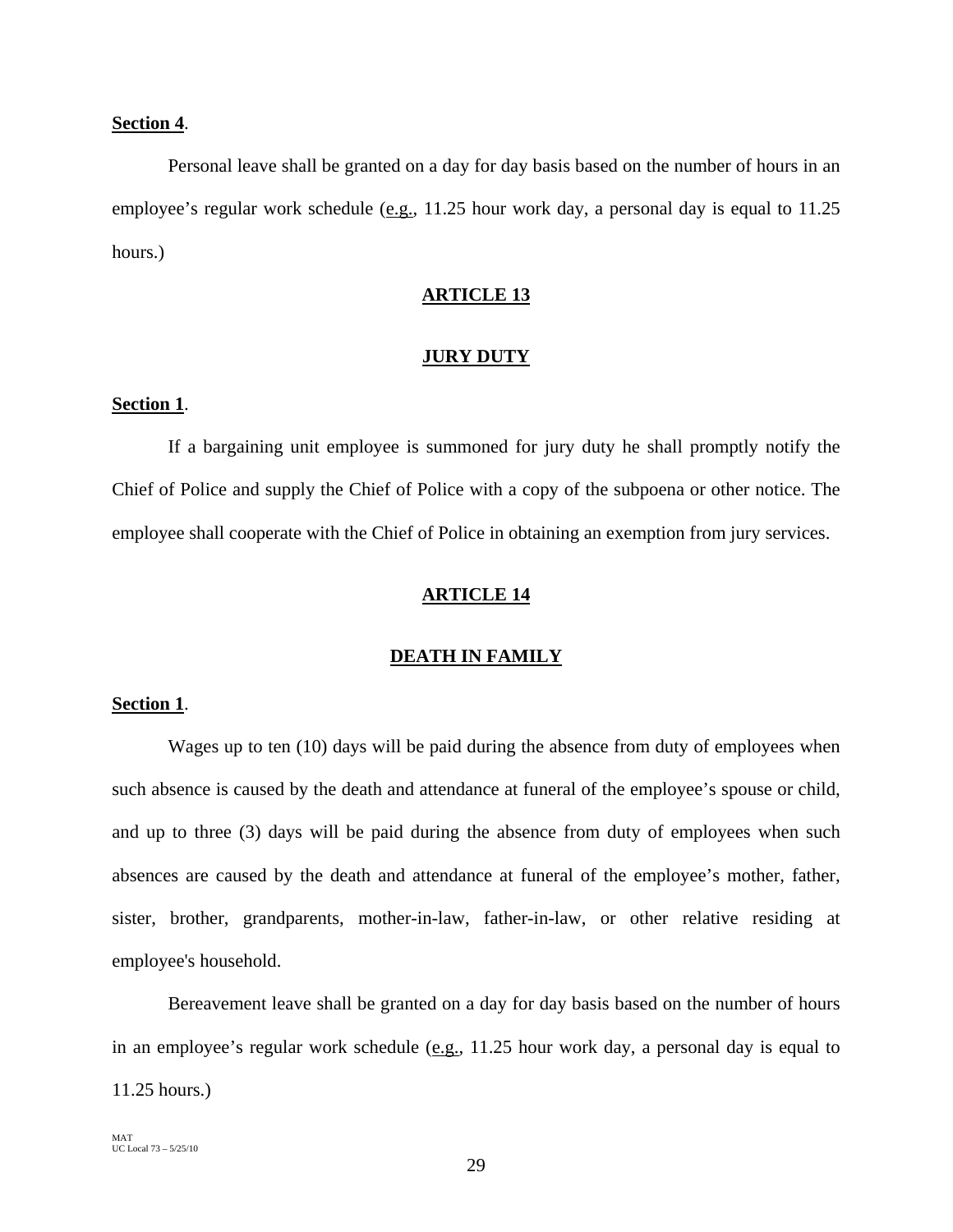#### **ARTICLE 15**

# **SAVINGS CLAUSE**

# **Section 1**.

In the event that any federal or state legislation, governmental regulation or court decision shall cause invalidation of any Article or Section of this Agreement, all other Articles and Sections not so invalidated shall remain in full force and effect. The parties shall immediately meet to negotiate concerning the Article or Section declared invalid.

# **ARTICLE 16**

# **BULLETIN BOARD AND UNION REPRESENTATIVE**

# **Section 1**.

The Chief of Police or his designee shall provide space on existing Bulletin Boards for use of the Union in posting notices restricted to the following types:

- (a) Notices of recreational and social affairs;
- (b) Notices of election, appointments and results of elections;
- (c) Notices of Union meetings;

(d) Other notices concerning Union affairs which are not political or controversial in nature.

Copies of all such notices, before they are posted, shall be submitted to the Chief of Police or his designee for approval, which approval shall not be unreasonably withheld.

# **Section 2**.

Effective May 18, 2010, the State Delegate shall receive 200 hours off per year to attend all Local, State, State Executive Board, Committee and County meetings. If the Delegate takes off an entire shift, ten and three-quarter (10 3/4) hours shall be deducted from his PBA time

MAT UC Local 73 – 5/25/10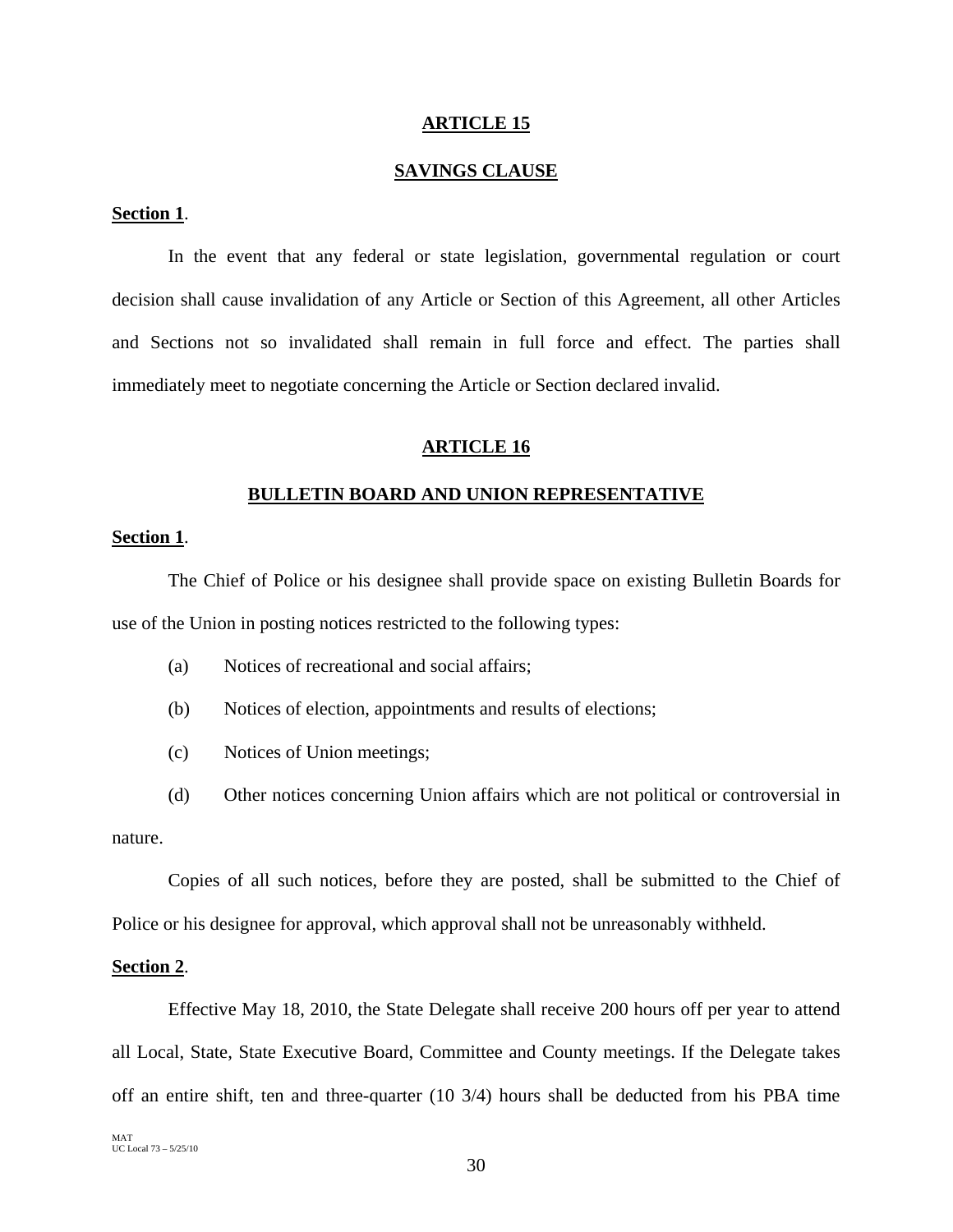bank. The Delegate shall obtain permission from the Chief to use his PBA time. The Chief shall not unreasonably withhold permission. In addition to the 200 hours, the State Delegate and two (2) alternates shall be released from duty with pay to attend State PBA conventions.

# **Section 3**.

The PBA President shall be granted time off with pay to attend Local, State and County PBA meetings and to attend grievances, negotiations and other PBA business. The PBA President shall obtain permission from the Chief to use his PBA time. Further, the Chief shall not unreasonably withhold permission. The PBA President shall be allowed to substitute for the State Delegate for any of the functions set forth in Section 2, above, when the State Delegate is unavailable to perform those functions. The leave time shall be deducted from the State Delegate's annual leave allotment.

#### **Section 4**.

Subject to the approval of the Chief of Police, or his designee, the President of the P.B.A. and not more than one (1) state delegate shall be permitted to attend the funeral of any police officer in the state of New Jersey who is killed in the line of duty. In the event such a funeral is held during the officer's scheduled tour of duty neither the President of the P.B.A. and/or the state delegate attending such funeral shall sustain any loss of pay for such attendance. If a marked Union County Police vehicle is available for use, the Chief or his designee may permit the President and/or delegate to utilize the same to attend such a funeral.

#### **Section 5**.

The President of the P.B.A. shall be permitted time off with no loss of salary or other benefits in order to preside over a P.B.A. meeting. He shall also be provided time off from duty with no loss of salary to represent a member of the negotiating unit or be present at a meeting in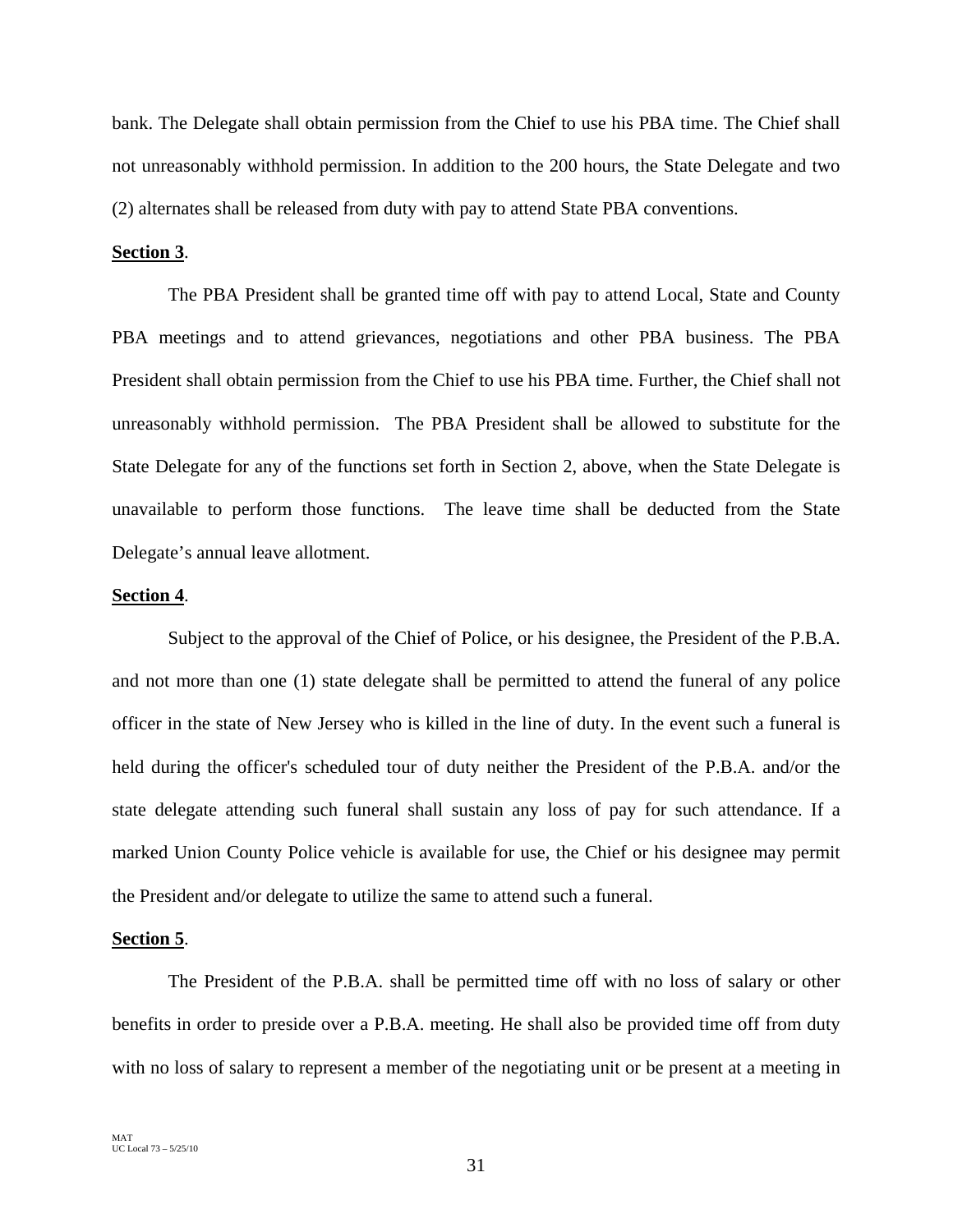accordance with other terms of this Agreement, including but not limited to grievance hearings, arbitrations, PERC and court proceedings and negotiation sessions.

# **Section 6. Union Leave Time for Negotiations**

Members of the PBA collective bargaining committee shall receive four (4) hours of compensatory time at straight time for each collective bargaining sessions attended if off-duty. This compensatory time shall be separate from an officer's regular comp time bank.

#### **ARTICLE 17**

#### **ON THE JOB INJURY**

# **Section 1**.

If an employee is injured or becomes ill arising out of and during the course of his employment, the following procedure shall be applicable:

(a) The employee shall notify the Supervisor and the Personnel Office of the work related injury or illness.

(b) If the County Workmen's Compensation Insurance carrier does not dispute the causal relationship between the employment and the injury or illness, the employee shall receive his full pay or up to one (1) year if there was an injury which has been inflicted on the employee by any person or persons arising out of the employee's employment or for up to the first ninety (90) calendar days if the injury or illness arises out of the employee's employment when said injury is not one that has been inflicted by a third party. In either case, no charge shall be made to the employee's sick leave accumulation provided, however, it is understood and agreed that when an employee receives a compensation check for temporary disability benefits, he or she shall turn over to the County any checks received from the County's Workmen's Compensation Insurance carrier.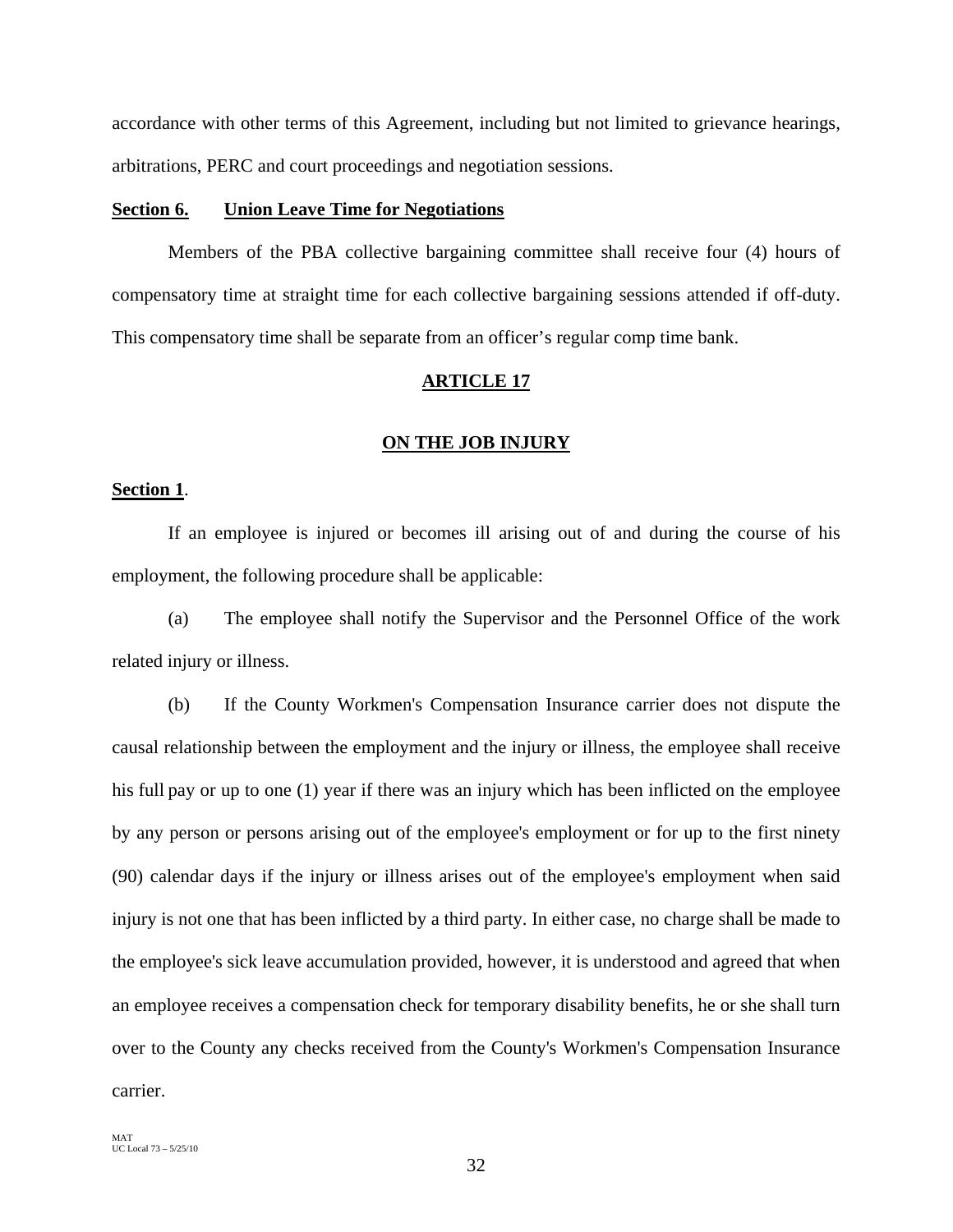(c) After the one (1) year from the date of the injury, or illness, as hereinabove defined, the employee shall have the option to retain his temporary disability Workmen's Compensation check and not receive any additional monies from the County and not have any charge made to his sick leave accumulation, or if the employee wishes to receive full pay and charge his sick leave accumulation, he shall be permitted to do the same provided he turns over to the County any temporary disability check or checks received from the County Workmen's Compensation Insurance carrier.

(d) Failure to turn over temporary disability check or checks shall cause the employee's sick leave to be charged and shall further result in the County taking such disciplinary action as it deems appropriate to recover said monies.

(e) If any employee is absent from work for seven (7) days or less, arising out of an injury or illness, attributable to his employment so that the said employee is not entitled to receive temporary disability benefits, the said employee shall not have any charge made against his sick leave accumulation so long as the employee substantially proves that his illness or injury arose out of his employment.

# **ARTICLE 18**

# **UNIFORMS**

#### **Section 1**.

The Union County Police Department shall provide probationary patrolmen with at least one (1) cadet uniform as approved by the Union County Police Department. Upon successful completion of Basic Training School, the probationary patrolmen shall be provided with at least one (1) complete uniform and appropriate equipment as approved by the Union County Police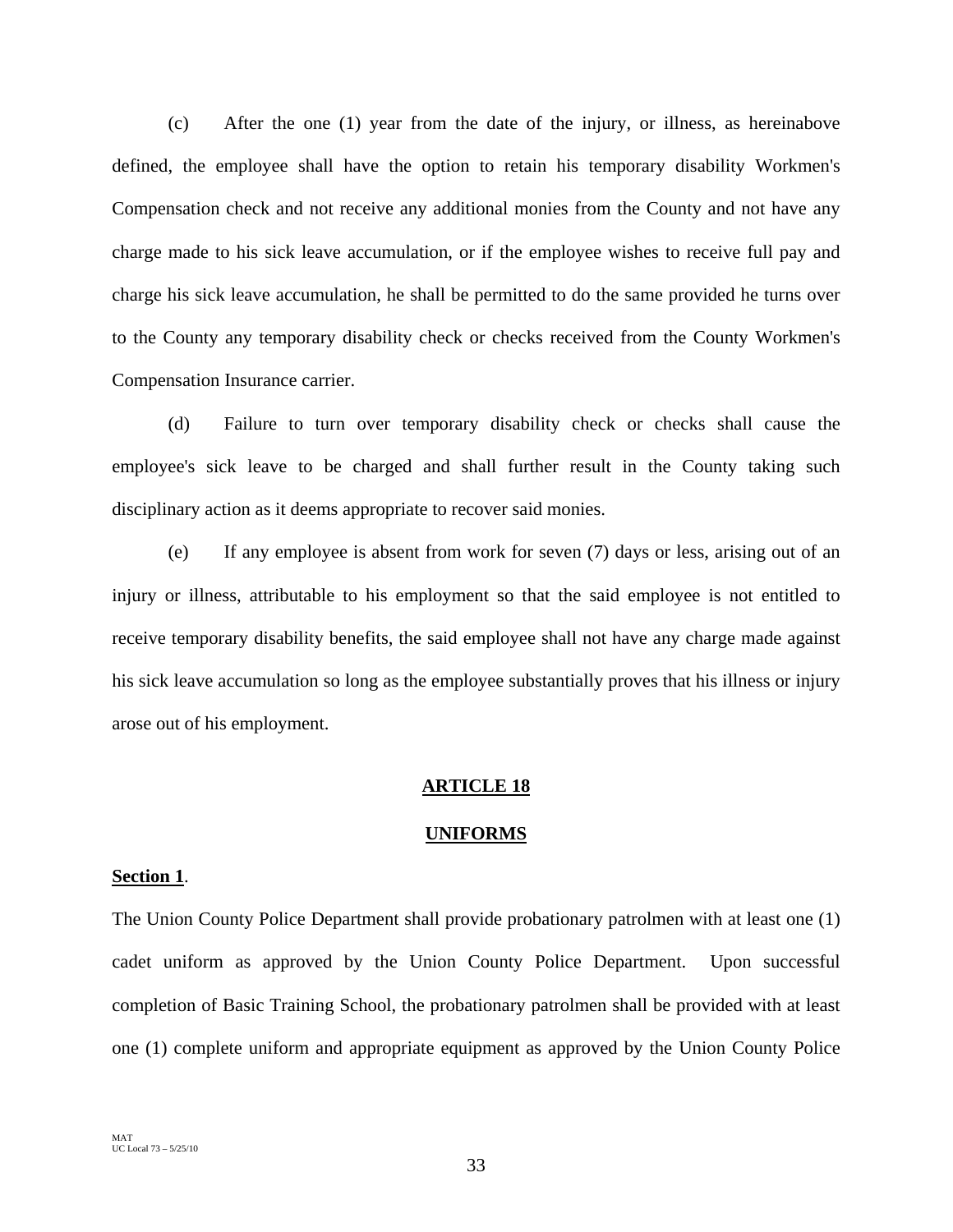Department. Employees shall launder and maintain such uniform in a neat and presentable appearance.

# **Section 2**.

Each employee shall be responsible to maintain the uniform of the day in proper and professional manner and appearance. Upon inspection by a commanding officer, if an employee's clothing is deemed to be in need of replacement, the officer shall be obligated to replace said item.

#### **Section 3**.

 The Union County Police Department shall reimburse an employee for the reasonable cost of repair and replacement of prescriptive eyeglasses, watches, or shoes which are broken or damaged during the normal performance of the employee's duties and where the repair or replacement of such items are not otherwise covered by warranty. The maximum liability of the Union County Police Department under this provision shall be Seventy-Five (\$75.00) Dollars per glasses/contacts and Fifty (\$50.00) Dollar per item per employee per incident for all other listed items. An employee claiming reimbursement under this clause shall present the item which needs repair or replacement to the Union County Police Department for examination and shall submit proof that the item was damaged or destroyed during the normal performance of the employee's duty in form satisfactory to the Union County Police Department. Upon repair or replacement of the item broken or damaged, the employee shall submit proof of payment and the Union County Police Department shall reimburse the employee for the reasonable cost thereof as provided herein.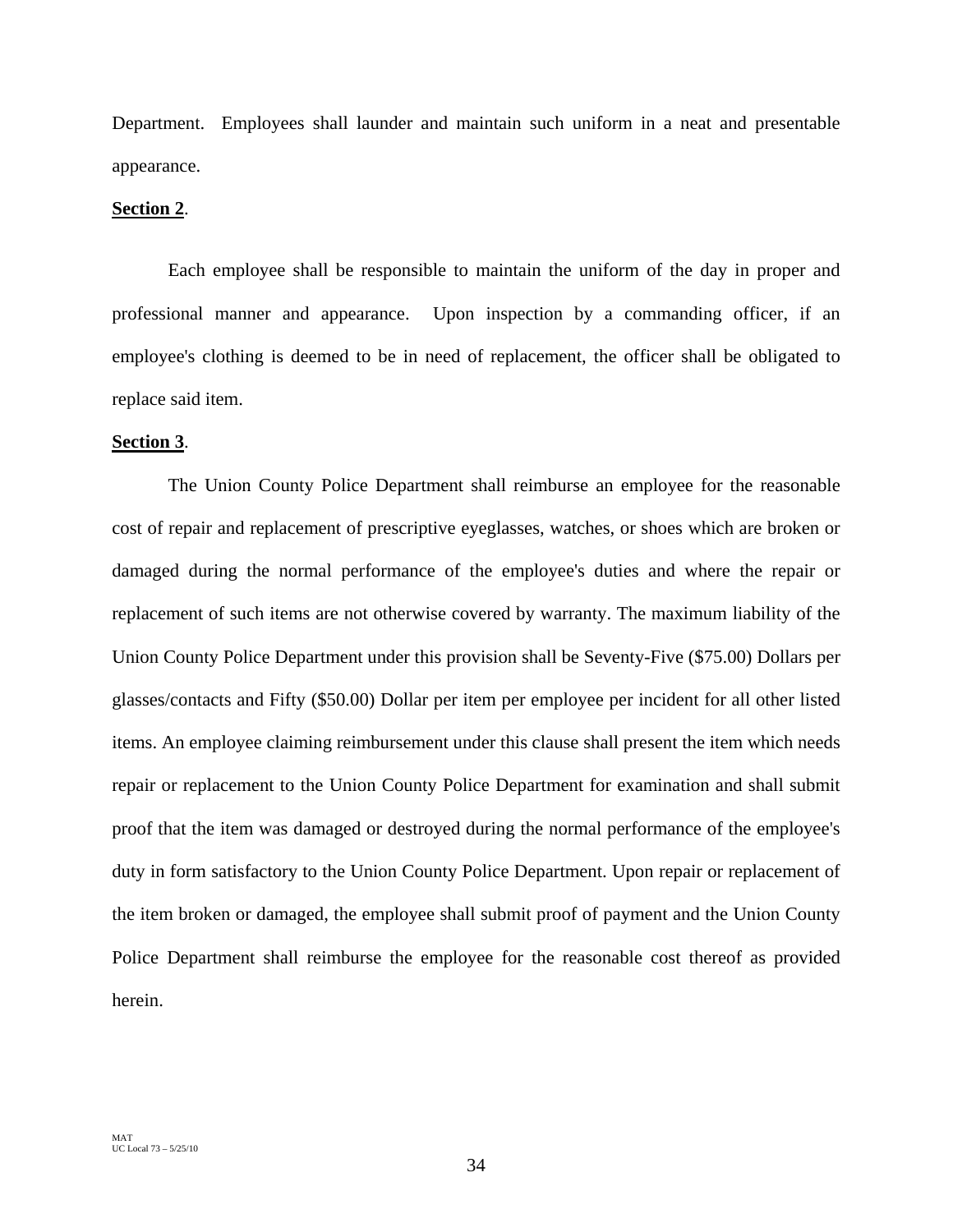# **ARTICLE 19**

# **SHIFT DIFFERENTIAL**

# **Section 1**.

Effective January 1, 1996 those employees who are assigned to work the third shift shall continue to be paid a weekly shift differential of \$3.94 per day; and those employees assigned to the first shift shall continue to be paid \$3.38 per day.

# **Section 2**.

The above shift differentials will only be paid if an employee works the entire shift for which the premium is due.

# **Section 3**.

Effective January 1, 1997 the shift differentials shall be distributed into base rate as reflected in the salary schedules set forth in this contract and shift differentials as such shall then be eliminated.

# **ARTICLE 20**

# **INSURANCE**

# **Section 1**. **DRUG PRESCRIPTION PLAN**:

 During the term of this Agreement, the County shall continue to maintain a Drug Prescription Plan for employees covered hereunder and their immediate family as defined by the Plan.

Effective January 1, 2011, the Drug Prescription Plan shall be modified as follows:

Retail:

\$20.00 co-pay per prescription for name brand where generic is available.

\$15.00 co-pay per prescription for name brand where no generic is available or name brand is required by the physician.

\$6.00 co-pay per prescription for generic.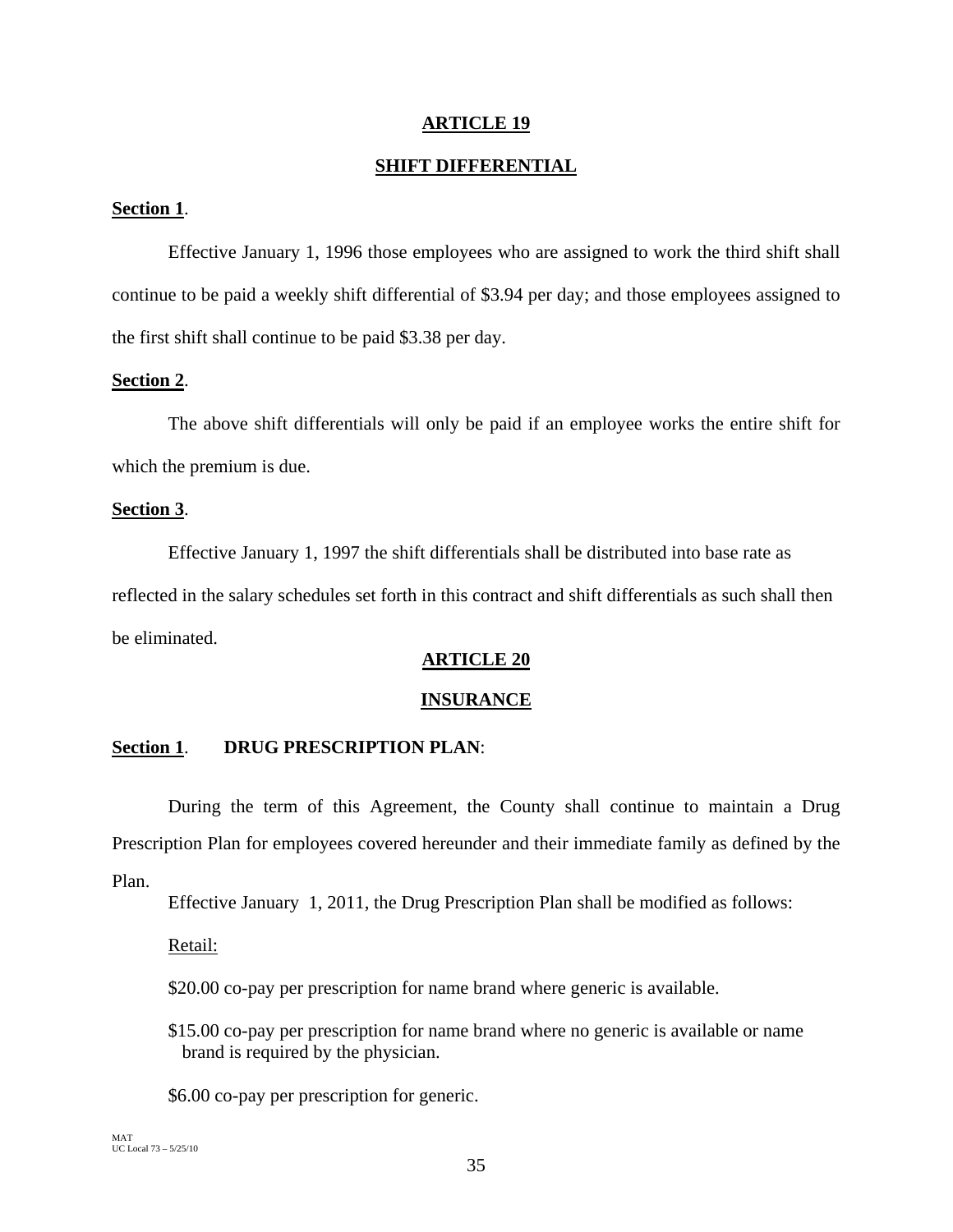Mail:

\$15.00 co-pay per prescription for name brand where generic is available.

\$10.00 co-pay per prescription for name brand where no generic is available or name brand is required by the physician.

\$5.00 co-pay per prescription for generic.

The above co-pays shall apply to both retail pharmacy purchases (up to a 30 day supply)

and a ninety (90) day supply through mail order.

The restriction on flow through of prescription co-payments to the Major Medical portion

of the health insurance coverage shall be continued.

# Drug Plan Utilization Modifications:

- a) Enhanced Concurrent Drug Utilization Review (refill too soon/stockpiling)
- b) Preferred Drug Step Therapy (Generic or Preferred Name Brand first) limited to PPI, SSRI and Intranaseal steroid drugs.
- c) Clinical Intervention (Statement of medical necessity for MD) limited to Anti-Narcoleptic Agents, Weight Loss and Anti-Neoplastic Agents.

# **Section 2**. **DENTAL PLAN**:

During the term of this Agreement, unit employees and their eligible dependents shall continue to be covered by the Delta Dental Plan of New Jersey, Inc. (Group No. 1296).

The premium for dental benefits shall be shared as follows: The annual cap on the dental plan shall be increased to \$2,000.00 per annum for both single and family coverage. Effective January 1, 2006, the County shall pay \$52.31 per month towards the premium and the officers shall pay \$48.26. Effective January 1, 2007, the County agrees to pay for any increase to the dental premium (excluding any increase in the orthodontics premium). Effective January 1,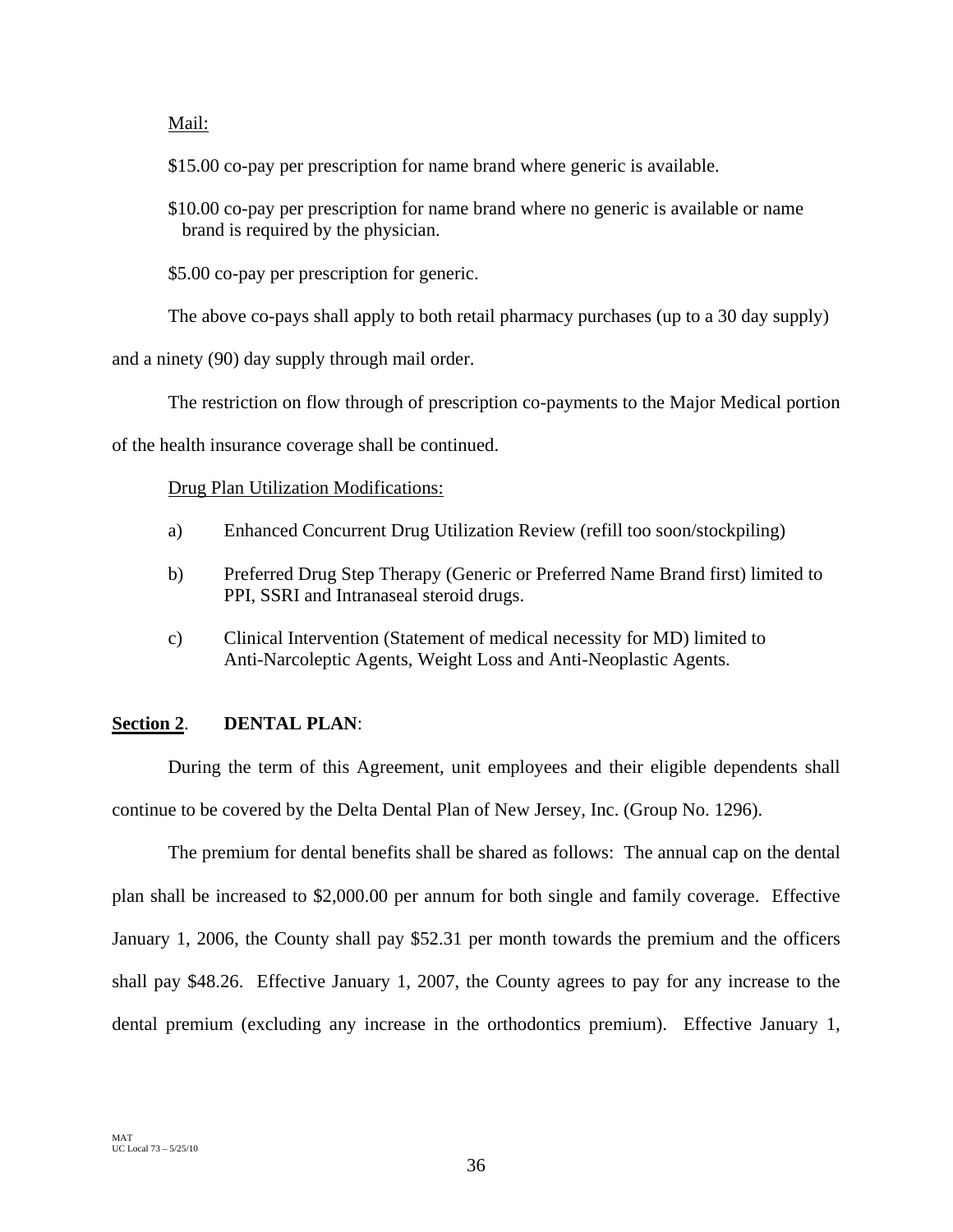2008, the County shall be obligated to pay the same amount that it paid in 2007 and each officer shall absorb any increases.

Effective January 1, 2004, the parties agree that employees may enroll in the Delta Dental Orthodontic Coverage Plan at their own cost.

# **Section 3**.

Effective January 1, 1996 the existing hospitalization coverage shall be maintained including:

(a) Deductibles of \$100 per person and \$200 for dependents;

(b) Major Medical co-payments of 70%/30% of \$5,000.

(c) Pre Admission Review (PAR) and Mandatory Second Surgical Opinion (MSSOP) with 50% cutbacks.

 Effective January 1, 2004, the deductible for any single benefit period shall be reduced to \$100.00 for each employee and an additional amount of \$200.00 for eligible dependents.

 Effective January 1, 2004, employees in the Horizon PPO (Blue Select) shall contribute \$10.00 towards the cost of doctor's office visits.

Effective January 1, 2004, the Out of Network Cost Share for the Horizon PPO (Blue Select) shall be 70/30.

Effective January 1, 2004, all current employees shall contribute the following towards the cost of health insurance coverage:

| <b>Annual Salary</b> | <b>Monthly Contribution</b> |
|----------------------|-----------------------------|
| Below \$65,000       | $$10.00$ per month          |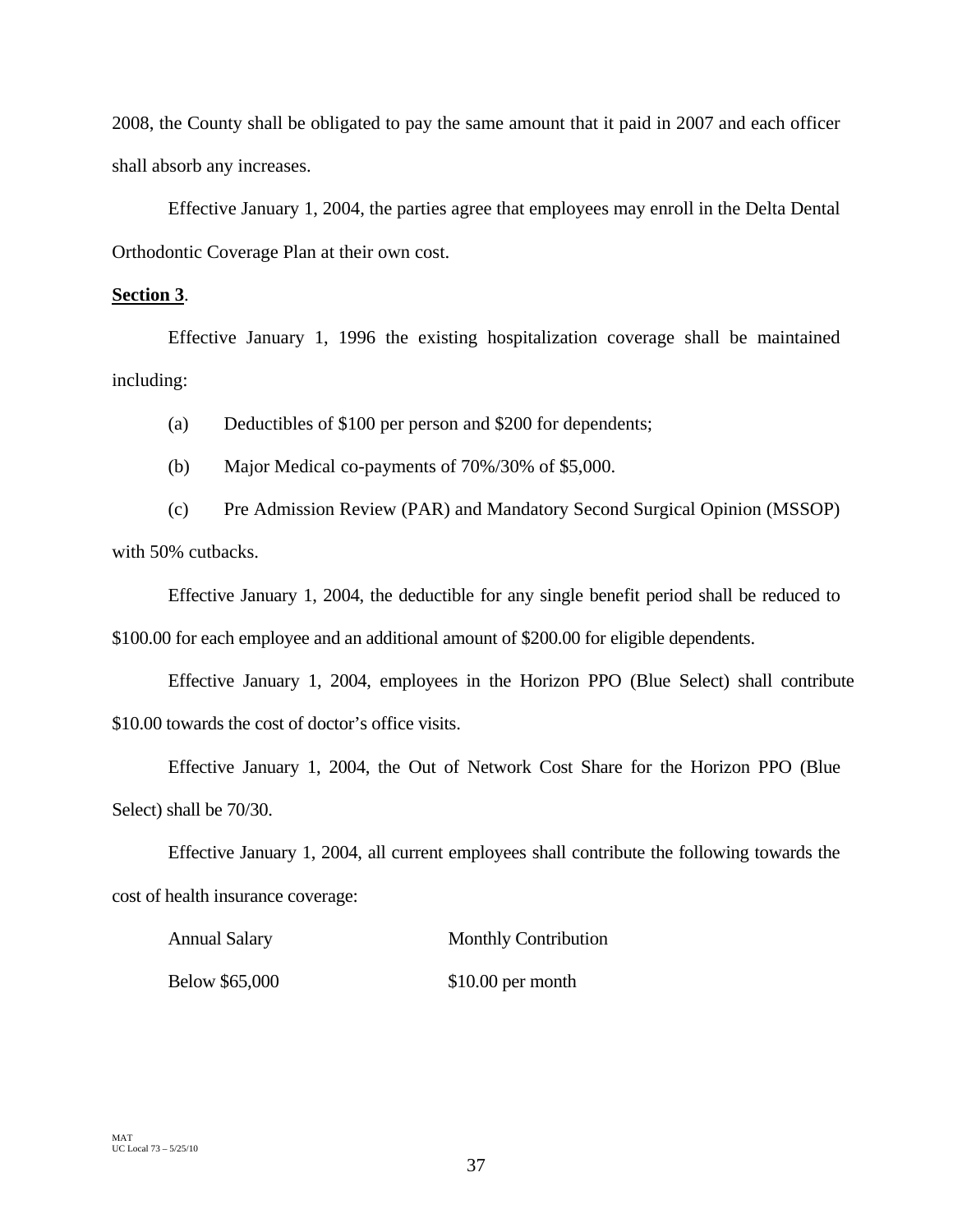| Over \$65,000 | $$25.00$ per month |
|---------------|--------------------|
| Over \$75,000 | $$40.00$ per month |

Contributions are made on a pre-tax basis.

Any employee hired after September 1, 2006 shall participate in CIGNA OAP1(formerly HealthNet POS change effective as of July 1, 2009). Any such employee who wishes to participate in CIGNA OAP5/OAP6 (formerly Horizon PPO change effective as of July 1, 2009) or CIGNA OAP2/OAP3 ( formerly Direct Access change effective as of July 1, 2009) shall do so at their expense.

Effective September 1, 2006, CIGNA OPA2/OAP3 (formerly Direct Access change effective as of July 1, 2009) shall replace the Horizon PPO at the current co-pay levels.

- a) \$10.00 co-pay for in network services doctor's office visits only
- b) \$10.00 co-pay for all out-of-network services
- c) Effective January 1, 2011 the Third Party Administrator will be eliminated and the County will no longer reimburse employees for any out-of-network charges.
- d) Effective January 1, 2011, Emergency Room co-pays shall be \$25.00 per visit.

 CIGNA OAP5/OAP6 (formerly Horizon PPO) will be maintained for employees choosing said plan with their cost being the difference between CIGNA OAP5/OAP6 (formerly PPO) premium and CIGNA OAP2/OAP3 (formerly Direct Access) premium in any given year.

Effective September 1, 2006, employees hired on or before January 1, 2004 shall contribute towards the cost of their health insurance as follows:

- a) Single coverage \$15.00 per month
- b) Family, PC or HW \$40.00 per month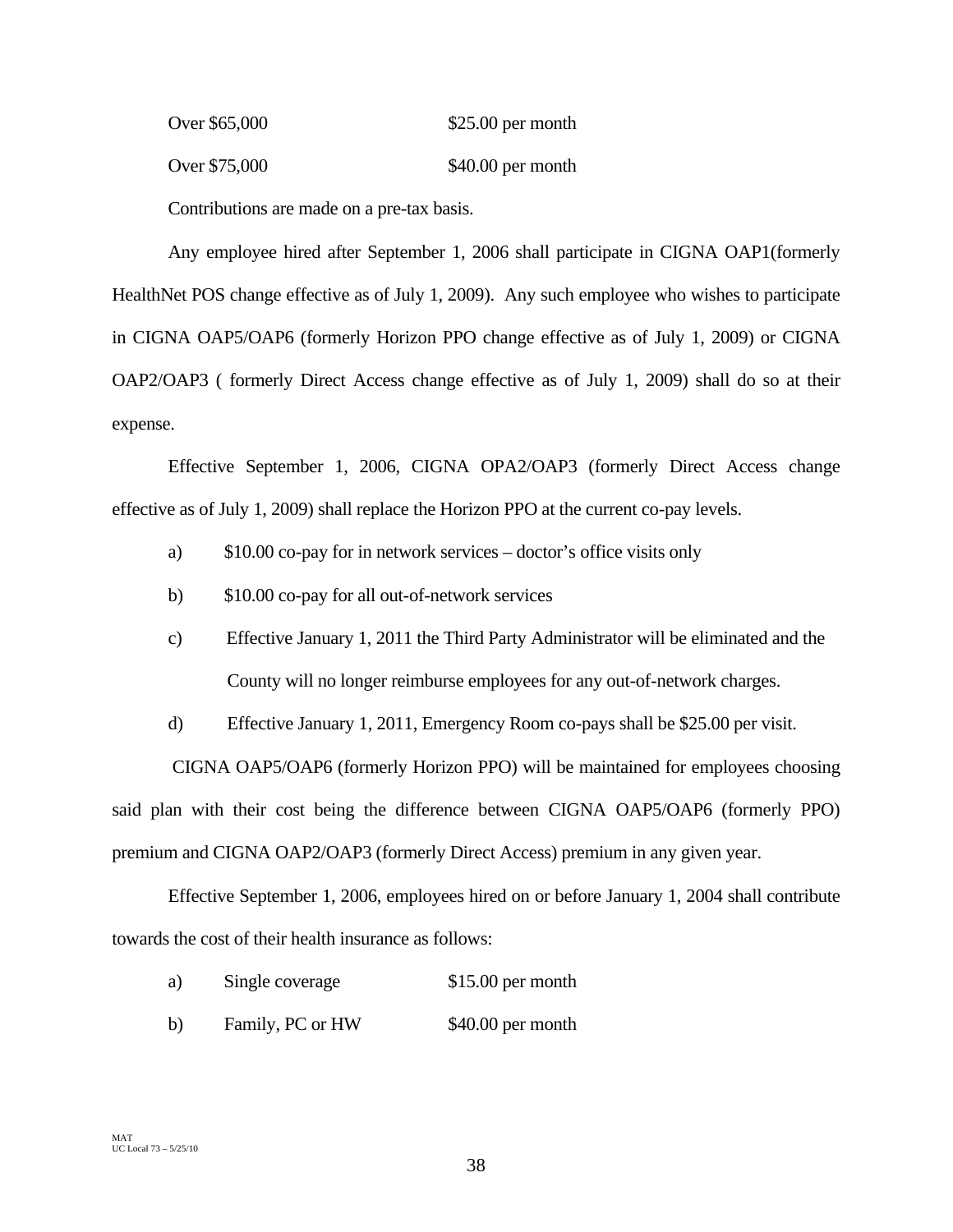Employees hired after January 1, 2004 shall maintain the existing contribution schedule; however, those earning over \$65,000 shall contribute as in paragraph 3, above, with those contributions being increased by the proportionate annual increase in plan cost.<sup>1</sup>

Employees hired between January 1, 2004 and December 31, 2010, shall contribute the following percentages:

# **1/1/04 to 12/31/10\***

| Family    | 2.5% |
|-----------|------|
| H/W & P/C | 2%   |
| Single    | 1.5% |

**\***Contribution rates for employees hired between 1/1/04 and 12/31/10 are subject to increased contributions over and above the Statutory 1.5% minimum, proportionate to any annual increases in the health benefit plan cost, capped at these rates.

Employees after January 1, 2011, shall contribute the following percentages of salary:

|           | 1/1/11 |
|-----------|--------|
| Family    | 3%     |
| H/W & P/C | 2.5%   |
| Single    | 2%     |

Effective May 21, 2010, all other current employees shall contribute 1.5% of base salary,

exclusive of the cost of any enhanced health benefit plan selected at the employee's option.

Any employee with either Family or Husband/Wife coverage in any of the available Health Benefit Plans may voluntarily opt out of that plan providing their spouse has either Family or Husband/Wife coverage either through the County or through another employer. In return for opting out, the County shall pay to the employee the sum of \$5,000.00 annually to be paid in 26 installments over the next year. Also, as of June 1, 2007, the Health Benefit Buyout for Single

<sup>&</sup>lt;sup>1</sup> This language is carryover from the current CBA. "Proportionate increase" continues to mean that if the County cost increases by, for example, 10%, the employee's cost will increase by 10%.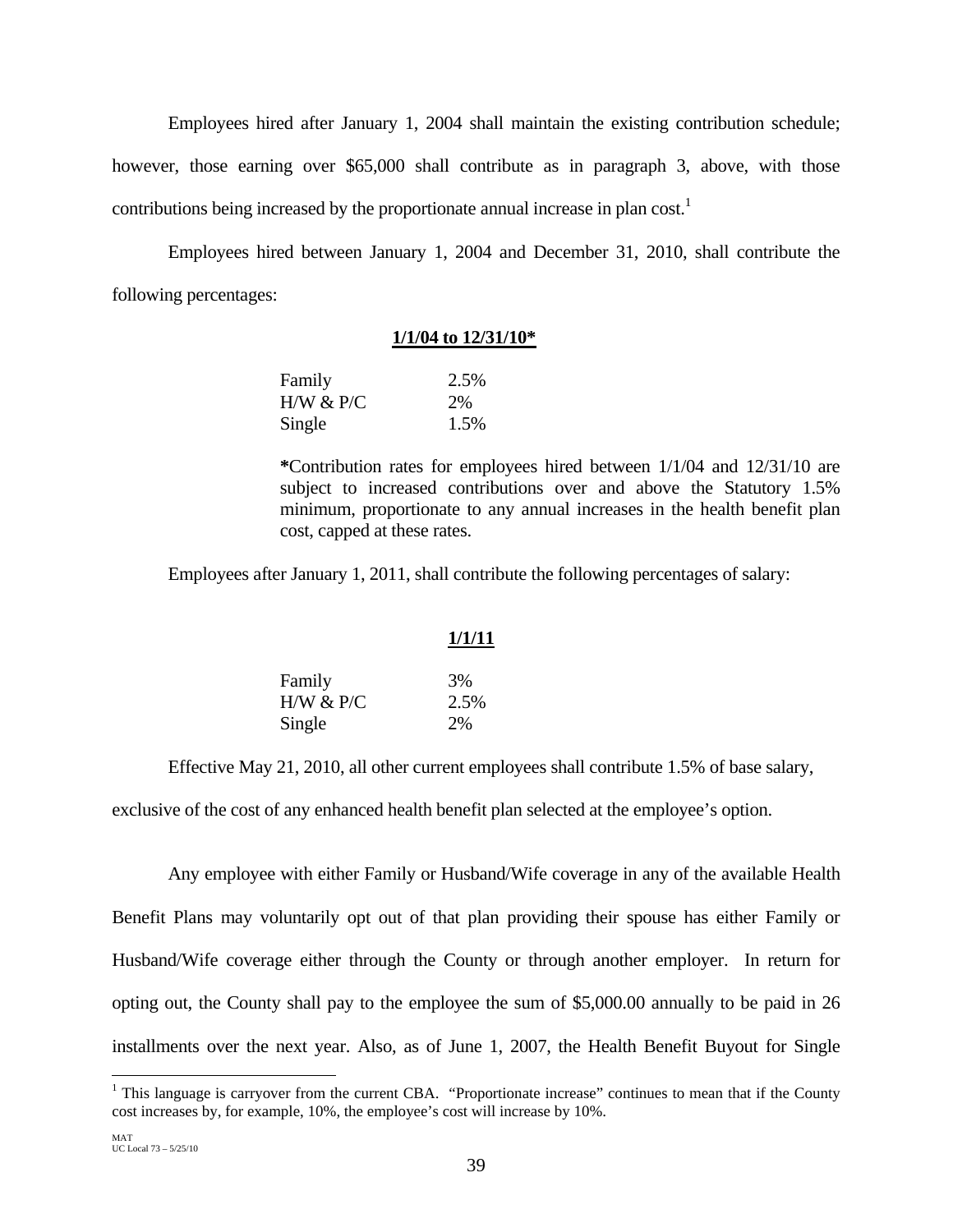Coverage from another source in the amount of \$1,800.00 shall be effective. Employees opting out shall retain the right to re-enter the County's Health Benefit Plan on a monthly basis. Upon reentering the plan, payments for opting out shall cease. The availability of this option is contingent on an annual renewal that is fully insured (premium based) as opposed to self-insured. If the County decides to self-insure, this option will become null and void.

### **Section 4**.

a) Effective August 1, 2006, the County agrees to implement a program of retirement benefits as set forth in Schedules B and C attached hereto. The conditions and requirements for receiving these benefits are set forth in Schedules B and C. The benefits in Schedule B shall also be applied to all officers who meet the requirements and who retired on or after January 1, 2005 through August 1, 2006.

b) Vesting of Rights: All employees hired on or prior to December 31, 2009 are vested as to all eligibility criteria and benefits set forth in Schedule B, attached to this Agreement. Any material changes to Schedule B made pursuant to any future agreements with and/or arbitration and/or court proceedings involving the County and the PBA shall not be effective to change those employees' rights and benefits under Schedule B, provided such health insurance coverage remains generally available in the insurance market at commercially reasonable rates.<sup>2</sup> If not generally available at commercially reasonable rates, then the County is obligated to provide such employees with a retirement benefit plan that is substantially equivalent to or better than the coverage set forth in Schedule B. Provided such health insurance coverage remains generally available in the insurance market at commercially reasonable rates,

 $\overline{a}$ 

 $2$  The terms "generally available in the insurance market" and "commercially reasonable rates" will be construed to mean insurance products that are generally available for purchase by employers with a numerical employee complement similar to the County from regular commercial insurance companies licensed to sell such insurance in the State of New jersey at rates that are not grossly disproportionate from those rates offered to such similar employees.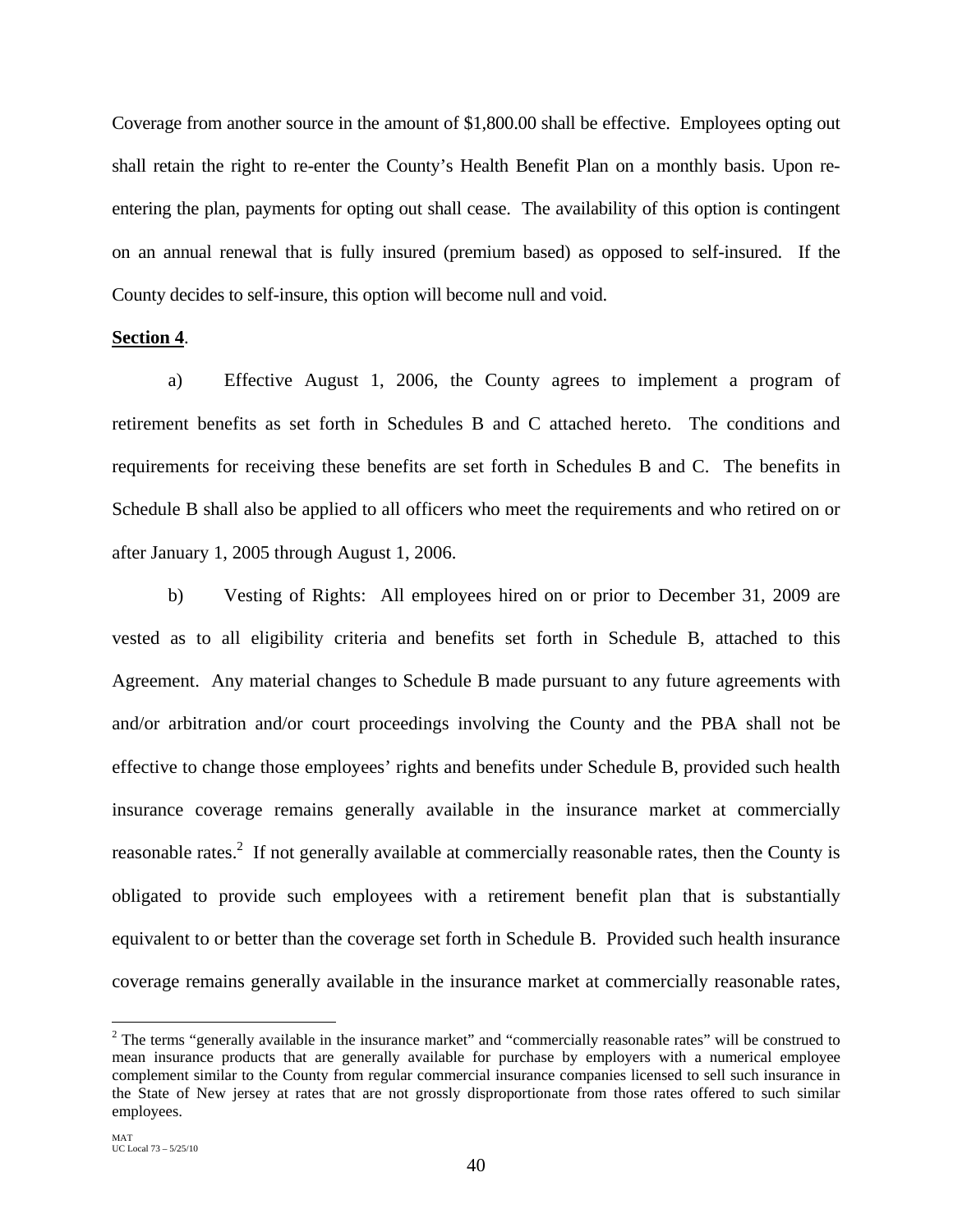these rights may only be changes as to each eligible employee with the express written consent of that specific employee eligible for benefits under Schedule B.

c) In addition to the foregoing, the PBA consents to each current bargaining unit member and all bargaining unit members hired from the date of this agreement through December 31, 2009, signing an individual contract between each unit member and the County that obligates the County to provide the benefits described in Schedule B to the unit member and eligible dependents, regardless of any changes in the collective bargaining agreement.

d) Dependents of employee eligible for retiree health benefits under Schedule B shall also be provided with coverage pursuant to the health insurance plan's rules.

# **Section 5**.

The Employer reserves the right to change or modify existing health benefits, disability benefits, dental benefits or drug prescription benefits or to change insurance carriers provided that the coverage is substantially similar to the coverage then in effect. Employer will give at least thirty (30) days prior notice to the Union of its intention to change any such coverage before implementation.

# **Section 6.**

Effective September 1, 2006, the VSP Plan shall be implemented for employees only and 100% of the premium for the Plan will be paid by the County.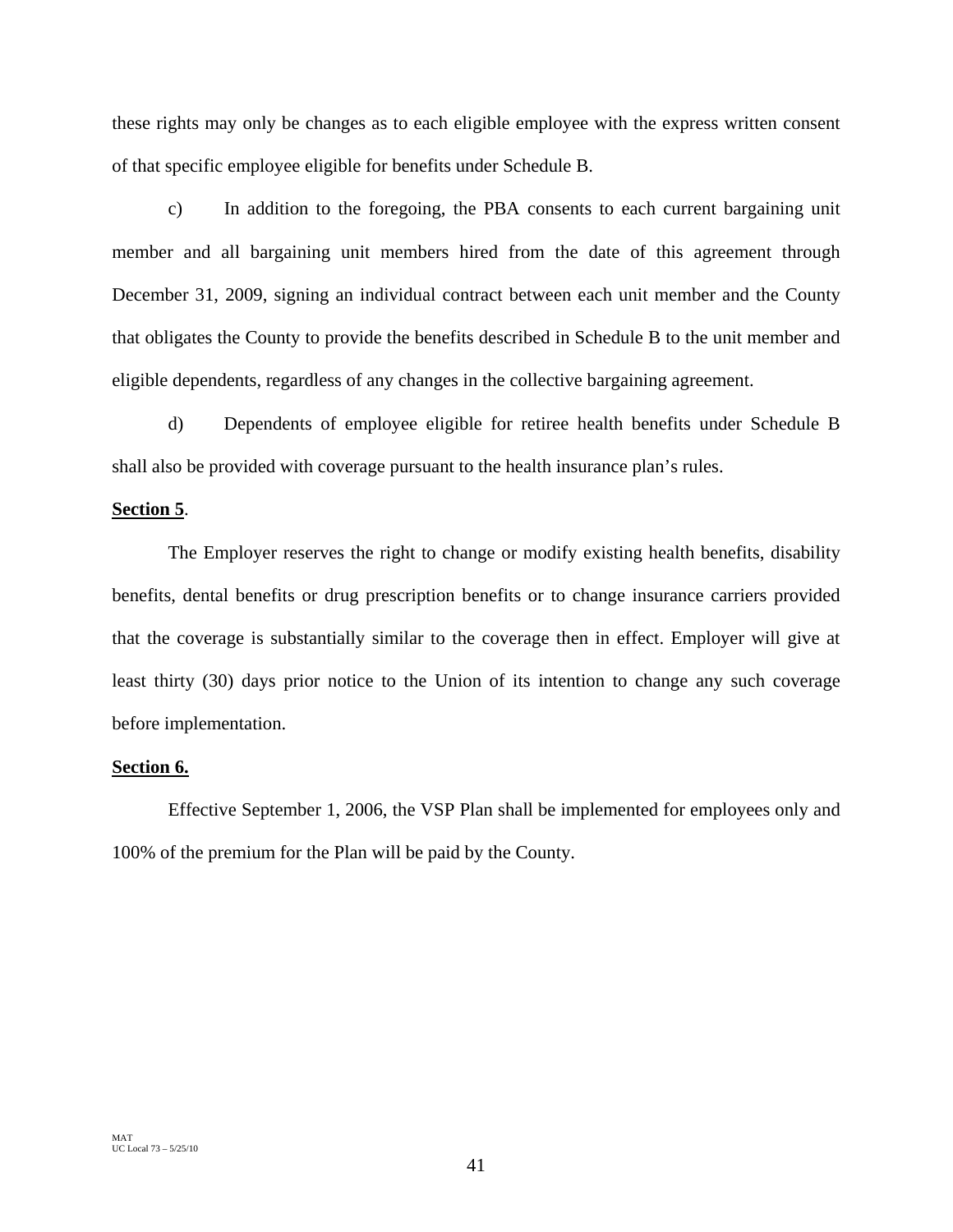# **ARTICLE 21**

# **EMPLOYMENT RIGHTS**

# **Section 1**.

No employee shall be disciplined, reprimanded, deprived of any employee advantage or discharged without just cause. Minor discipline shall be subject to arbitration. Copies of all disciplinary actions involving suspensions filed against a bargaining unit member and the disposition thereof shall be forwarded to the PBA President and State Delegate for review before being placed in the bargaining unit members' personnel file.

#### **Section 2**.

Employees shall have the right to review their personnel files upon advance request. The employee shall have the right to have a representative present during such review. Only one (1) official file, which contains any and all pertinent documents shall be maintained on each employee.

#### **Section 3.**

Nothing shall be placed in an employee's personnel file without the employee having first been given a copy of that document to be placed therein.

# **Section 4. Bill of Rights**

A. No employee shall be disciplined, reprimanded, reduced in rank or compensation or deprived of any other employee advantage without just cause.

B. Any employee who is being questioned by a Superior Officer on a matter, which could lead to the discipline of said employee, shall have the right to have a PBA representative present during such questioning.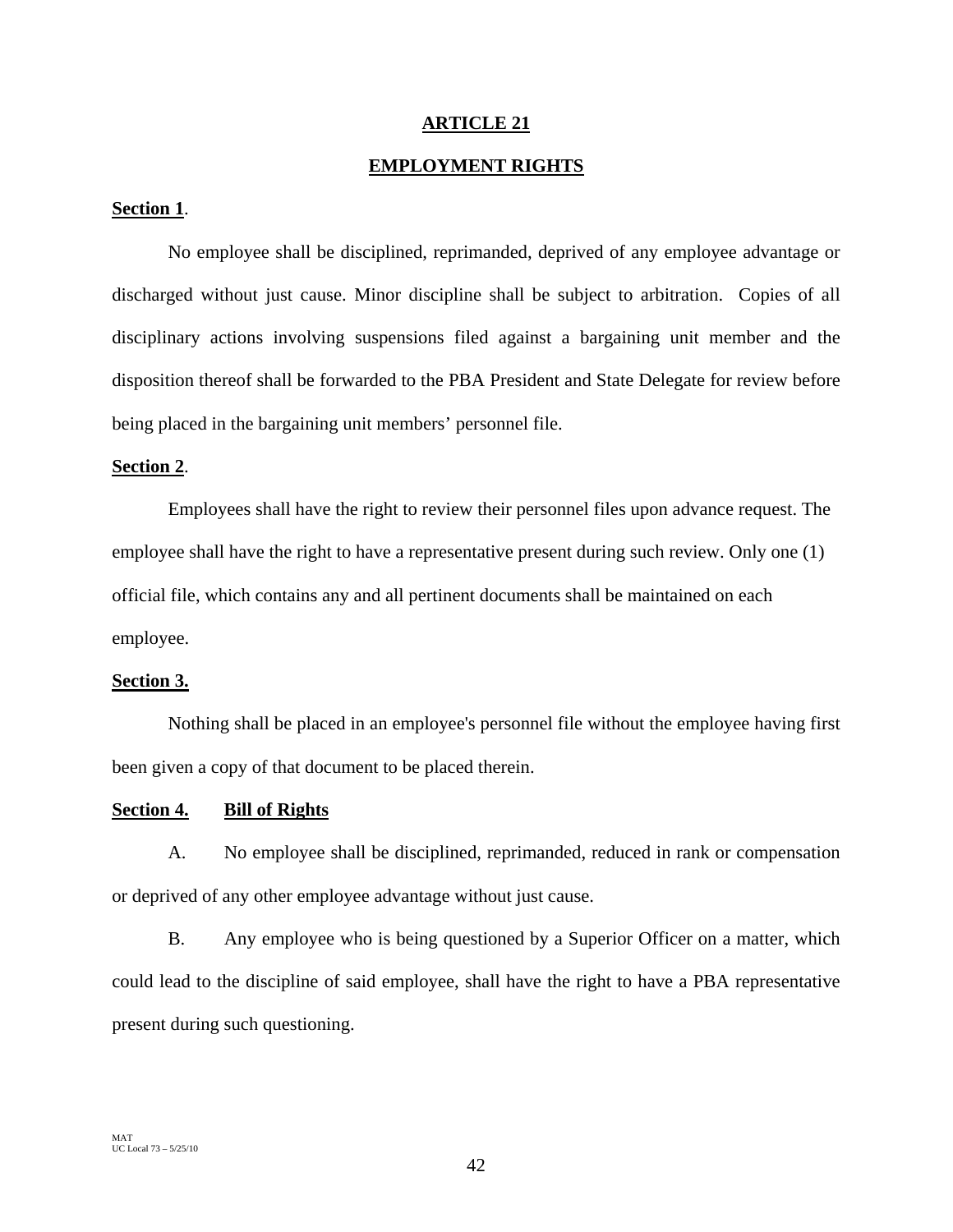C. In order to insure the right listed above, an employee shall be informed as to the nature and purpose of the questioning prior to the commencement of any questioning. Sufficient information to reasonably apprise the employee of the allegation should be provided. If it is known that the employee is being questioned solely as a witness, the employee should be so informed at the initial contact.

D. Any employee who is or maybe the subject of a criminal investigation or recipient of criminal charges shall be given all rights due to any and other citizen under the same circumstances.

 E. The questioning of an employee shall be done at a reasonable hour, preferably when the employee is on duty. An employee who is called into work on his off-duty time or held over his regular work shift at the request or order of a Superior Officer in order to answer any sort of job-related questions, or to be present or participate in any sort of disciplinary proceedings, said employee shall be compensated in accordance with the overtime provisions of this Agreement.

 F. If a verbatim record is being made of the questioning either via stenographer, court reporter or electronic recording device, the employee shall be so informed and shall be permitted upon his request to have a copy of said record.

 G. Nothing shall be placed in an employee's personnel file without the employee having been notified; having received a copy of said material; and having signed the original document to be so placed. Said signature does not represent the employee's agreement with the content thereof, but is merely indicative that this provision has been complied with prior to such placement. The employee shall have the right to attach to and have become considered as part of the original document, such response or rebuttal as the employee may deem necessary.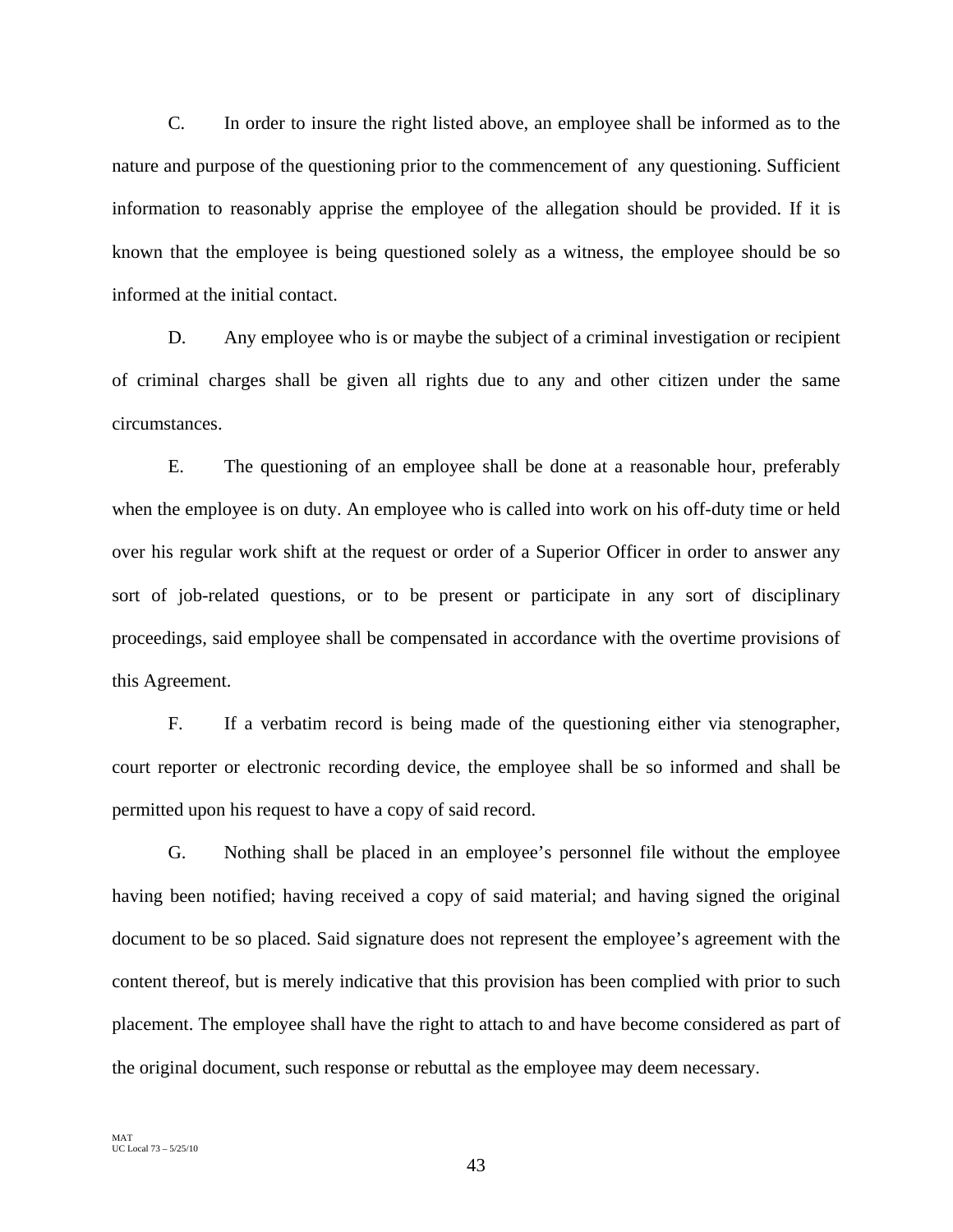H. When an officer is involved in a critical incident, he/she shall be immediately removed from the area or as soon thereafter as possible, and given up to forty-eight (48) hours to complete an operations report or give a statement unless the officer is physically or mentally unable to do so.

 I. Interrogations and investigations shall be conducted consistent with the Attorney General Guidelines on Internal Affairs and shall be performed by sword law enforcement personnel.

# **ARTICLE 22**

#### **MISCELLANEOUS**

# Section 1. Bomb Squad Allowance.

The annual allowance for service on the Bomb Squad which started January 1, 1991 shall be continued in the amount of Three Hundred (\$300.00) Dollars annually. Effective January 1, 1997 the annual Bomb Squad allowance shall be increased by Fifty Dollars to the sum of Three Hundred and Fifty (\$350.00) Dollars, and effective January 1, 1998 the allowance shall be increased by an additional Fifty (\$50) Dollars to Four Hundred (\$400) Dollars per year. Effective January 1, 2002, the allowance shall be increased to \$500.00 per year, not to be added to base salary. Payment to be made by December 1 of each year.

# **Section 2. Residency**

All police officers hired before March 26, 2001, will be grandfathered. Police officers hired after March 26, 2001, will be required to be residents of Union County for at least two  $(2)$ years after hire.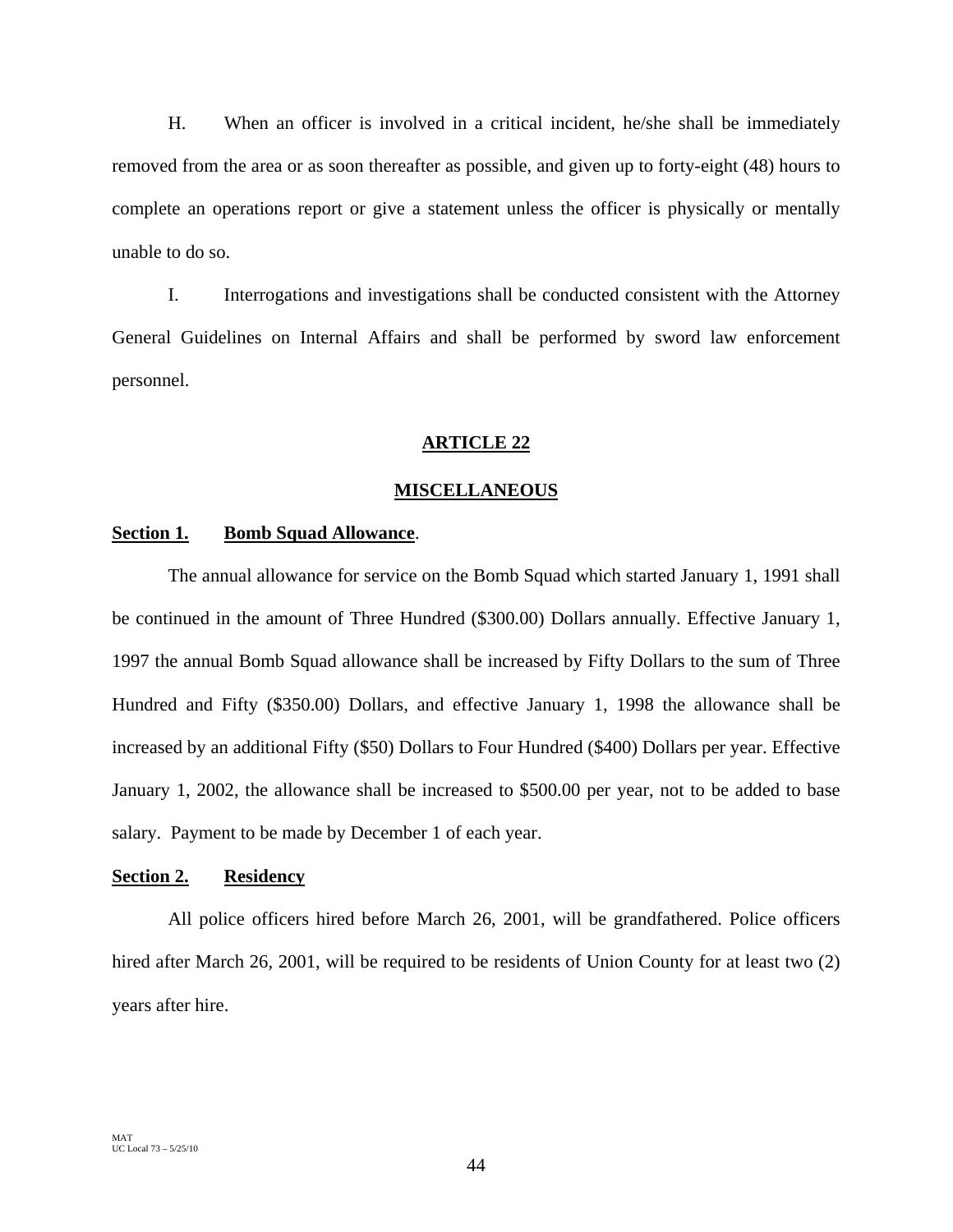# **Section 3. Field Training Officers ("FTOs")**

Effective upon execution of this Agreement, there will be six (6) Field Training Officer ("FTO") positions with a \$250.00 non-base stipend. Assignment is at the Chief's discretion. FTOs shall be designated as Corporals and shall wear an insignia consisting of two (2) stripes. Corporals shall not be deemed superior officers, shall not have supervisory authority, and are not supervisors as defined by the PERC Act and Commission decisions.

# **Section 4. Sick Incentive**

Effective May 18, 2010, employees shall be entitled to a Sick Leave Incentive Bonus equal to one (1) day's pay for each calendar-year quarter (e.g., Jan 1 – March 31; April 1 – June 30; July 1 – September 30; October 1 – December 31) during which time they do not utilize any sick days. Employees who do not utilize any sick days during an entire calendar year will receive an additional bonus equal to one (1) day's pay for a total bonus of five (5) days' pay. Employees who utilize more than four (4) sick days in any quarter will not be eligible for a sick leave bonus in the succeeding quarter except where the sick days were utilized due to the employee's serious health condition as defined in the Federal Family and Medical Leave Act ("FMLA") in which case the County would be able to require confirmation of the existence of such serious health condition to the same extent it would under the FMLA.

#### **Section 5. Safe Driving Day**

Effective January 1, 2001, an officer who completes an entire calendar year without any chargeable on-duty motor vehicle accidents as defined by **N.J.S.A.** 11:3-34.3, will be credited with one (1) day off which will be added to the officer's vacation time.

# **Section 6. Detective Stipend**

Effective January 1, 1999, there will be a detective stipend of \$1500.00.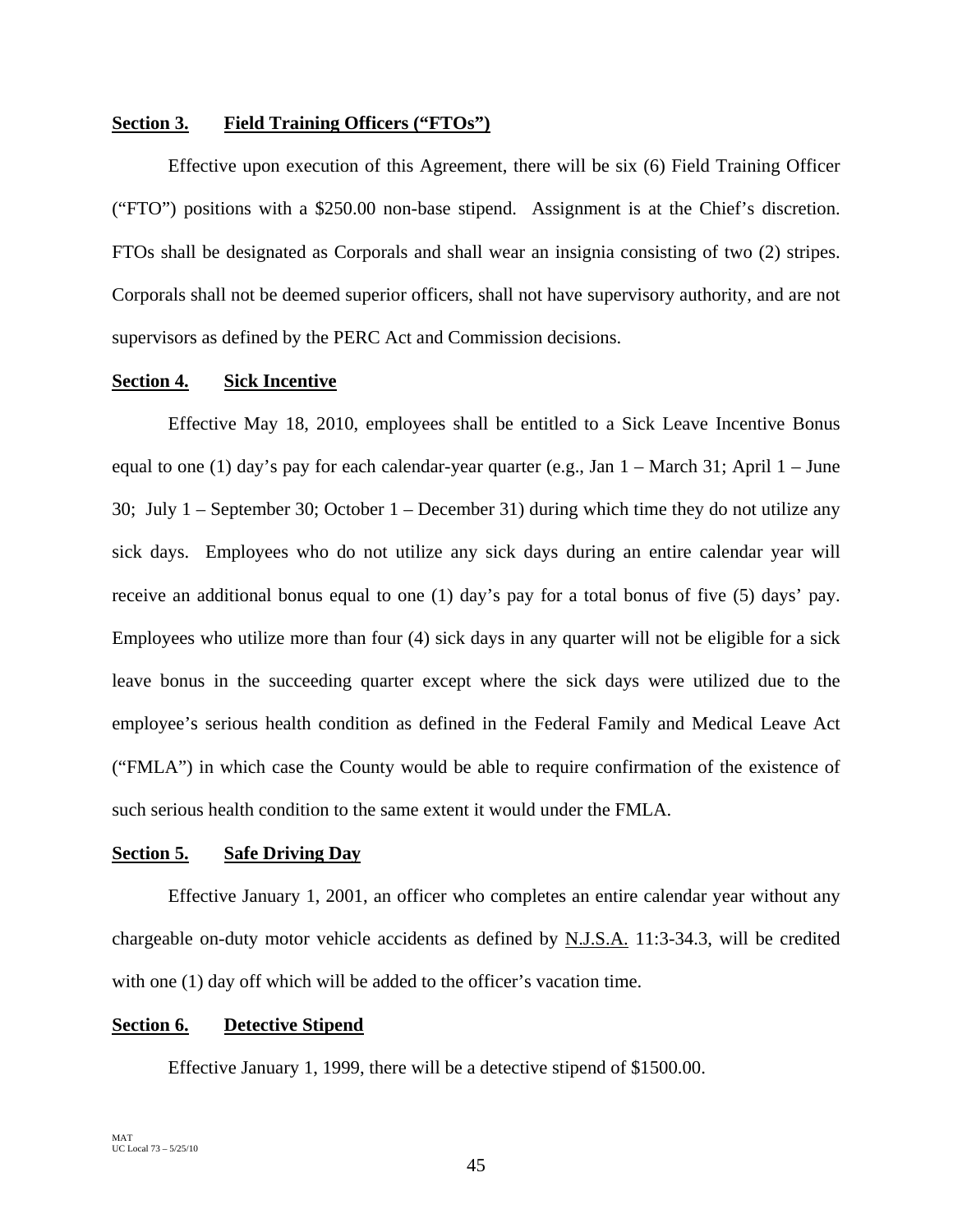# **Section 7. EMT Stipend**

Effective January 1, 2002, all certified EMTs will receive a \$500.00 stipend per year, not to be added to base salary.

# **Section 8. Corporal Stipend**

Effective January 1, 2004, each corporal will receive a \$500.00 stipend, not to be added to base salary.

# **Section 9.**

Effective January 1, 2007, the Employer will provide the P.B.A. the means to create an insurance development fund (hereinafter the "Fund"). The purpose of the Fund shall be to reimburse (as hereinafter set forth) bargaining unit employee(s) represented by the PBA [hereinafter "employee(s)"] and employed by the County as patrolmen for reasonable and necessary costs incurred for the purchase of the following types of insurance coverage:

- 1. Legal Defense Insurance for the defense of any civil, criminal or administrative action or proceeding involving or arising out of the employee's employment or arising out of their activities as a Law Enforcement Officer on or off duty. Any disbursements made by the Fund for such insurance shall be consistent with the provisions of N.J.S.A. 40A:14-117.
- 2. Disability Insurance.
- 3. Health Insurance.
- 4. Other types of employment related insurance.

The County agrees to provide one hundred and fifty (\$150.00) dollars per employee to the P.B.A. for the purpose of creating the Fund. Such payment shall be in a lump sum and shall be made on or before January 10th of each year.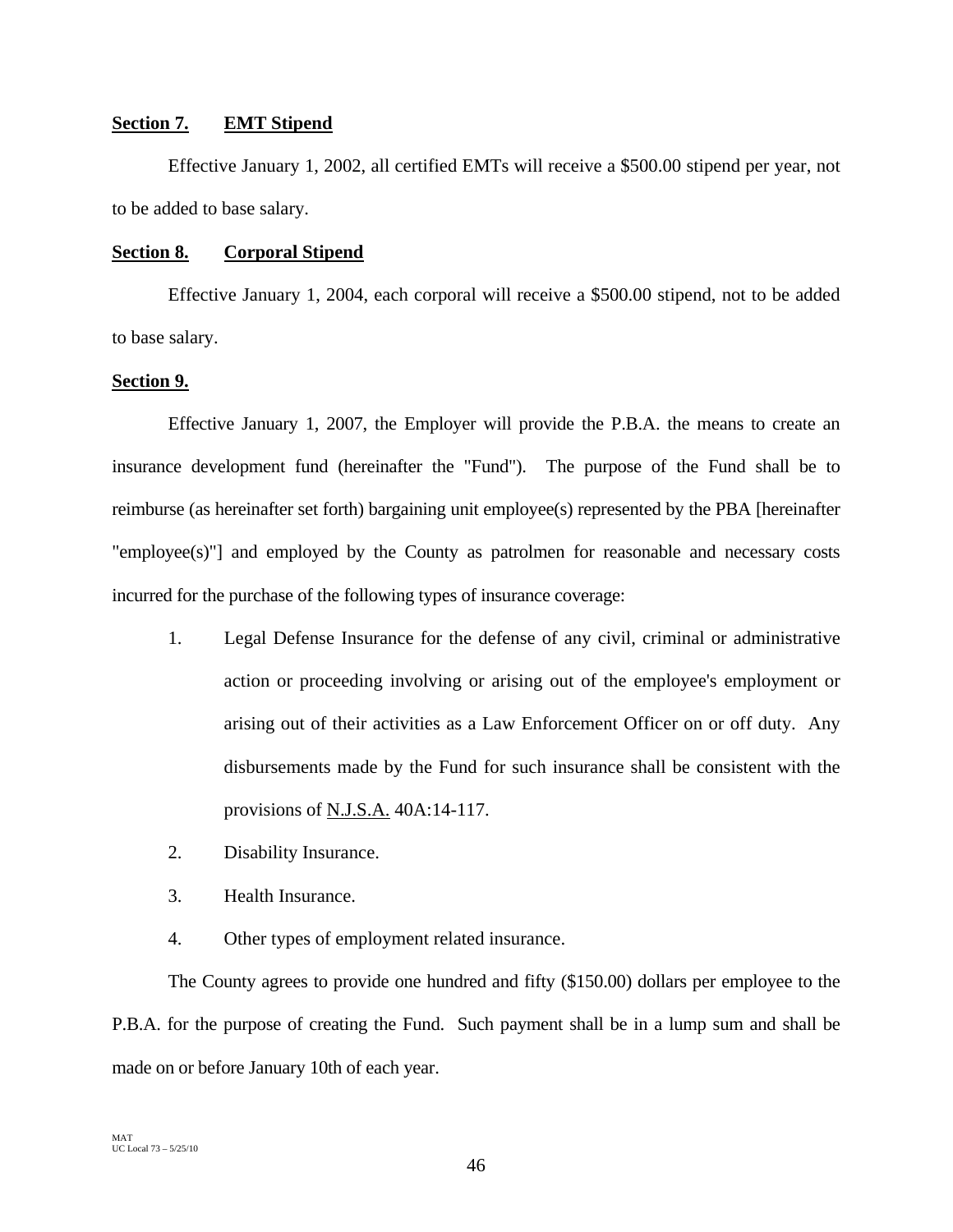The lump sum payment shall be transmitted to a designated official of the PBA by check which shall be issued separate and apart from all checks currently transmitted to the PBA for Union Dues Deductions, as provided in Article 3 of the parties' collective negotiations agreement. The County's lump sum payment shall be deposited by the PBA in a separate insured bank checking account maintained in the name of the Fund. The PBA shall submit to the County Finance Department the name and address of the banking institution where the account is established and maintained, the account number and shall further provide the Finance Department with a monthly copy of the statement of account transactions received from said banking institution.

The PBA agrees to indemnify and to hold the County and its officials, agents, servants and employees harmless against any and all claims, demands, suits in law or equity, administrative proceedings and/or other forms of liability arising out of the transmission and/or receipt of the aforesaid payments from the County to the PBA and/or for the PBA's operation, administration or payment of premiums to any insurance company or reimbursement to employees for payment of insurance premiums from said Fund. The PBA shall assume full responsibility for the Fund's operation, administration and disbursement of Fund monies.

The Insurance Development Fund can only be utilized for the insurance purposes stated above. It is understood and agreed that no Fund monies may be used directly or indirectly to institute and/or maintain any action or law suit against the County in any state or federal forum.

An employee is entitled to reimbursement from the Fund for the purchase of the above stated insurance coverage up to a maximum of \$150.00 per annum, provided that the employee first submits to the PBA for verification a true copy of the insurance policy or policies purchased together with a paid invoice therefor. The Recording Secretary of the PBA will be authorized to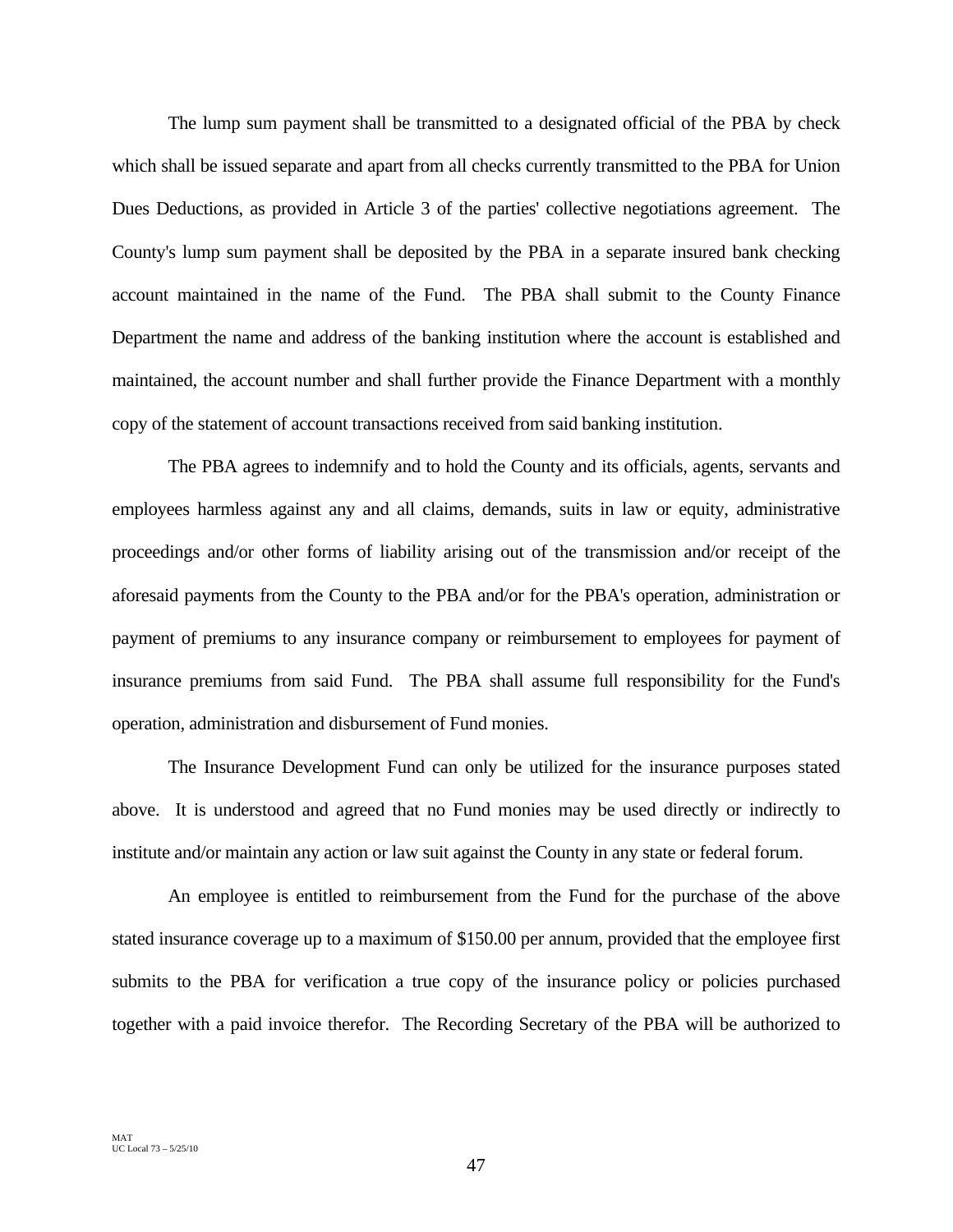certify the above documentation for all members in accordance with the PBA by-laws and transmit same to the County.

The PBA further agrees that it will provide the County with the following documentation no less than on a quarterly basis:

- (1) A copy of all insurance policies and corresponding paid invoices for which reimbursement was made out of Fund proceeds;
- (2) A statement of all disbursements made from the Fund and the reasons therefor;
- (3) A statement of all disbursements made by the Fund and the reasons therefor; and,
- (4) A statement of the reconciled account of the Fund.

The PBA agrees that the County shall have the right to audit the books, records and accounts of the Fund at any time upon written, certified request. The parties shall agree on an acceptable date to commence the requested audit, but in any case, the audit shall take place no later than thirty calendar days from the date of receipt of the audit request by the PBA. The failure of the PBA to comply with a written audit request shall be deemed to be a material breach of Section 9 of this Article relative to the Insurance Development Fund.

The PBA's failure to comply with the forgoing terms shall result in an immediate breach of Section 9 of this Article and the County's obligation to transmit any payment pursuant to this Section shall terminate and all money on deposit in any and all accounts of the Fund shall immediately be returned to the County.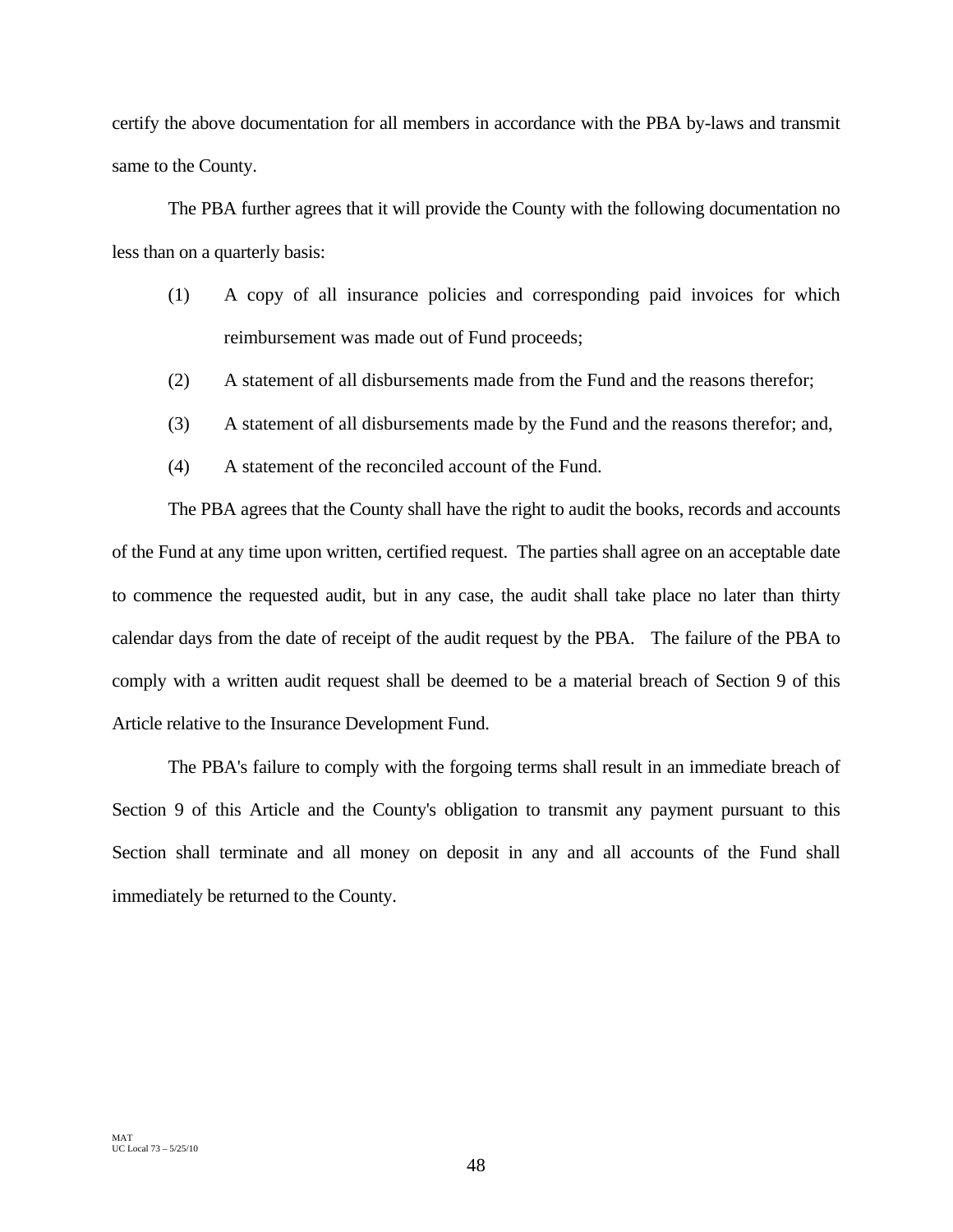# **ARTICLE 23**

# **DURATION**

This Agreement shall, where appropriate, be in effect from January 1, 2010 through December 31, 2012.

If either party desires to change this Agreement, it shall notify the other party, in writing, at least sixty (60) days before the expiration date of this Agreement. If either of the parties gives notice of its desire to change the Agreement this shall permit the other party to propose changes, amendments and/or deletions irrespective of whether or not the party gave notice of termination.

 IN WITNESS WHEREOF, the parties hereto have hereunto set their hands and seals or caused these presents to be signed by their proper officers and their corporate seal to be hereto affixed, this \_\_\_\_\_\_\_ day of \_\_\_\_\_\_\_\_ 2011.

# **WITNESSETH: THE COUNTY OF UNION**

 $By:$ 

 George W. Devanney County Manager

**ATTEST**:

By: \_\_\_\_\_\_\_\_\_\_\_\_\_\_\_\_\_\_\_\_\_\_\_\_\_\_\_\_\_\_\_\_

 Nicole DiRado Clerk of the Board

# **P.B.A. LOCAL NO. 73**

By:\_\_\_\_\_\_\_\_\_\_\_\_\_\_\_\_\_\_\_\_\_\_\_\_\_\_\_\_\_\_\_

Barry Kaplan, President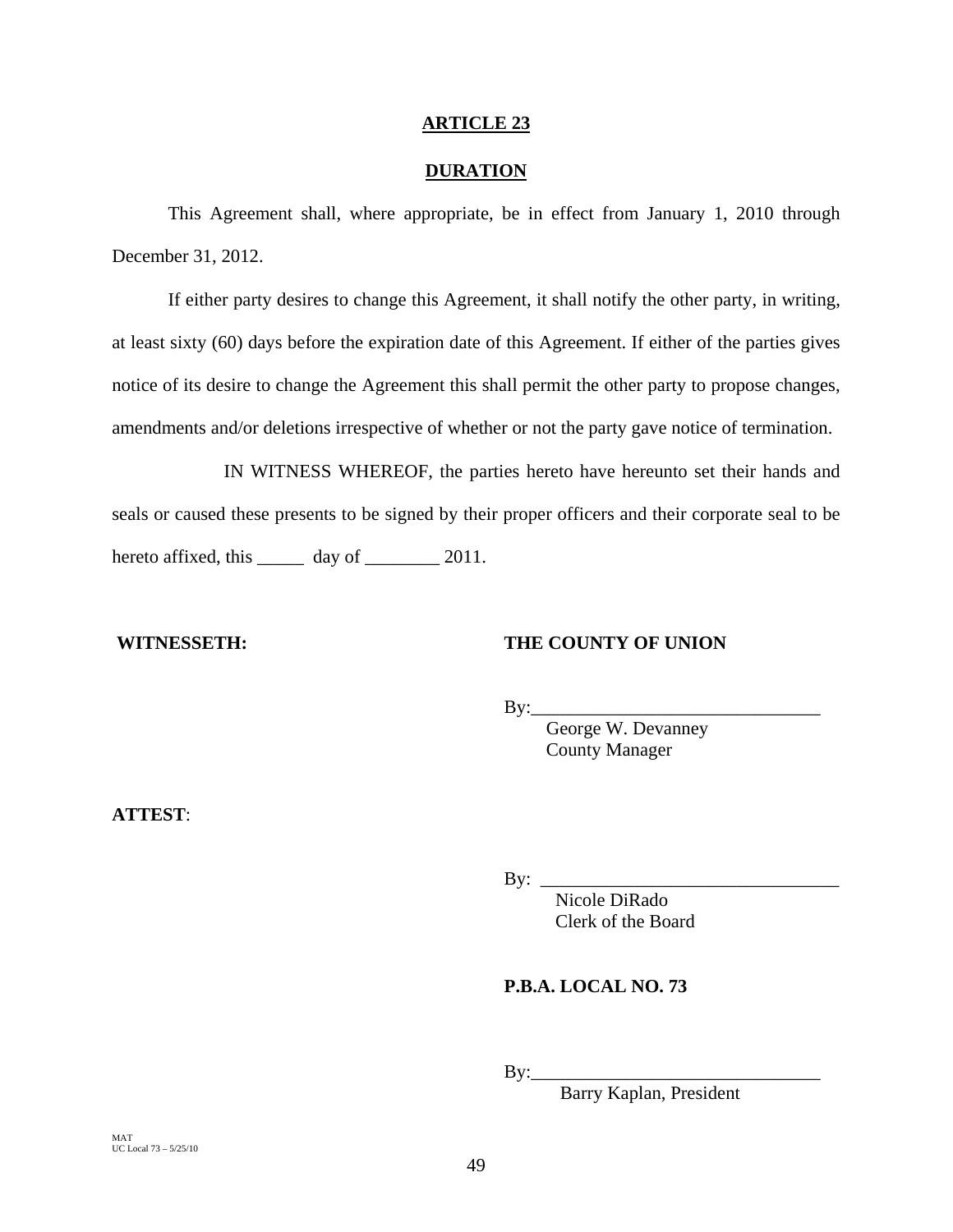# **SCHEDULE A**

# **SALARY GUIDE**

| <b>CURRENT</b>   | 1/1/2010 | 1/1/2011 | 1/1/2012 |
|------------------|----------|----------|----------|
| <b>STEPS</b>     |          |          |          |
| <b>Starting</b>  | \$36,260 | \$37,075 | \$38,002 |
| <b>Salary</b>    |          |          |          |
| <b>Grad Acad</b> | \$41,593 | \$42,529 | \$43,592 |
| $\overline{2}$   | \$46,925 | \$47,981 | \$49,181 |
| 3                | \$50,043 | \$51,169 | \$52,449 |
| 4                | \$57,487 | \$58,781 | \$60,250 |
| 5                | \$61,114 | \$62,489 | \$64,051 |
| 6                | \$64,740 | \$66,196 | \$67,851 |
| 7                | \$68,366 | \$69,904 | \$71,652 |
| 8                | \$73,807 | \$75,467 | \$77,354 |
| 9                | \$81,301 | \$83,130 | \$85,209 |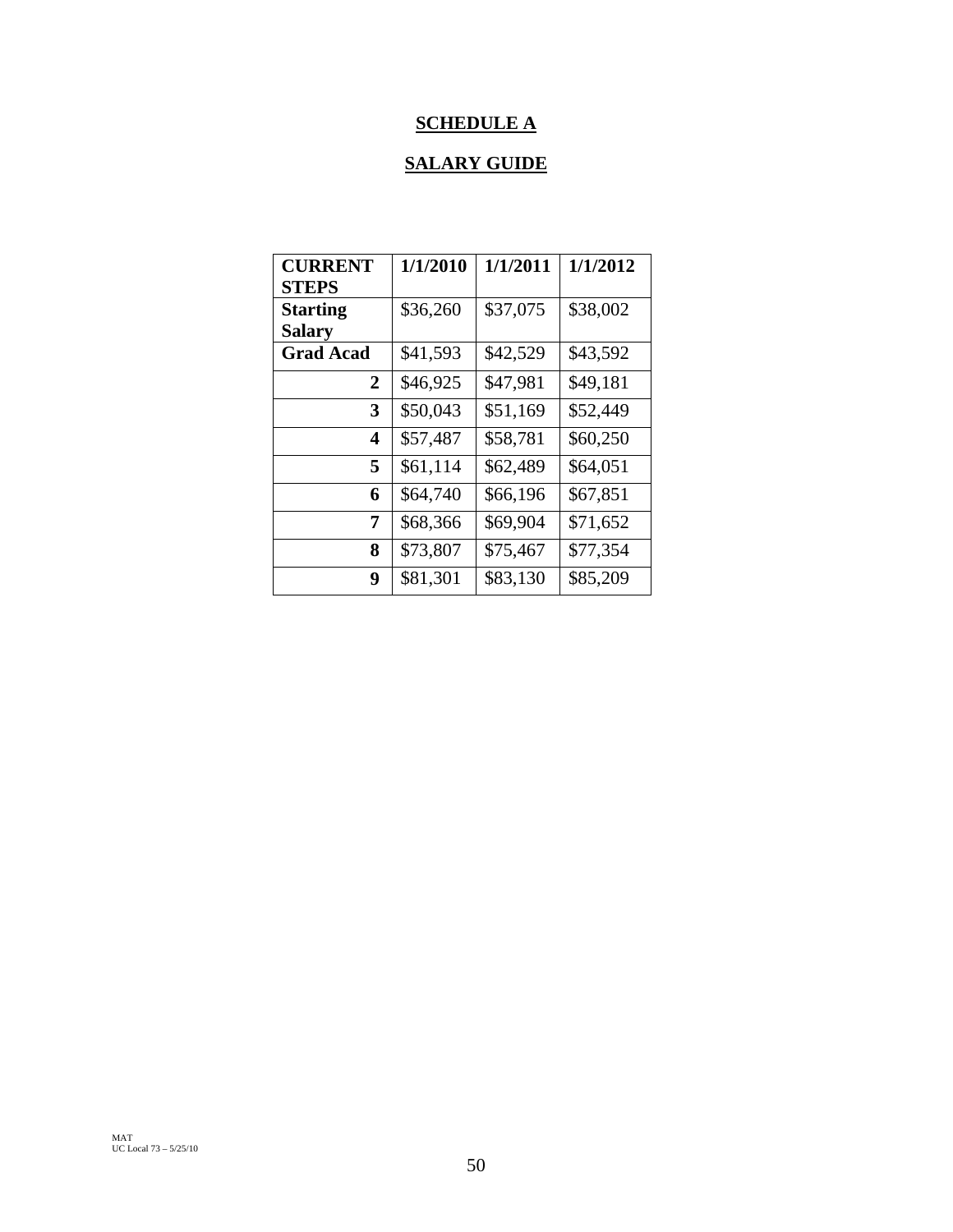## **SCHEDULE B**

#### **RETIREE HEALTH BENEFITS**

#### **(Employees Hired On or Prior to December 31, 2009)**

Effective April 1, 2006, there shall be a health insurance plan for employees covered by the recognition clause of the collective bargaining agreement, subject to the following terms and conditions:

1. Eligibility. Employees must have been actively employed with the County of Union (the "County") on or before December 31, 2009; and must retire on either a disability pension or retire having 25 years or more of service credit in the Police and Firemen's Retirement System ("PFRS") and at least 10 years of service with the County, or retire and reach the age of 62 years or older with at least 15 years of service with the County. This benefit will only be provided to those retirees meeting the eligibility requirements who do not have health insurance coverage provided hereunder, and eligible retirees shall cooperate in good faith with the County to verify that they are not eligible to receive such substantially equivalent or better health insurance coverage.

2. Description. This benefit shall consist of coverage under the Horizon PPO Health Insurance Plan. Prescription co-payments can be submitted to major medical for reimbursement subject to the limitations in the major medical plan. Subject to the vested material rights of employees covered under this Schedule C, the County reserves the right to change or modify the plan at any time, so long as the modified plan provides substantially equivalent or better coverage to that in effect for members of the bargaining unit at the time of their retirement provided such coverage remains generally available in the insurance market at commercially reasonable rates. This benefit shall cover the retiree's spouse and/or eligible dependent(s) at the time of retirement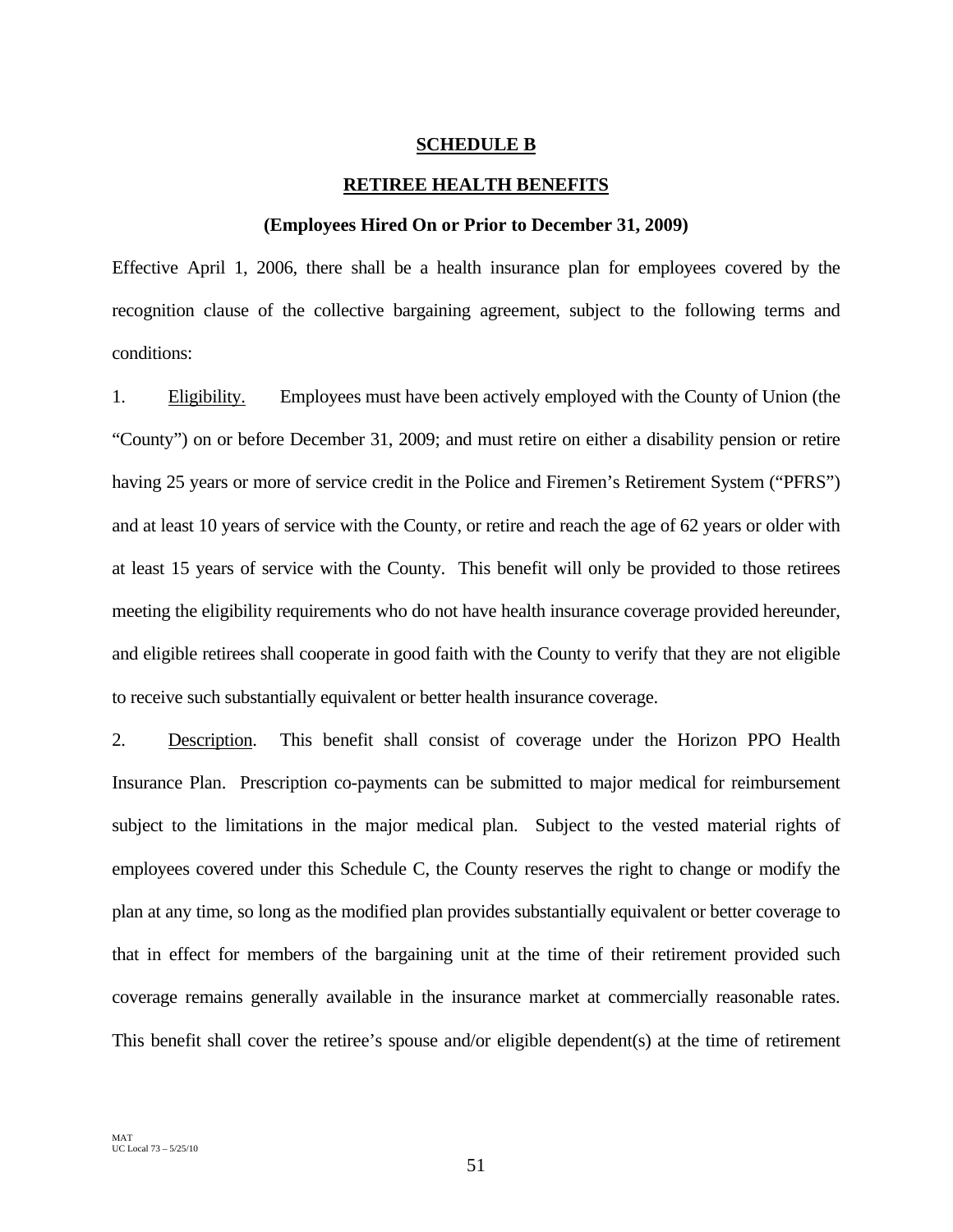and in the even of the retiree predeceasing said spouse and/or dependent(s); coverage shall continue for the surviving spouse and/or eligible dependent(s).

3. Cessation of Subsidy. Upon implementation of the foregoing benefit, the County shall be obliged to pay the full cost of health insurance premiums for qualifying retirees hereunder. Members receiving benefits under this Schedule C shall be not eligible for or receive the subsidy provided in Schedule D.

4. Health Benefit Buyout Option. Any retiree eligible to receive benefits or then receiving benefits under this Exhibit C, with either Family or Husband/Wife coverage in any of the available health benefits plans, may voluntarily opt out of that plan providing their spouse has either Family or Husband/Wife coverage either through the County or through another employer. In return for opting out, the County shall pay to the eligible retiree the sum of \$5,000.00 annually, to be paid in 26 installments over the next year. The \$5,000.00 sum shall be reduced to \$2,500.00 per annum upon the eligible retiree's reaching Medicare eligibility. The payments will be prorated if less than one year of the benefit is available. Eligible retirees opting out shall retain the right to re-enter the County's health benefit plan (as set forth in this Exhibit C) on a monthly basis. Upon re-entering the plan, payments for opting out shall cease. This benefit shall be discontinued if the County becomes self-insured.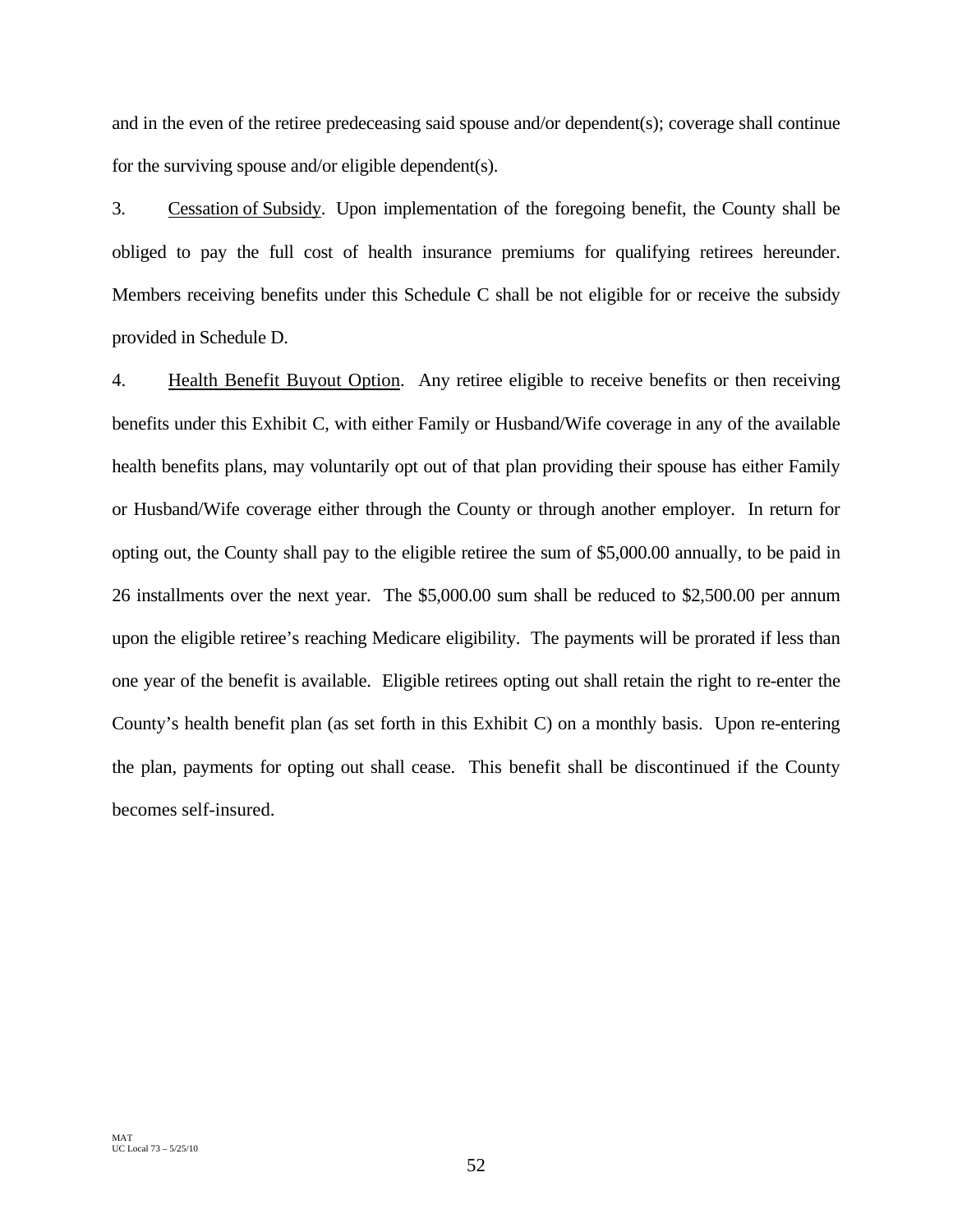# **SCHEDULE C**

# **RETIREE HEALTH BENEFITS**

### **(Employees Hired On or After January 1, 2010)**

Effective January 1, 2009, there shall be a health insurance subsidy plan for employees, covered by the recognition clause of the collective bargaining agreement, subject to the following terms and conditions:

1. Eligibility: Employees must have been actively employed for the County of Union on or after January 1, 2010 (this is the same plan that was in effect since January 1, 1987); and must retire on either a disability pension or after having reached the age of 55 years and having 25 years or more of service with the County, or retire and reach the age of 62 years or older with at least 15 years of service where the retirement has been shown to the satisfaction of the employer to have been necessitated by medical illness or disability of the employee. Employees who otherwise qualify for coverage but who retire before age 55 shall be entitled to receive coverage under this plan upon reaching age 55. This benefit will only be provided to those retirees meeting the eligibility requirements who do not have health insurance coverage from another source, and eligible retirees shall cooperate in good faith with the County to verify that no other source of health insurance is provided for them.

2. Description: This benefit shall be applied to the Health Insurance Plan which is provided to members of the bargaining unit. The County reserves the right to change or modify plans at any time so long as the modified plan provides substantially similar coverage to that in effect for members of the bargaining unit. This benefit shall cover the retiree's spouse and/or eligible dependent(s) at the time of retirement and in the even of the retiree predeceasing said spouse and/or dependent(s); coverage shall continue for the surviving spouse and/or eligible dependent(s).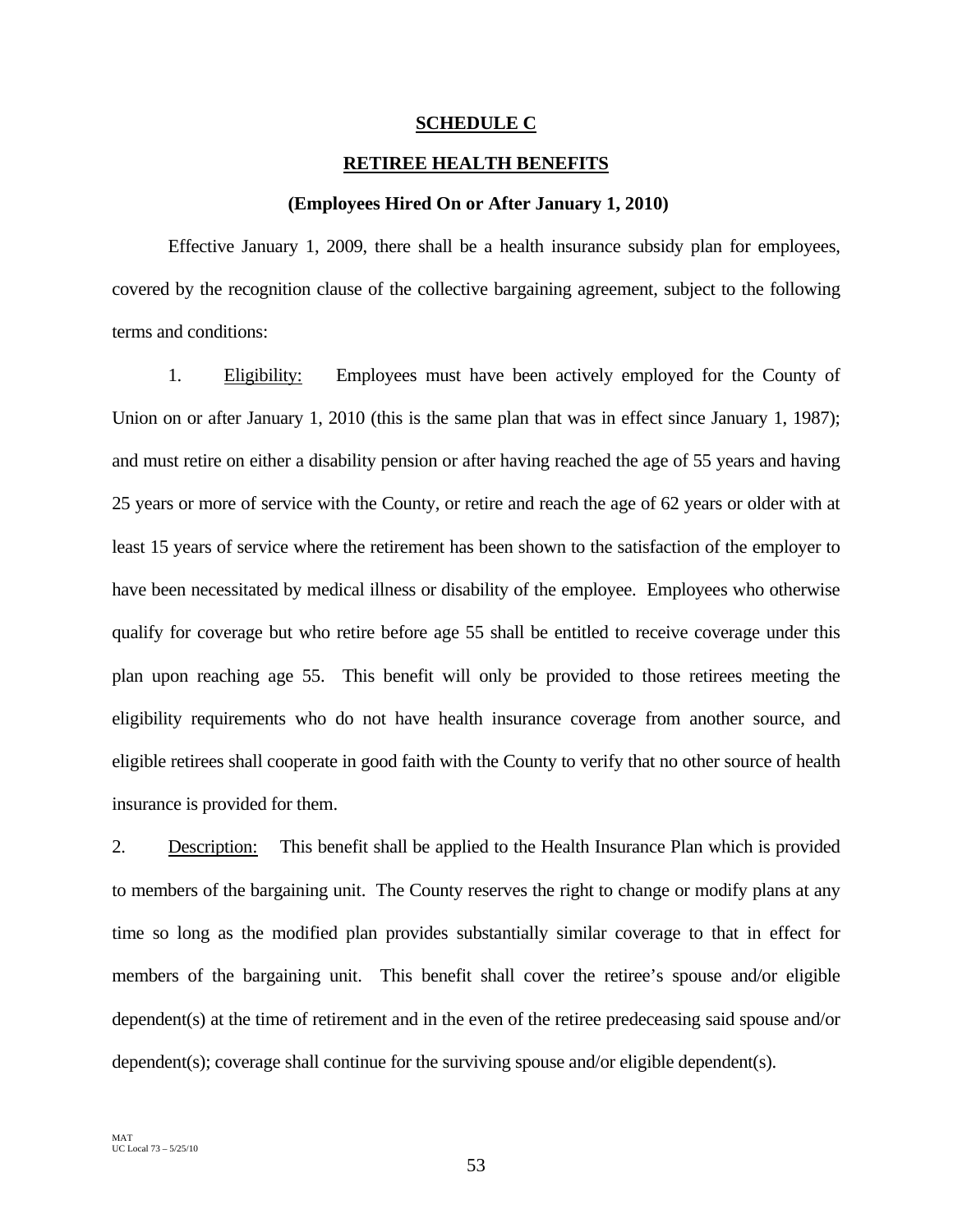3. Subsidy: Upon implementation of this benefit, the County shall be obliged to subsidize the cost of health insurance premiums for qualifying retirees, as follows:

| <u>Category</u>                                  | County's Subsidy                           |
|--------------------------------------------------|--------------------------------------------|
| Single, Under 65<br>Single, Over 65              | $$189.67$ per month<br>$$138.39$ per month |
| $H/W$ Under 65<br>P/C Retiree<br>Family Under 65 | \$540.58 per month                         |
| H/W Over 65                                      | $$276.77$ per month                        |
| H/W Retiree Over 65<br>H/W. Spouse Over 65       | $$267.77$ per month                        |
| Family Over 65                                   | $$442.88$ per month                        |
| Family Retiree Over 65<br>Family Spouse Over 65  | \$477.85 per month                         |
| P/C Retiree Over 65                              | \$338.69 per month                         |

The remaining costs of the County's Health Insurance Plan shall be borne by the retiree.

4. Modification: In the event that the amount of the County's contribution is subsequently reduced or even eliminated, the change in practice shall apply to those persons already retired. Similarly, in the event that the Health Insurance Plan is changed or modified in any way, the new plan shall apply to the retirees.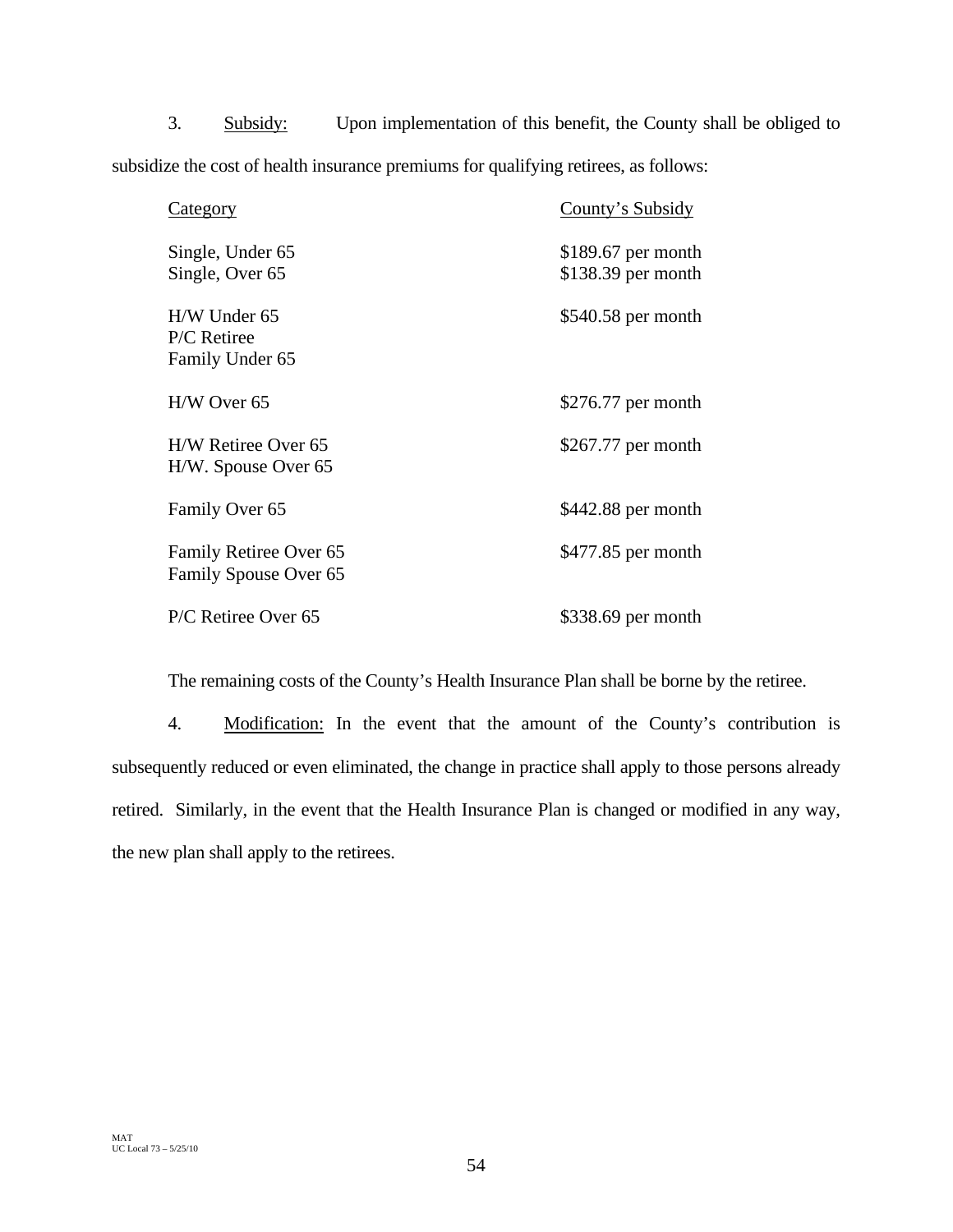# **SCHEDULE D**

# **INDIVIDUAL CONTRACT**

# **AGREEMENT**

**THIS AGREEMENT** made this \_\_\_ day of \_\_\_\_\_\_\_\_\_\_\_\_, 2006, by and between the **County of Union** (herein referred to as the "**County**") and \_\_\_\_\_\_\_\_\_\_\_\_\_\_\_\_\_\_\_\_\_\_\_\_\_\_\_\_\_\_(herein the "**Employee**"), with the agreement and approval

and consent of the **PBA LOCAL UNION NO. 73 (**herein the **"PBA")**;

**WHEREAS**, the County and PBA are parties to a collective bargaining agreement ("CBA") covering the period January 1, 2005 through December 31, 2009; and

**WHEREAS**, the Employee is a member of the PBA bargaining unit covered by the CBA and

**WHEREAS**, in order to obtain the agreement to enter into the CBA, the PBA agreed to a zero percent increase to base pay for calendar years 2006 and 2007 and other agreements as more particularly set forth in the Memorandum of Agreement dated May . 2006, attached hereto as Appendix A (herein the "Memorandum"); and

**WHEREAS,** the PBA and Employee only agreed to said zero percent increases based upon the assurances from the County and the PBA that the retiree health insurance benefits set forth in the Memorandum were fully vested and would not be subsequently eliminated, modified or otherwise limited, except in accordance with the terms of said Memorandum; and

**WHEREAS**, all parties hereto acknowledge that the Employee has relied to his or her detriment upon the aforesaid assurances and that the elimination, modification or other limitation upon the bargained-for retiree health insurance benefits, except in accordance with the terms and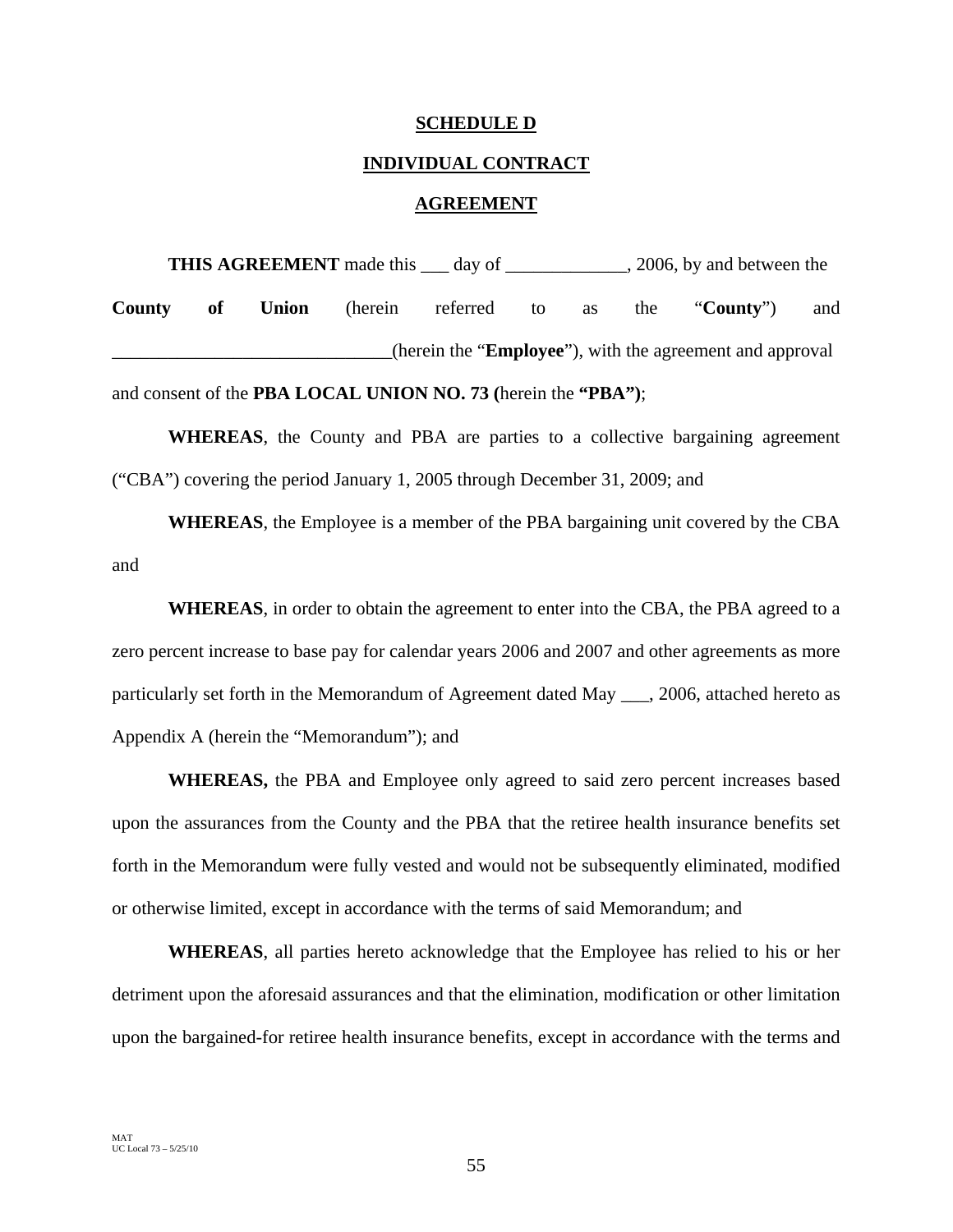conditions of the Memorandum, would constitute immediate, irreparable and substantial harm to the Employee and his/her dependents; and

**WHEREAS,** the County and PBA agree that the development of the guarantees set forth in this Agreement were bargained for in good faith within the meaning of the New Jersey Employer-Employee Relations Act, N.J.S.A. 34:13A-1 *et seq.* (herein the "Act");

**NOW, THEREFORE**, in consideration of the mutual covenants, promises, and undertakings herein set forth the parties agree as follows:

# **WITNESSETH:**

 1. The County and the PBA agree that the retiree health insurance benefits set forth in the Memorandum will not be changed except in accordance with the terms and conditions of the Memorandum.

 2. The County and PBA agree that the retiree health insurance benefits set forth in the Memorandum may only be changed as to the Employee and his/her eligible dependents with the written consent of the Employee.

 3. The County and PBA agree that any future collective bargaining agreement, sidebar agreement or other agreement or contract into which they may enter, whether written or oral, will be subject to the terms and conditions of this Agreement and Schedule B of the Memorandum and that any provision of such future agreement which purports to change any terms or conditions of this Agreement and Schedule B of the Memorandum shall be unenforceable as against the Employee and his/her dependents unless the Employee provides his/her written consent for such change(s).

 4. The parties hereto agree that good and valuable consideration was provided for the covenants and guarantees set forth in this Agreement by all parties hereto and it is the intent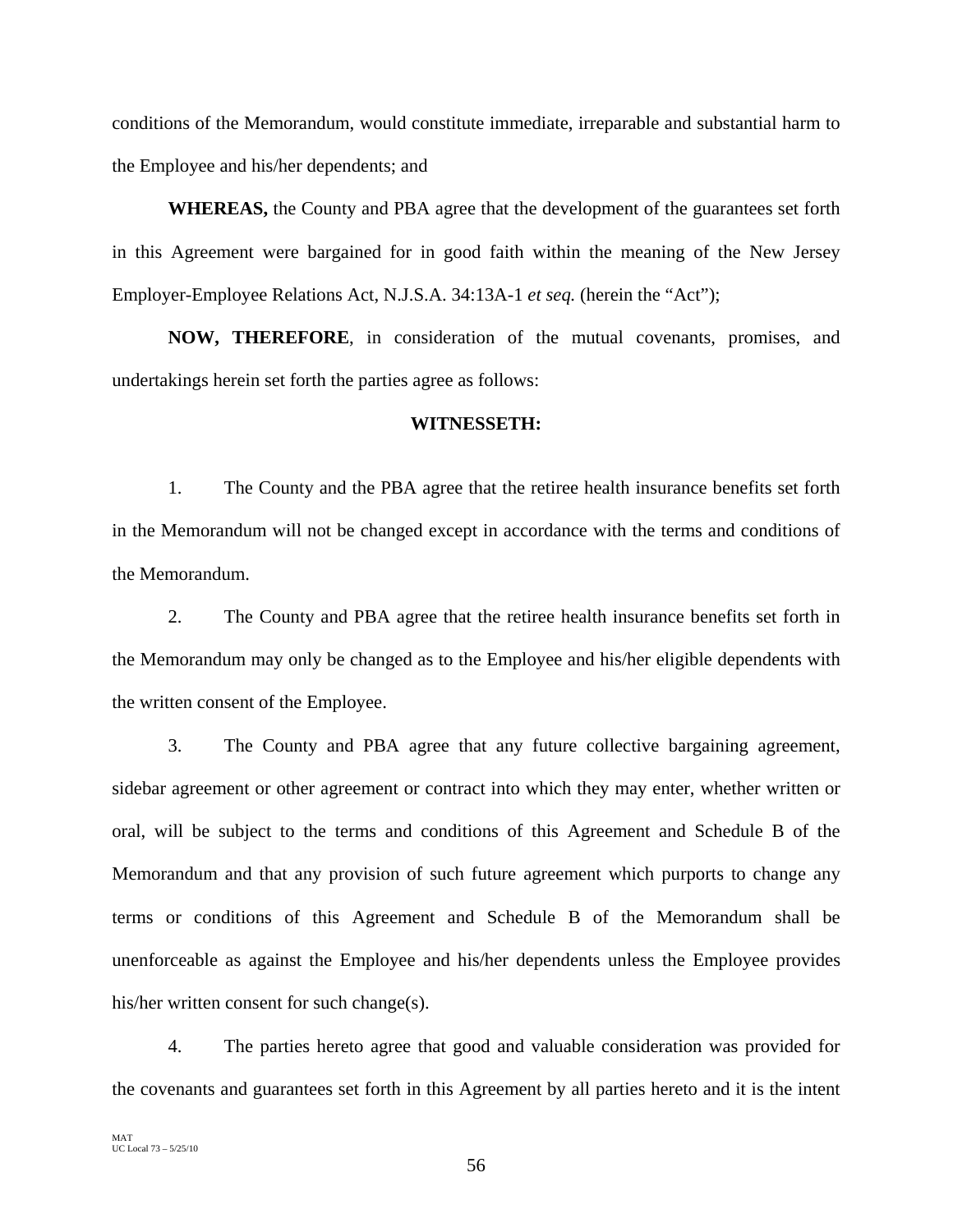of all such parties that this Agreement be fully enforceable according to its plain language which all parties agree is to be construed in favor of the Employee and against the County and the PBA.

 5. This Agreement and its interpretation and performance shall be governed by the laws of the State of New Jersey without giving effect to its conflicts of law rules.

 6. All parties are bound by this Agreement and each of its provisions. Anyone who succeeds to their rights and responsibilities, such as their successors and assigns, as well as the Employee's heirs and the executor of his/her estate, also are bound. This Agreement is made for the benefit of all the parties hereto and all who succeed to their rights and responsibilities, and expressly includes their officials, employees, agents, attorneys, successors and assigns.

 7. This Agreement embodies the entire agreement between the parties hereto and supersedes any prior or contemporaneous agreement, representation or understanding, whether written or oral. This Agreement may not be modified except by written instrument executed by all the parties hereto.

# [REMAINDER OF PAGE LEFT INTENTIONALLY BLANK]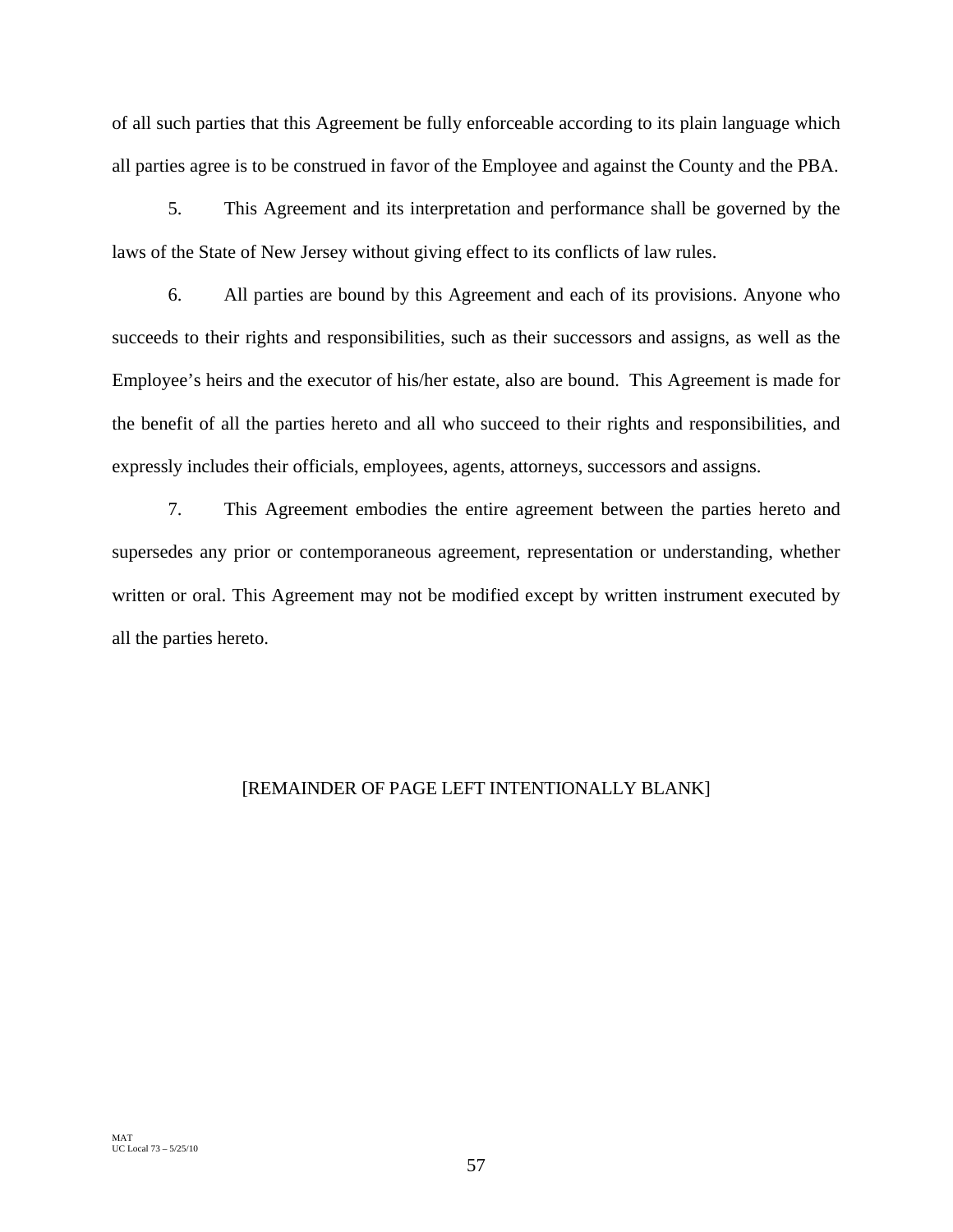# **WHEREFORE THE PARTIES HERETO SET THEIR HANDS THIS \_\_\_\_ DAY OF**

**\_\_\_\_\_\_\_\_\_\_\_\_\_, 2006.** 

# **COUNTY OF UNION**

By:\_\_\_\_\_\_\_\_\_\_\_\_\_\_\_\_\_\_\_\_\_\_\_\_\_\_\_\_\_\_

 George W. Devanney County Manager

ATTEST

# **PBA LOCAL UNION 73**

By:\_\_\_\_\_\_\_\_\_\_\_\_\_\_\_\_\_\_\_\_\_\_\_\_\_\_\_\_\_

 $P$  resident

,

ATTEST

\_\_\_\_\_\_\_\_\_\_\_\_\_\_\_\_\_\_\_\_\_\_\_, Employee

\_\_\_\_\_\_\_\_\_\_\_\_\_\_\_\_\_\_\_\_\_\_\_\_\_\_\_\_\_\_\_\_

Print Name

ATTEST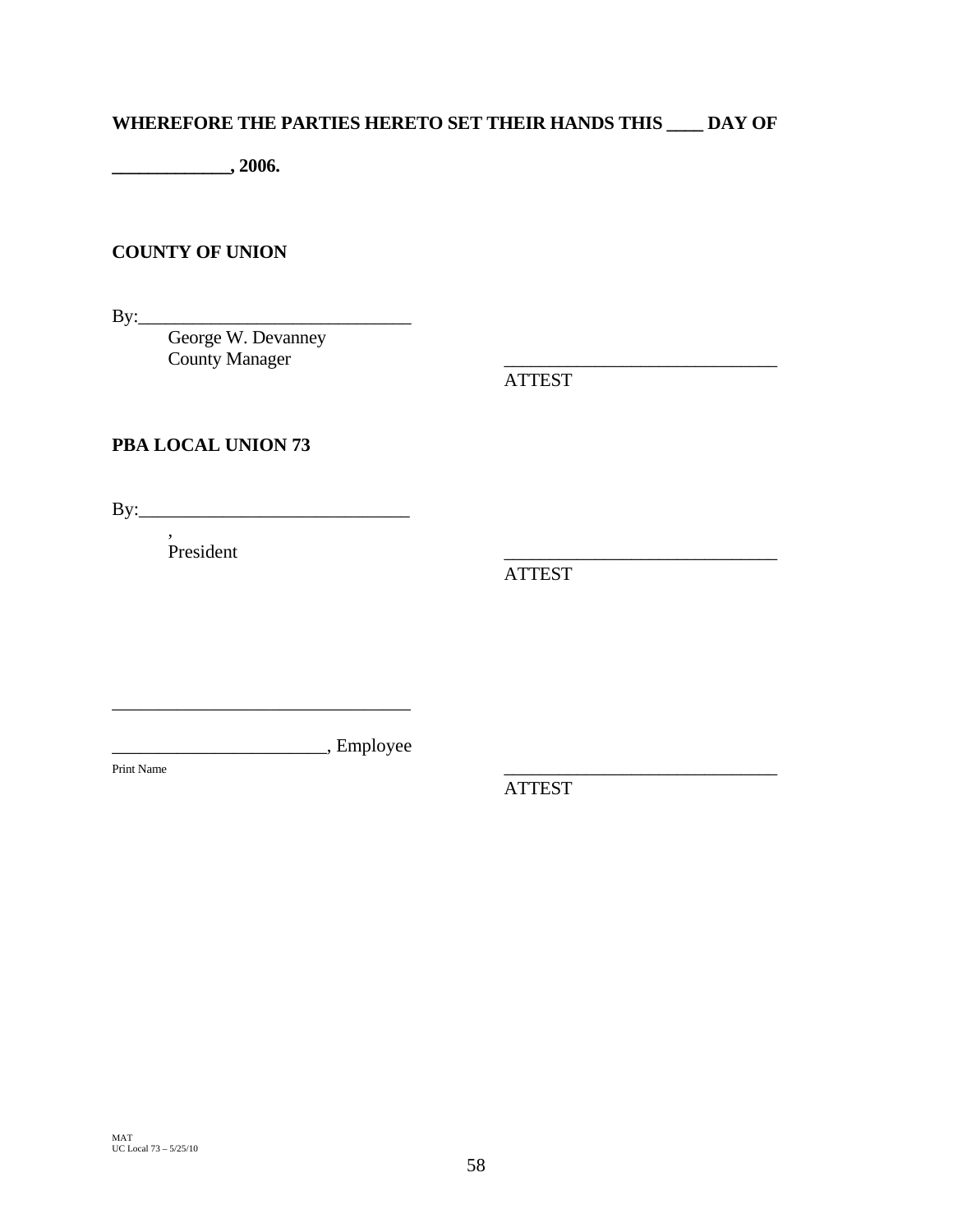#### **AGREEMENT**

This Agreement made this  $\frac{M}{20}$  day of  $\frac{M}{20}$  2011, by and between The County of Union, hereinafter called "Employer" and PBA Local No. 73, hereinafter called the "P.B.A.", on behalf of its members who are employed by the County of Union.

#### **WITNESSETH**

WHEREAS, the parties have carried on collective negotiations for the purpose of developing a contract covering wages, hours of work and other conditions of employment;

NOW, THEREFORE, in consideration of the promises and mutual agreements herein contained, the parties hereto agree with each other in respect to the employees of the Employer recognized as being represented by the P.B.A. as follows:

# **ARTICLE 1**

#### **RECOGNITION**

#### Section 1.

The Employer hereby recognizes the Patrolmen's Benevolent Association, Local No. 73 as the exclusive negotiating representative for a bargaining unit consisting of all patrolmen employed by the County, including detective patrolmen, but excluding the Chief of County Police, captains, lieutenants, sergeants, other non-uniformed personnel, craftsmen, professional employees, supervisors within the meaning of the Public Employment Relations Act, and other employees of the County of Union.